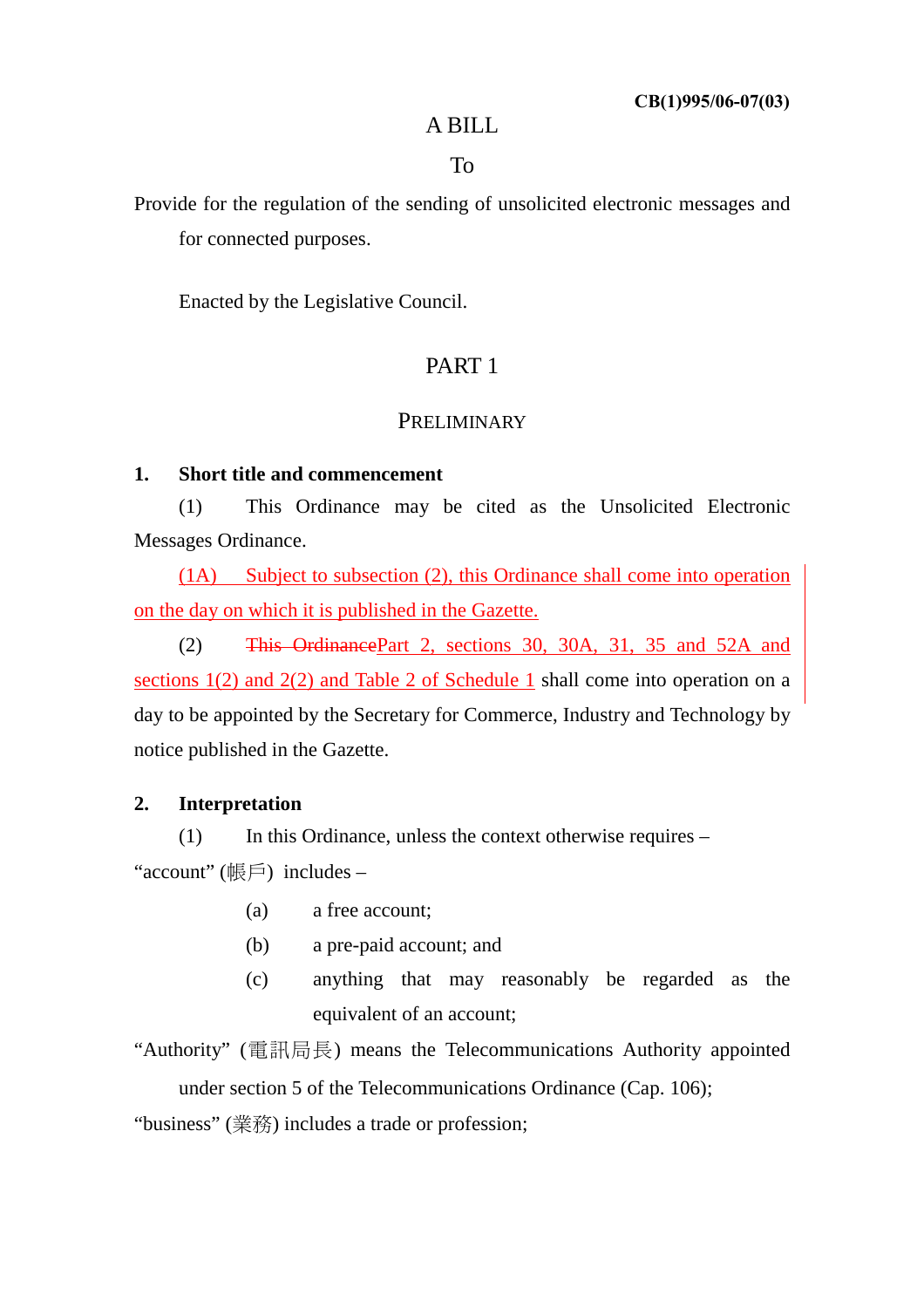- "commercial electronic mail message" (商業電郵訊息) means a commercial electronic message sent to an electronic mail address;
- "commercial electronic message" (商業電子訊息) means an electronic message the purpose, or one of the purposes, of which is –
	- (a) to offer to supply goods, services, facilities, land or an interest in land;
	- (b) to offer to provide a business opportunity or an investment opportunity;
	- (c) to advertise or promote goods, services, facilities, land or an interest in land;
	- (d) to advertise or promote a business opportunity or an investment opportunity;
	- (e) to advertise or promote a supplier, or a prospective supplier, of goods, services, facilities, land or an interest in land; or
	- (f) to advertise or promote a provider, or a prospective provider, of a business opportunity or an investment opportunity,

in the course of or in the furtherance of any business;

"consent" (同意) has the meaning assigned to it by section 5 (*meaning of "consent" and related matters*);

"court" (法院) includes a magistrate;

- "domain name" (域名) means a string (any sequence or combination of letters, characters, numbers or symbols of any language) registered with or allocated or assigned by a domain name authority as part of an electronic address on the Internet;
- "domain name authority" (域名當局) means a domain name registrar, domain name registry or other domain name registration body;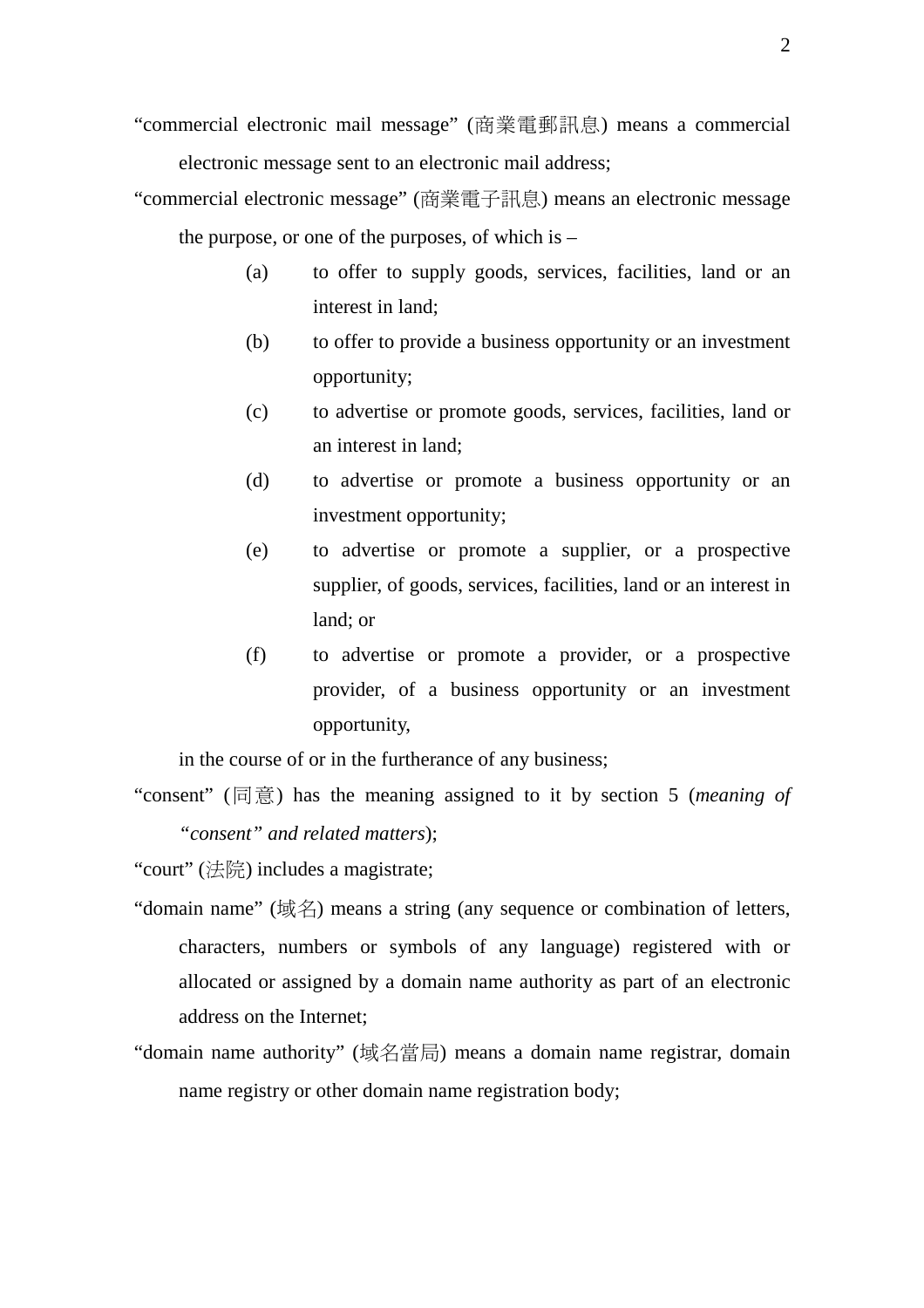- "do-not-call register" ( <del>拒收登記冊</del>拒收訊息登記冊) means a register established kept under section 30 (*Authority may establishkeep do-not-call registers*);
- "electronic address" (電子地址) means a string (any sequence or combination of letters, characters, numbers or symbols of any language) used to specify a source or destination of an electronic message and includes, but is not limited to, an electronic mail address, Internet protocol address, instant messaging account name, telephone number and facsimile number;
- "electronic mail address" (電郵地址) means an electronic address consisting of a user name or mailbox (commonly referred to as the "local part") and a reference to a domain name (commonly referred to as the "domain part"), whether or not displayed, to which an electronic message can be sent;
- "electronic message" (電子訊息) includes a message in any form sent over a public telecommunications service to an electronic address and includes, but is not limited to –
	- (a) a text, voice, sound, image or video message; and
	- (b) a message combining text, voice, sound, images or video;

"enforcement notice" (執行通知) means a notice issued under section 35

(*Authority may issue enforcement notice*);

"function" (職能) includes a power and a duty;

"Hong Kong company" (香港公司) means –

- (a) a company within the meaning assigned by section 2(1) of the Companies Ordinance (Cap. 32); or
- (b) a body corporate that is incorporated or otherwise established by or under any other Ordinance;
- "Hong Kong link" (香港聯繫) has the meaning assigned to it by section 3 (*meaning of "Hong Kong link"*);
- "legal proceedings" (法律程序) means legal proceedings of any kind, whether civil or criminal and whether under this Ordinance or otherwise;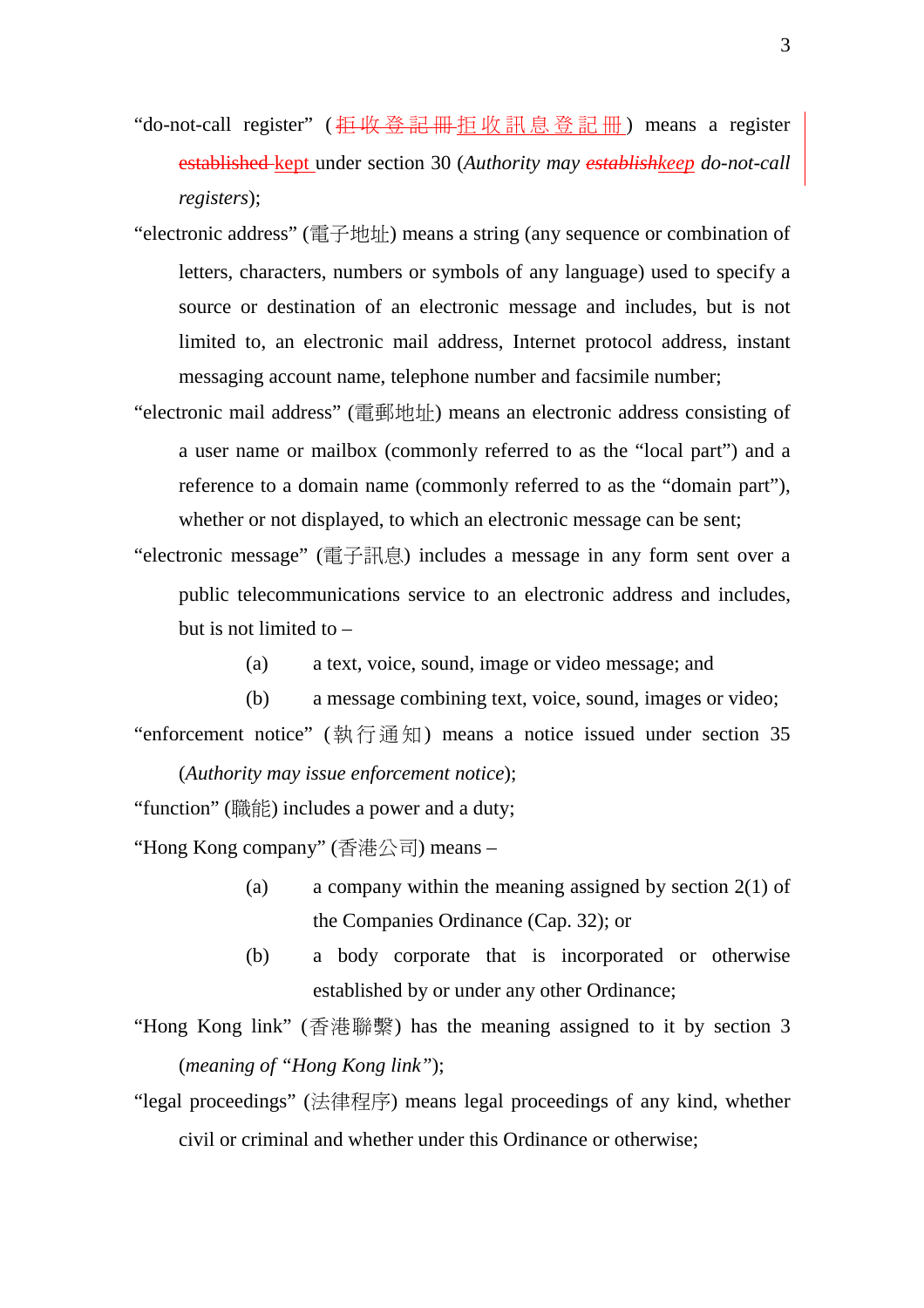"mistake" (錯誤) means a reasonable mistake of fact;

"organization" (機構) includes –

- (a) a Hong Kong company;
- (b) any other company or body corporate, wherever incorporated or otherwise established; and
- (c) a partnership, association, society or other unincorporated body of persons, whether corporate or unincorporate and whether formed or established in Hong Kong or elsewhere;

"public telecommunications network" (公共電訊網絡) means a telecommunications network offered for use by the general public;

- "public telecommunications service" (公共電訊服務) has the meaning assigned to it by section 2(1) of the Telecommunications Ordinance (Cap. 106);
- "registered user" (登記使用者), in relation to the sending of a commercial electronic message to an electronic address, means –
	- (a) if the electronic address is an electronic mail address, the individual or organization who is responsible for the relevant electronic mail address account;
	- (b) if the message is sent to an electronic address in connection with an instant messaging service, the individual or organization who is responsible for the relevant instant messaging account;
	- (c) if the electronic address is a telephone number or facsimile number, the individual or organization who is responsible for the relevant telephone or facsimile account; or
	- (d) in any other case, the individual or organization who is responsible for the relevant electronic address account;

and, if 2 or more individuals or organizations are jointly responsible for such an account, means any of those individuals or organizations;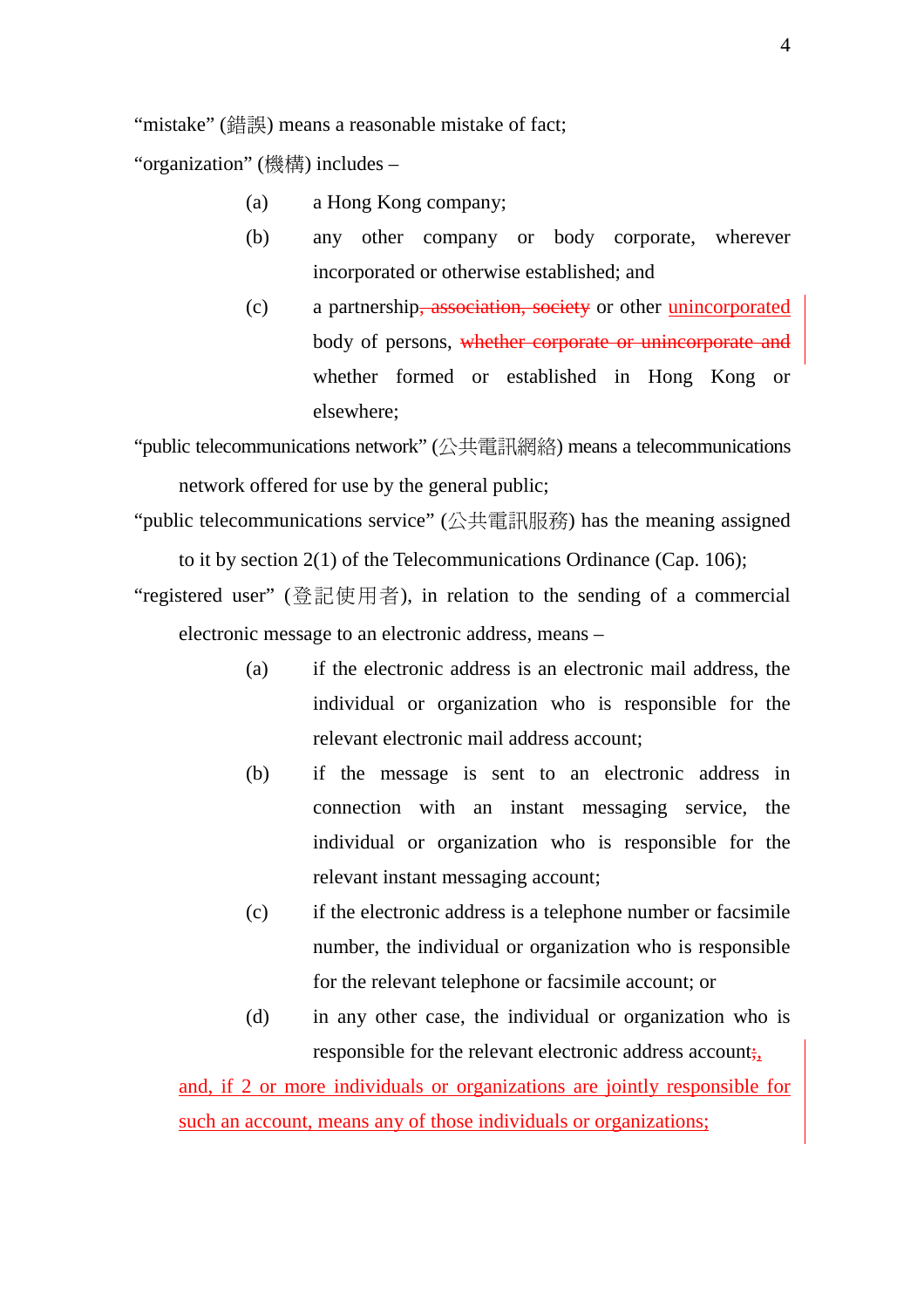"regulations" (規例) means regulations made under section 56 (*regulations*);

"Secretary" (局長) means the Secretary for Commerce, Industry and Technology;

- "send" (發送) has the meaning assigned to it by section 4 (*meaning of "send" and related matters*);
- "software" (軟件) includes a combination of software and associated data;
- "supply" (供應) means supply by way of sale, transfer, exchange, lease, hire or hire-purchase;
- "telecommunications" (電訊) has the meaning assigned to it by section 2(1) of the Telecommunications Ordinance (Cap. 106);
- "telecommunications device" (電訊裝置) includes any computer, instrument, apparatus or equipment used for the purpose of telecommunications;
- "telecommunications network" (電訊網絡) has the meaning assigned to it by section 2(1) of the Telecommunications Ordinance (Cap. 106);
- "telecommunications service" (電訊服務) has the meaning assigned to it by section 2(1) of the Telecommunications Ordinance (Cap. 106);
- "telecommunications service provider" (電訊服務提供者) means a licensee as defined in section 2(1) of the Telecommunications Ordinance (Cap. 106);
- "unsubscribe request" (取消接收要求) has the meaning assigned to it by section 8(4) (*commercial electronic messages must contain unsubscribe facility*);
- "working day" (工作日) means any day other than a public holiday or a black rainstorm warning day or gale warning day within the meaning assigned by section 71(2) of the Interpretation and General Clauses Ordinance (Cap. 1).

(1A) For the purposes of paragraphs (a) to (f) of the definition of "commercial electronic message" in subsection (1), it is immaterial whether –

> (a) the goods, services, facilities, land, interest in land, business opportunity or investment opportunity exists; or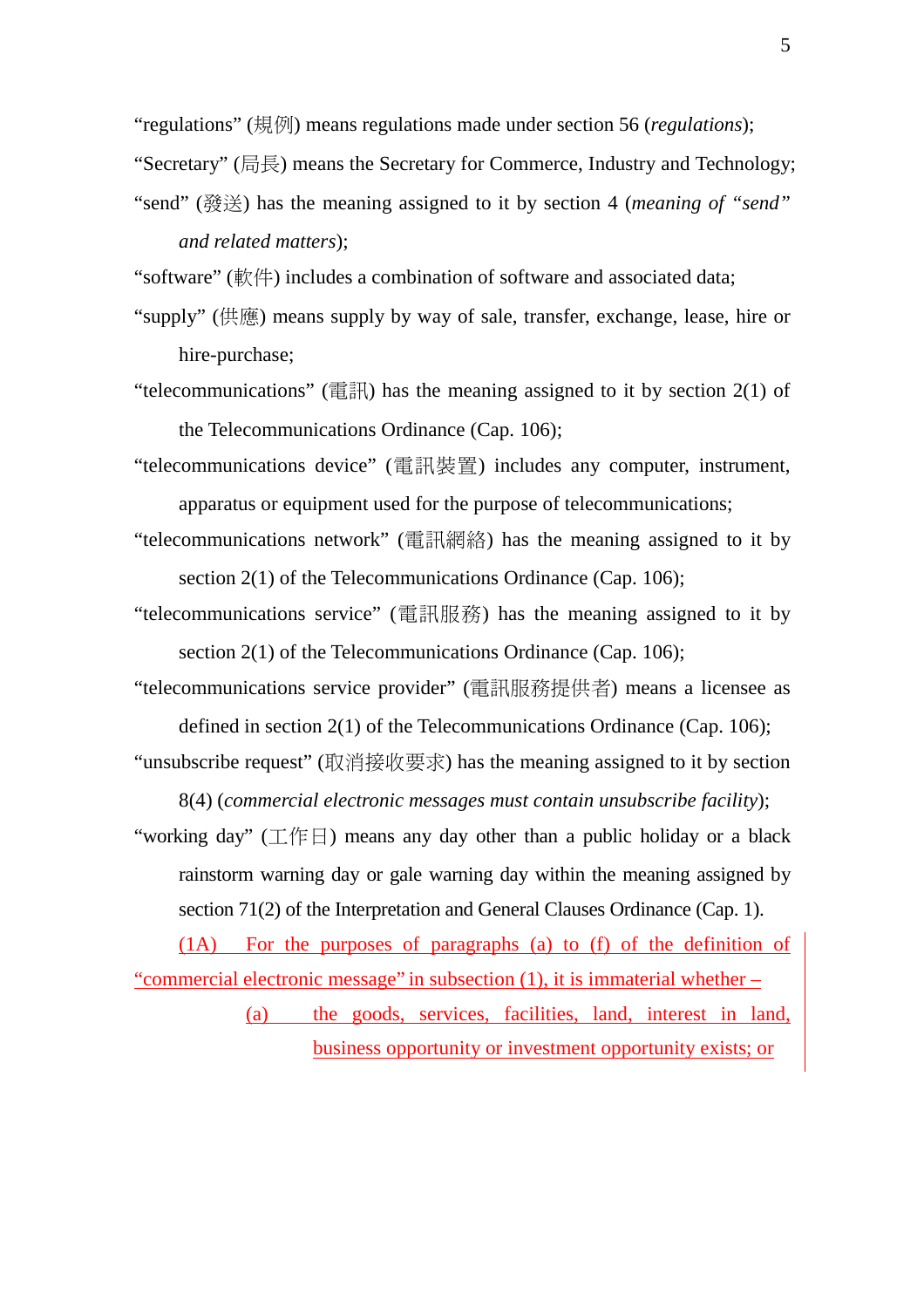(b) it is lawful to acquire the goods, services, facilities, land, interest in land, business opportunity or investment opportunity.

(1B) For the purposes of the definition of "electronic message" in subsection (1), it is immaterial –

(a) whether the electronic address exists; or

(b) whether the message reaches its intended destination.

(2) In this Ordinance, a reference to the performance of a function includes the exercise of a power and the discharge of a duty.

(3) For the avoidance of doubt, references in this Ordinance to organizations shall not be construed as implying that references to persons do not include companies, bodies corporate, partnerships, associations, societies or other bodies of persons.

(4) Where, in any provision of this Ordinance, a reference is made to another provision of this Ordinance and the reference is followed by text in parenthesis that purports to be descriptive of the subject-matter of the provision referred to, the text in parenthesis shall be treated as having been provided for information only and does not have any legislative effect.

## **3. Meaning of "Hong Kong link"**

(1) For the purposes of this Ordinance, a commercial electronic message has a Hong Kong link if, and only if –

- (a) the message originates in Hong Kong;
- (b) the individual or organization who sent the message or authorized the sending of the message is –
	- (i) an individual who is physically present in Hong Kong when the message is sent;
	- (ii) an organization (other than a Hong Kong company) that is carrying on business or activities in Hong Kong when the message is sent; or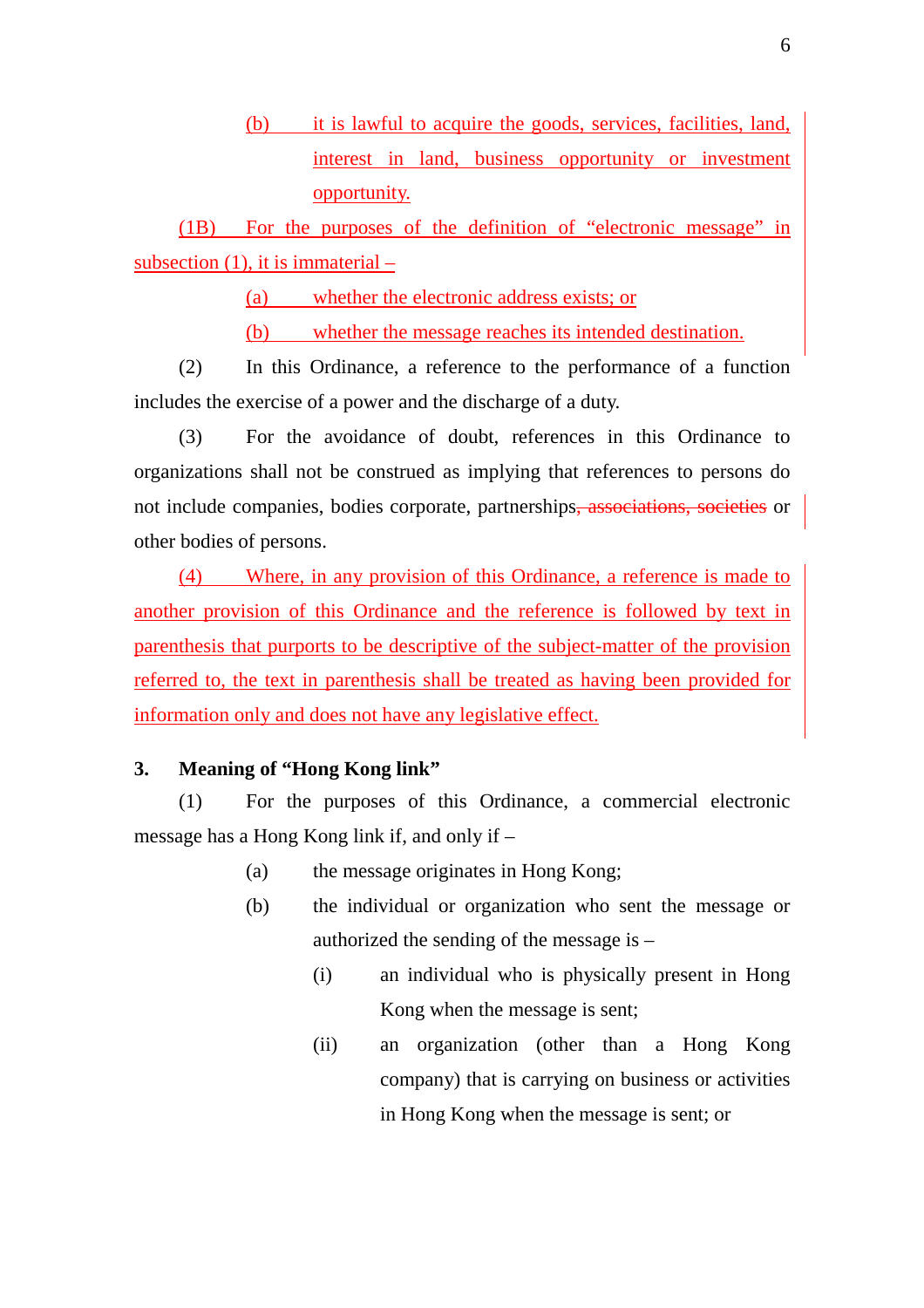- (iii) a Hong Kong company;
- (c) the telecommunications device that is used to access the message is located in Hong Kong;
- (d) the registered user of the electronic address to which the message is sent is –
	- (i) an individual who is physically present in Hong Kong when the message is accessed; or
	- (ii) an organization that is carrying on business or activities in Hong Kong when the message is accessed; or
- (e) the message is sent to an electronic address that is allocated or assigned by the Authority.

(2) For the purposes of subsection  $(1)(b)$ ,  $(c)$ ,  $(d)$  and  $(e)$ , it is immaterial whether the commercial electronic message originates in Hong Kong or elsewhere.

(3) For the purposes of subsection  $(1)(b)(iii)$ , it is immaterial whether the commercial electronic message is sent, or is authorized to be sent, from Hong Kong or elsewhere.

### **4. Meaning of "send" and related matters**

(1) For the purposes of this Ordinance, "send" (發送), in relation to an electronic message, includes cause to be sent and attempt to send.

(2) For the purposes of this Ordinance (including subsection (3)), if an individual authorizes the sending of a commercial electronic message and he does so on behalf of an organization, then –

- (a) the organization shall be treated as authorizing the sending of the message; and
- (b) the individual shall be treated as not authorizing the sending of the message.
- (3) For the purposes of this Ordinance, if  $-$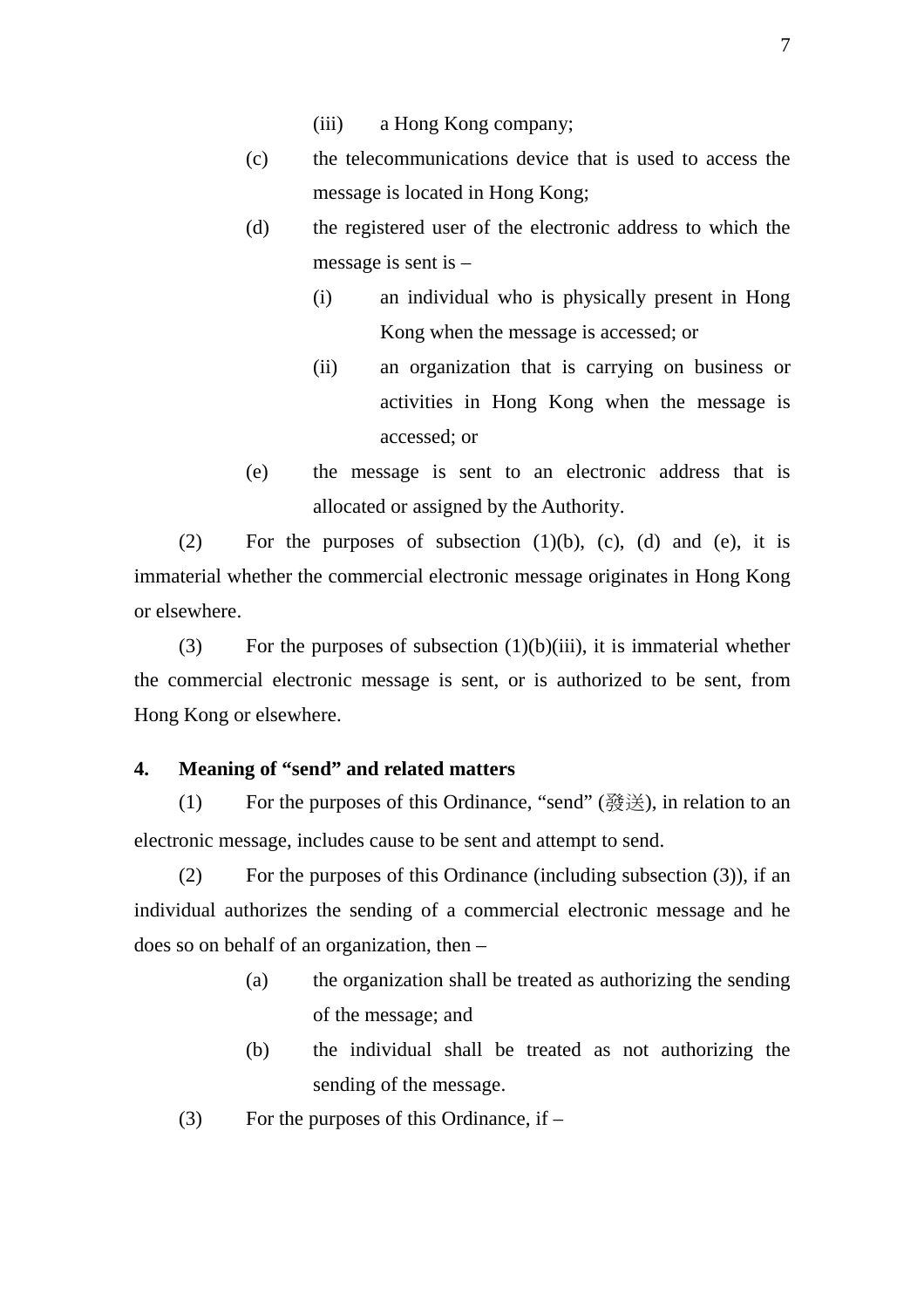- (a) a commercial electronic message is sent by an individual or organization; and
- (b) the sending of the message is not authorized by any other individual or organization,

the first-mentioned individual or organization shall be treated as authorizing the sending of the message.

(4) For the purposes of any legal proceedings, a telecommunications service provider who merely provides a service that enables a commercial electronic message to be sent shall, unless the contrary is proved, be presumed not to have sent the message and not to have authorized the message to be sent.

(5) For the purposes of any legal proceedings, if a commercial electronic message is sent and at the relevant time the telecommunications device, service or network from which it was sent was controlled by a person without the knowledge of the owners or authorized users of the telecommunications device, service or network, the owners or authorized users shall, unless the contrary is proved, be presumed not to have sent the message and not to have authorized the message to be sent.

(6) In subsection (5), "control" (控制) means either physical control or control through the use of software or other means.

# **5. Meaning of "consent" and related matters**

(1) In this Ordinance, unless the context otherwise requires – "consent" (同意) means express consent, given either orally or in writing; "withdraw" (撤回), in relation to consent, means to withdraw the consent either orally or in writing.

(1) For the purposes of this Ordinance –

"consent" (同意), in relation to the sending of a commercial electronic message,

means –

(a) express consent; or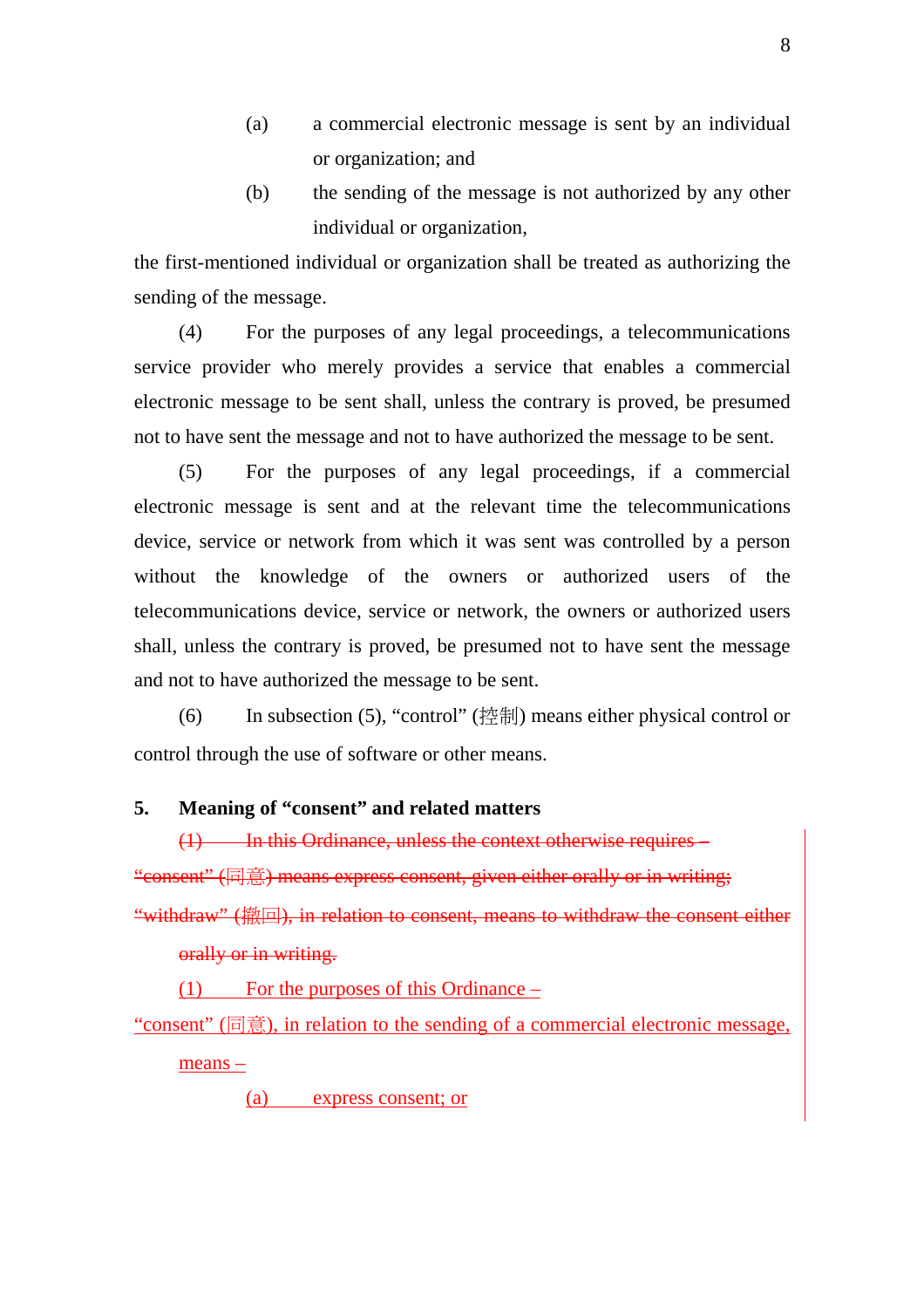(b) consent that can reasonably be inferred from the conduct of the individual or organization concerned;

"withdraw" (撤回), in relation to consent to the sending of a commercial electronic message, means to expressly withdraw the consent.

(2) For the purposes of this Ordinance, the registered user of an electronic address shall be treated as having given his consent to the sending of a commercial electronic message to that electronic address if the registered user or a person on his behalf –

- (a) has, either in response to a clear and conspicuous request for consent or at his own initiative, given his consent to the sending of the message; and
- (b) has not, within a reasonable period before the sending of the message, withdrawn the consent referred to in paragraph (a).

(3) For the purposes of this Ordinance (including subsection (2)), if a person other than the registered user of an electronic address uses the relevant account to send an electronic message about –

- (a) consent; or
- (b) withdrawal of consent,

that person shall be treated as having been authorized to send that message on behalf of the registered user.

(4) Subsection (3) shall not be construed as limiting the circumstances in which a person other than the registered user of an electronic address may –

- (a) consent; or
- (b) withdraw consent,

on behalf of the registered user.

(5) For the avoidance of doubt, the registered user of an electronic address may at any time withdraw any consent given by him to the sending of a commercial electronic message.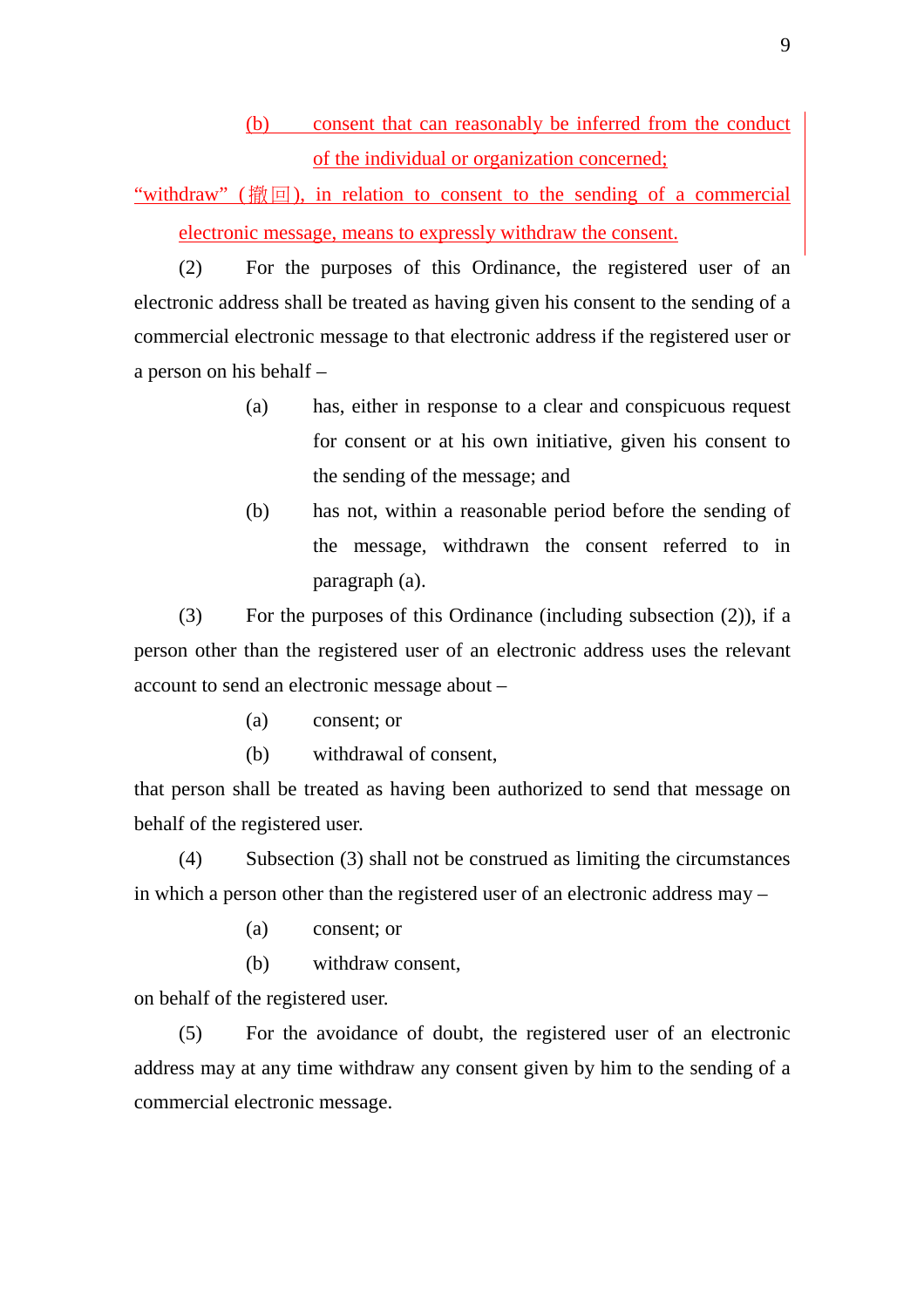## **6. ExclusionsExemptions**

(1) This Ordinance does not apply to any matter falling within a description set out in Schedule 1.

(1) A matter falling within a description set out in a table in Schedule 1 is exempt from the provisions of this Ordinance to the extent and subject to the conditions, if any, specified in that table.

(2) The Secretary may, by notice published in the Gazette, amend Schedule 1.

# PART 2

# RULES ABOUT SENDING COMMERCIAL ELECTRONIC **MESSAGES**

# **7. Commercial electronic messages must include accurate sender information**

(1) A person shall not send a commercial electronic message that has a Hong Kong link unless –

- (a) the message includes clear and accurate information identifying the individual or organization who authorized the sending of the message;
- (b) the message includes clear and accurate information about how the recipient can readily contact that individual or organization;
- (c) the message includes such information and complies with such conditions as is or are specified in the regulations, if any; and
- (d) the information included in the message in compliance with this subsection is reasonably likely to be valid for at least 30 days after the message is sent.
- (2) Subsection (1) does not apply if the person
	- (a) sent the commercial electronic message by mistake; or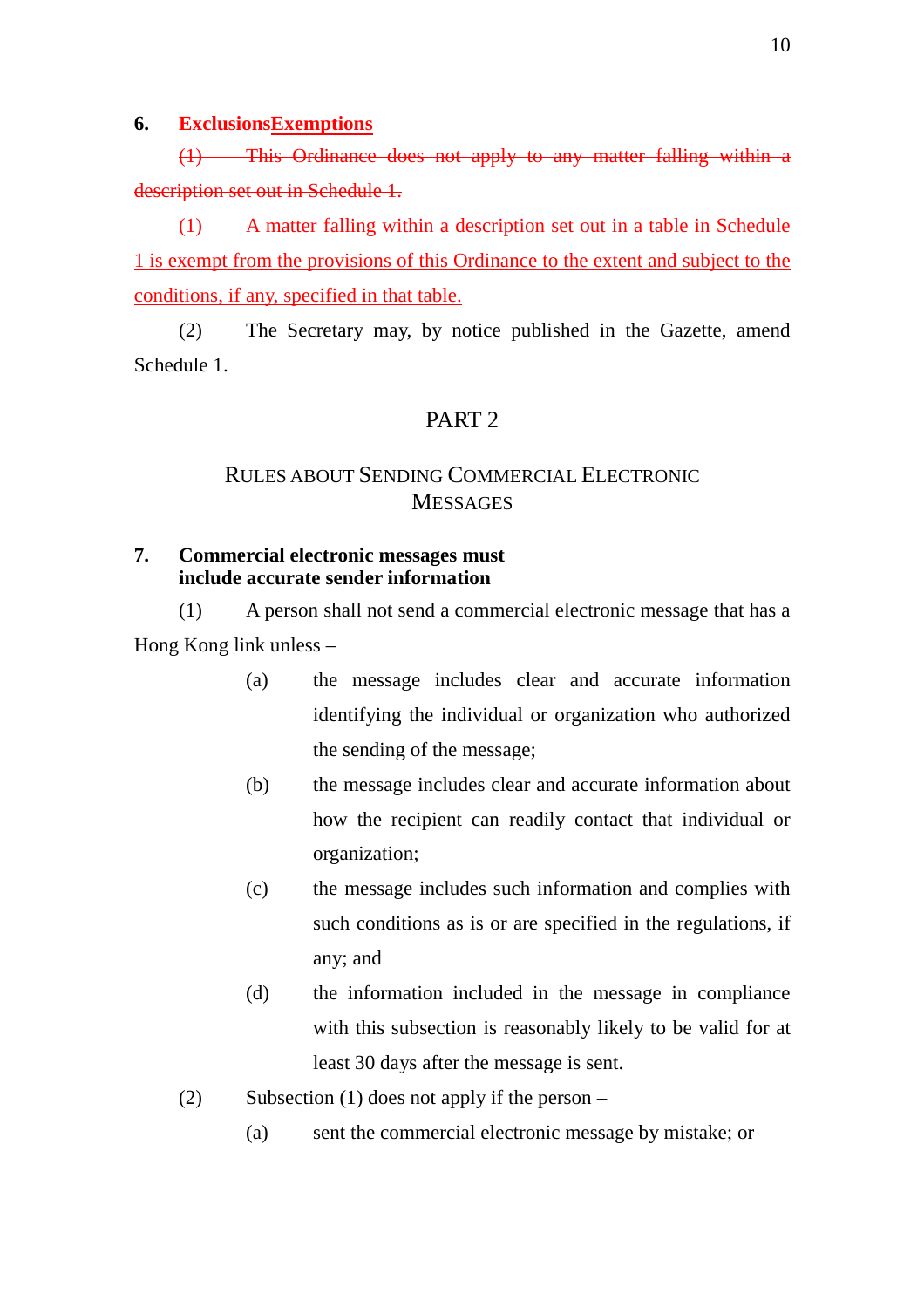(b) did not know, and could not with reasonable diligence have ascertained, that the message had a Hong Kong link.

# **8. Commercial electronic messages must contain unsubscribe facility**

(1) A person shall not send a commercial electronic message that has a Hong Kong link unless –

- (a) the message includes
	- (i) a statement to the effect that the recipient may use an electronic address or other electronic means specified in the message ("the unsubscribe facility") to send an unsubscribe request to the individual or organization who authorized the sending of the message; or
	- (ii) a statement to similar effect;
- (b) the statement is presented in a clear and conspicuous manner;
- (ba) the statement complies with such conditions as are specified in the regulations, if any;
- (bb) the unsubscribe facility complies with such conditions as are specified in the regulations, if any;
- (c) if the unsubscribe facility is a telephone number or facsimile number, it is a number allocated or assigned by the Authority;
- (d) the unsubscribe facility is reasonably likely to be capable of receiving the recipient's unsubscribe request, if any, at all times during a period of at least 30 days after the message is sent; and
- (e) the unsubscribe request may be sent by the recipient free of any charge to the recipient for the use of the unsubscribe facility.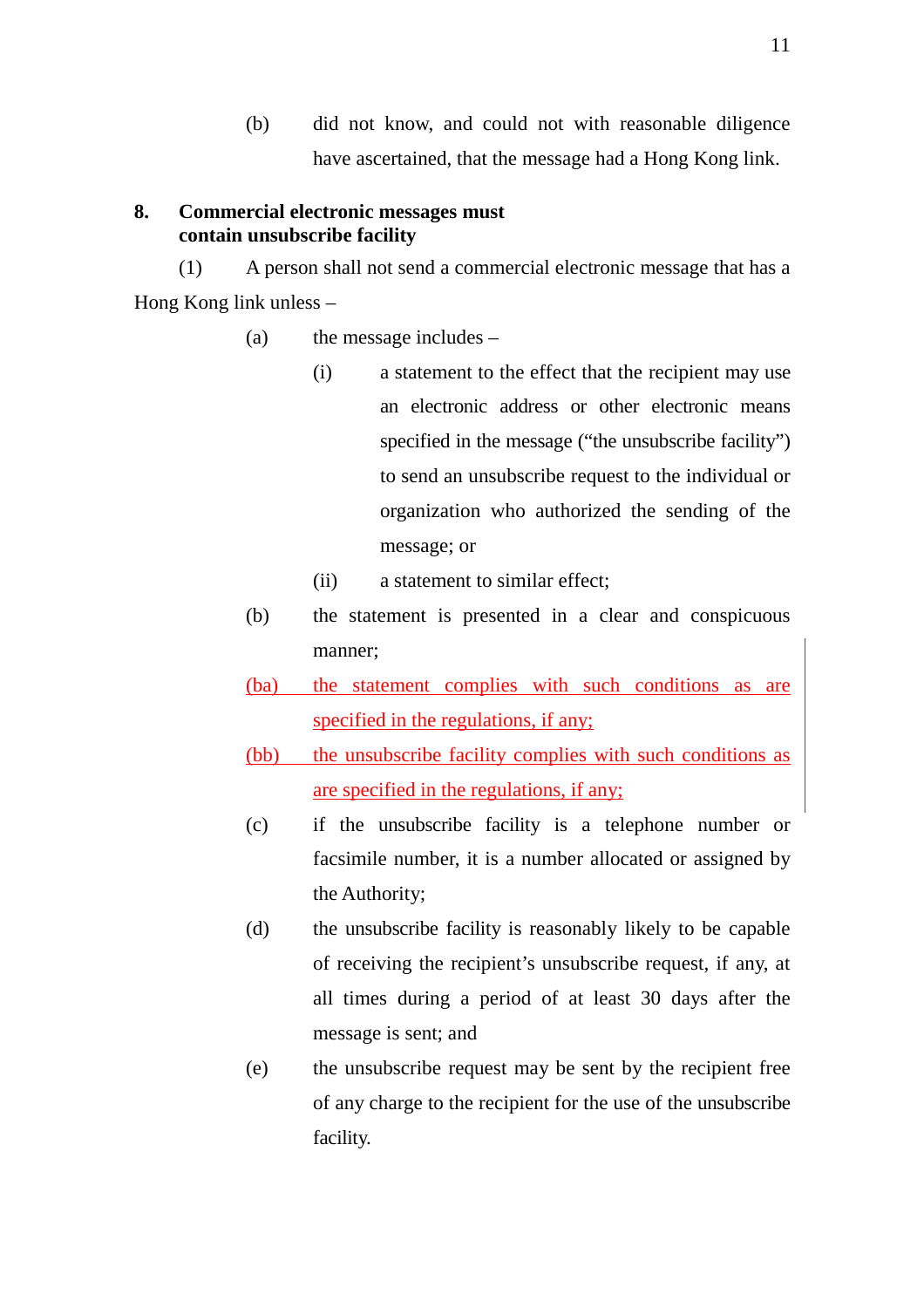- (2) Subsection (1) does not apply if the person
	- (a) sent the commercial electronic message by mistake; or
	- (b) did not know, and could not with reasonable diligence have ascertained, that the message had a Hong Kong link.

(3) A person to whom an unsubscribe request is sent under this section shall ensure that a record of the request is retained in the format in which it was originally received, or in a format that can be demonstrated to represent accurately the information originally received, for at least  $\frac{7}{9}$  years after its receipt.

(4) In this section, "unsubscribe request" (取消接收要求), in relation to a commercial electronic message the sending of which is authorized by an individual or organization, means –

- (a) a message to the effect that the registered user of the electronic address to which the message is sent does not wish to receive, at that electronic address, any further commercial electronic messages from or authorized by that individual or organization; or
- (b) a message to similar effect.

# **9. Commercial electronic messages must not be sent after unsubscribe request is sent**

(1) This section applies if a person sends an unsubscribe request to an individual or organization using the unsubscribe facility provided under section 8 (*commercial electronic messages must contain unsubscribe facility*).

(2) The individual or organization shall, within 10 working days from the day on which the unsubscribe request is sent –

- (a) cease sending any further commercial electronic messages to the electronic address in respect of which the unsubscribe request was sent; and
- (b) cease authorizing the sending of any further commercial electronic messages to that electronic address.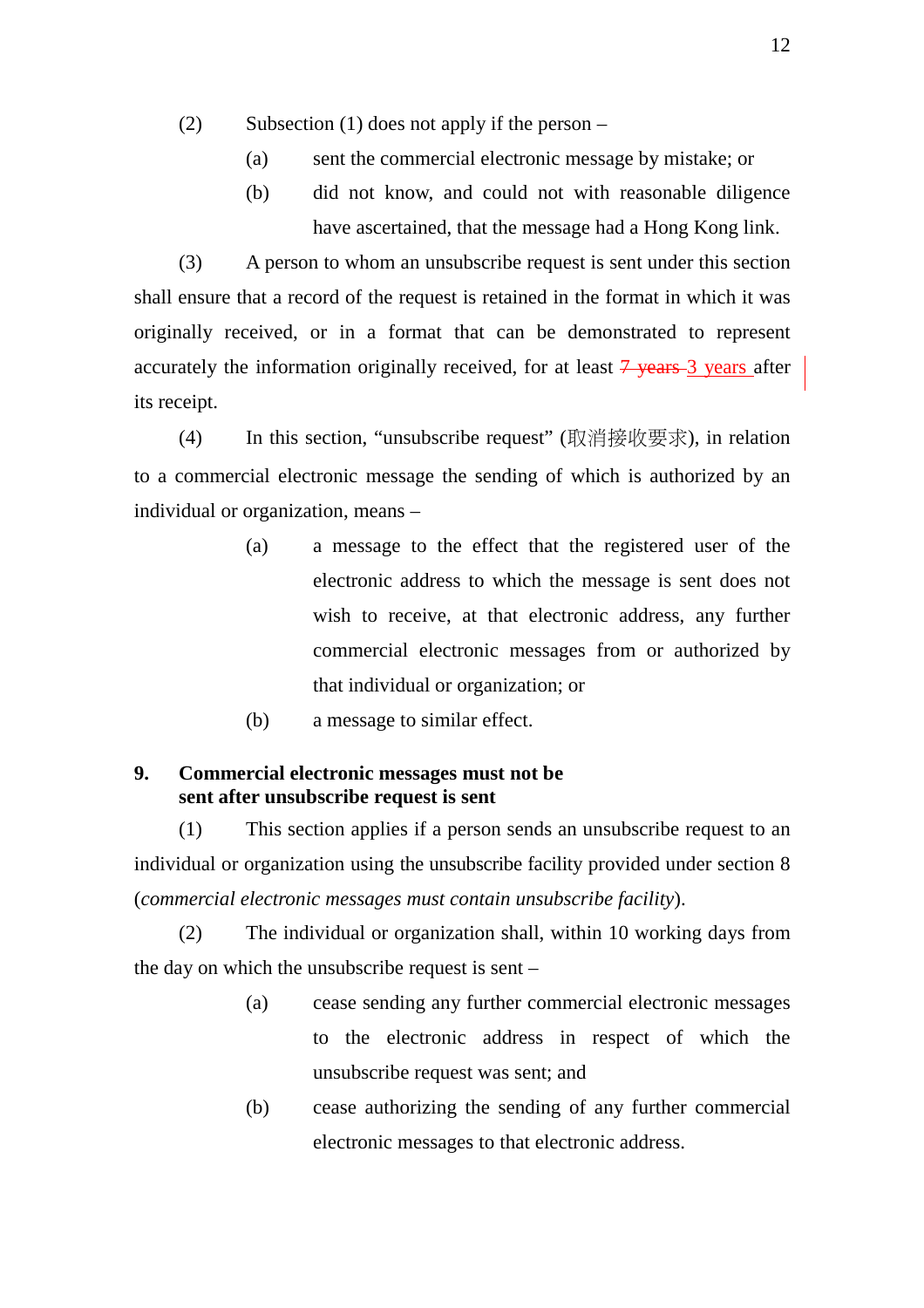(3) Subsection (2) does not apply in relation to a commercial electronic message if, subsequent to the sending of the unsubscribe request, the registered user of the relevant electronic address has given his consent to the sending of the message.

(4) Subsection (2) does not apply in relation to a commercial electronic message if the individual or organization concerned –

- (a) sent the message, or authorized it to be sent, by mistake; or
- (b) did not know, and could not with reasonable diligence have ascertained, that the message had a Hong Kong link.

(5) In this section, "unsubscribe facility" (取消接收選項) has the same meaning as in section 8 (*commercial electronic messages must contain unsubscribe facility*).

# **10. Commercial electronic messages must not be sent to electronic address listed in do-not-call register**

(1) A person shall not send a commercial electronic message that has a Hong Kong link to an electronic address that, at the time the message is sent, is listed in a do-not-call register.

(2) Subsection (1) does not apply in relation to a commercial electronic message if, prior to or subsequent to the listing of the electronic address in the do-not-call register, and whether before or after the commencement of this section, the registered user of the electronic address has given his consent to the sending of the message.

(3) Subsection (1) does not apply if the electronic address has been listed in the do-not-call register for less than 10 working days at the time the commercial electronic message is sent.

- (4) Subsection (1) does not apply if the person
	- (a) sent the commercial electronic message by mistake; or
	- (b) did not know, and could not with reasonable diligence have ascertained, that the message had a Hong Kong link.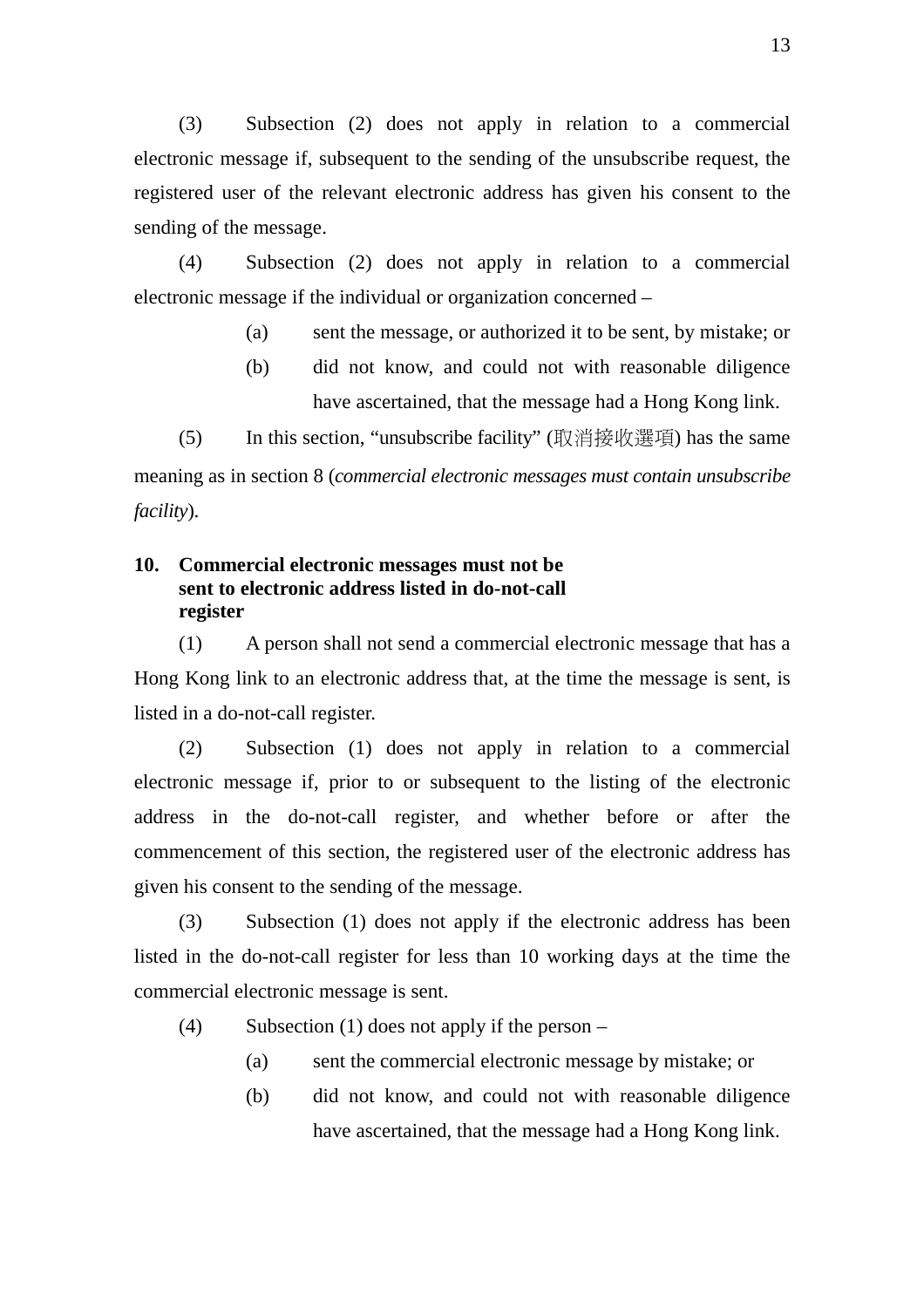# **11. Commercial electronic mail messages must not use misleading subject headings**

A person shall not send a commercial electronic mail message that has a Hong Kong link if the subject heading of the message, if any, would be likely to mislead the recipient about a material fact regarding the content or subject matter of the message.

# **12. Commercial electronic messages must not be sent with calling line identification information concealed**

(1) A person who sends a commercial electronic message that has a Hong Kong link from an electronic address that is a telephone number or facsimile number ("the sending number") shall not –

- (a) conceal or withhold from the called party the calling line identification information of the sending number; or
- (b) perform any operation or issue any instruction in connection with the sending of the message for the purpose of, or that has the effect of, concealing or withholding from the called party the calling line identification information of the sending number.

(2) In this section, "calling line identification information" (來電線路 識別資料) means telecommunications network information generated and transmitted by the calling party's telecommunications network for the purpose of enabling the called party's telecommunications network to identify the telephone number or facsimile number of the calling party.

# PART 3

# RULES ABOUT ADDRESS-HARVESTING AND RELATED **ACTIVITIES**

# **13. Interpretation of Part 3**

 $(1)$  In this Part –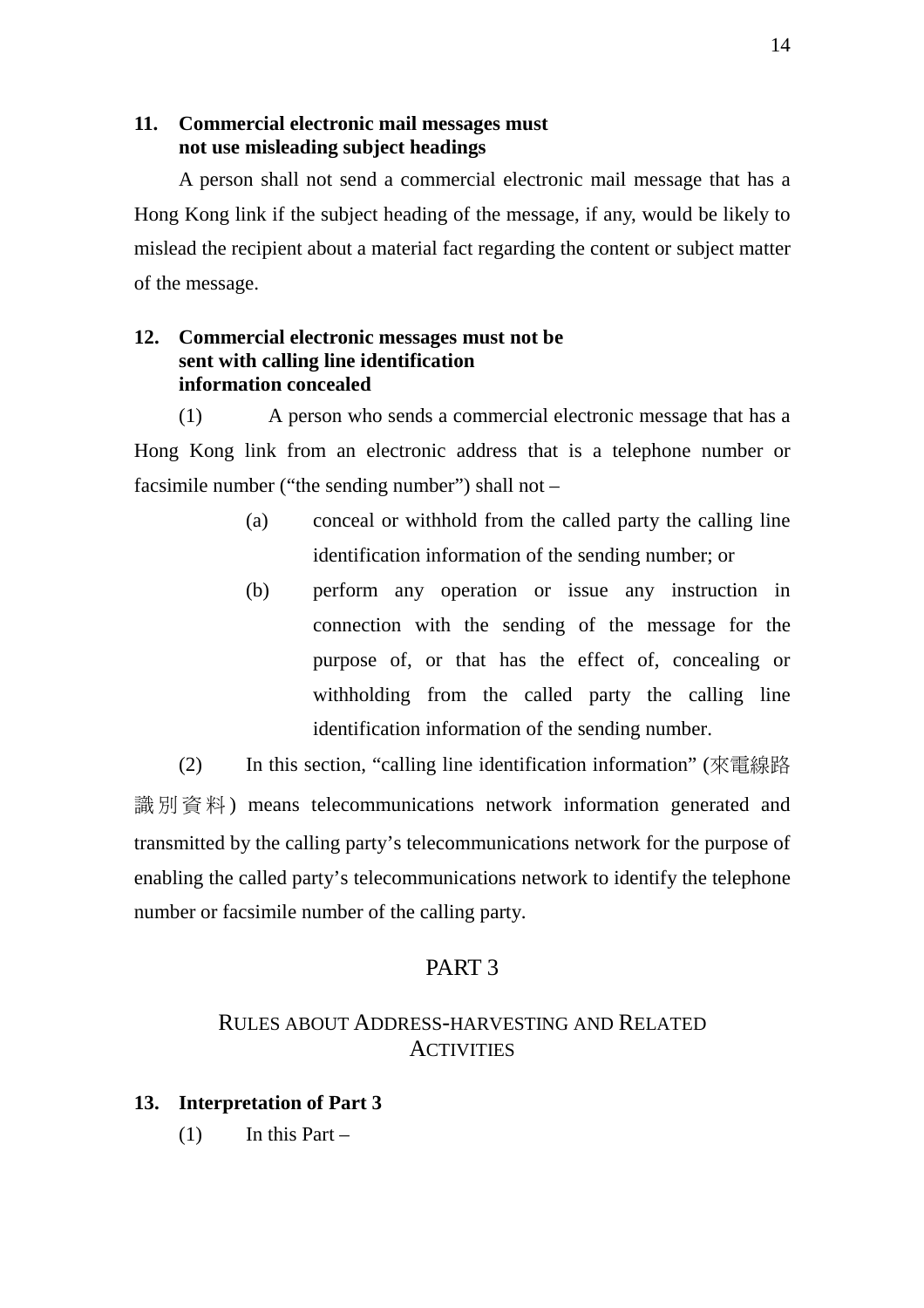"address-harvesting software" (地址收集軟件) means software that is specifically designed or marketed for use for –

- (a) searching the Internet or a public telecommunications network for electronic addresses; and
- (b) collecting, compiling, capturing or otherwise obtaining those electronic addresses;

"harvested-address list" (地址收集清單) means –

- (a) a list of electronic addresses;
- (b) a collection of electronic addresses; or
- (c) a compilation of electronic addresses,

where the production of the list, collection or compilation is, to any extent, directly or indirectly attributable to the use of address-harvesting software.

(2) For the purposes of this Part, a person sends multiple commercial electronic messages if he sends more than 100 commercial electronic messages during a 24-hour period or more than 1 000 commercial electronic messages during a 30-day period.

# **14. Supply of address-harvesting software or harvested-address list**

- (1) No person shall supply or offer to supply
	- (a) address-harvesting software;
	- (b) a right to use address-harvesting software;
	- (c) a harvested-address list; or
	- (d) a right to use a harvested-address list,

to another person ("the customer") for use in connection with, or to facilitate, the sending of commercial electronic messages that have a Hong Kong link without the consent of the registered users of the electronic addresses to which they are sent.

(2) A person who contravenes subsection (1) commits an offence and is liable on summary conviction to a fine at level 6.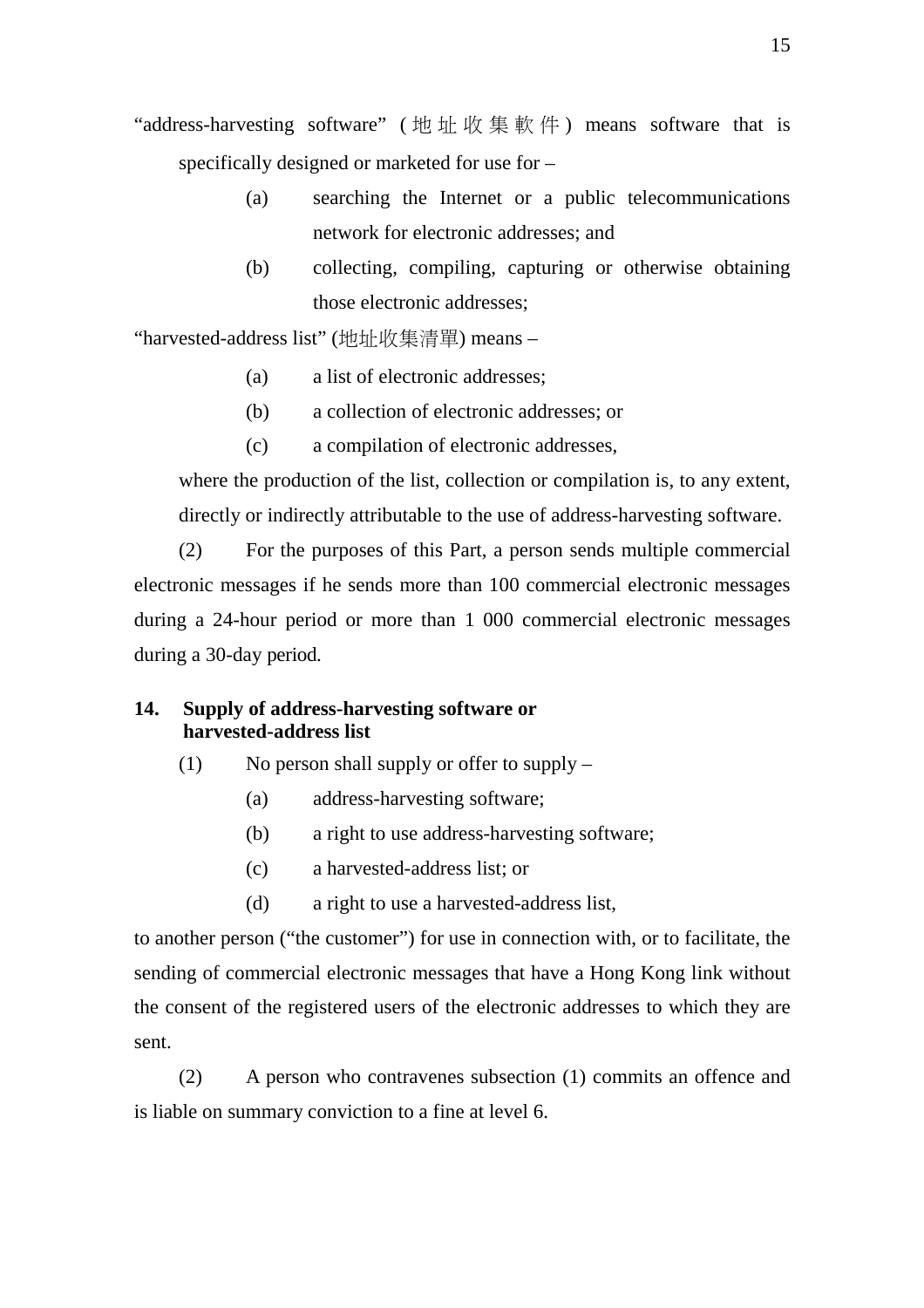(3) A person who knowingly  $\theta$  recklessly contravenes subsection (1) commits an offence and is liable on conviction on indictment to a fine of \$1,000,000 and to imprisonment for 5 years.

(4) It is a defence to a charge for an offence under subsection (2) for the person charged to prove that he did not know and had no reason to suspect that the customer, or another person, intended to use the address-harvesting software or the harvested-address list, as the case may be, in connection with, or to facilitate, the sending of commercial electronic messages that have a Hong Kong link without the consent of the registered users of the electronic addresses to which they are sent.

(5) It is a defence to a charge for an offence under subsection (2) for the person charged to prove that he took all reasonable precautions and exercised all due diligence to avoid the commission of the offence.

# **15. Acquisition of address-harvesting software or harvested-address list**

- (1) No person shall acquire
	- (a) address-harvesting software;
	- (b) a right to use address-harvesting software;
	- (c) a harvested-address list; or
	- (d) a right to use a harvested-address list,

for use in connection with, or to facilitate, the sending of commercial electronic messages that have a Hong Kong link without the consent of the registered users of the electronic addresses to which they are sent.

(2) A person who contravenes subsection (1) commits an offence and is liable on summary conviction to a fine at level 6.

(3) A person who knowingly  $\theta$ r recklessly contravenes subsection (1) commits an offence and is liable on conviction on indictment to a fine of \$1,000,000 and to imprisonment for 5 years.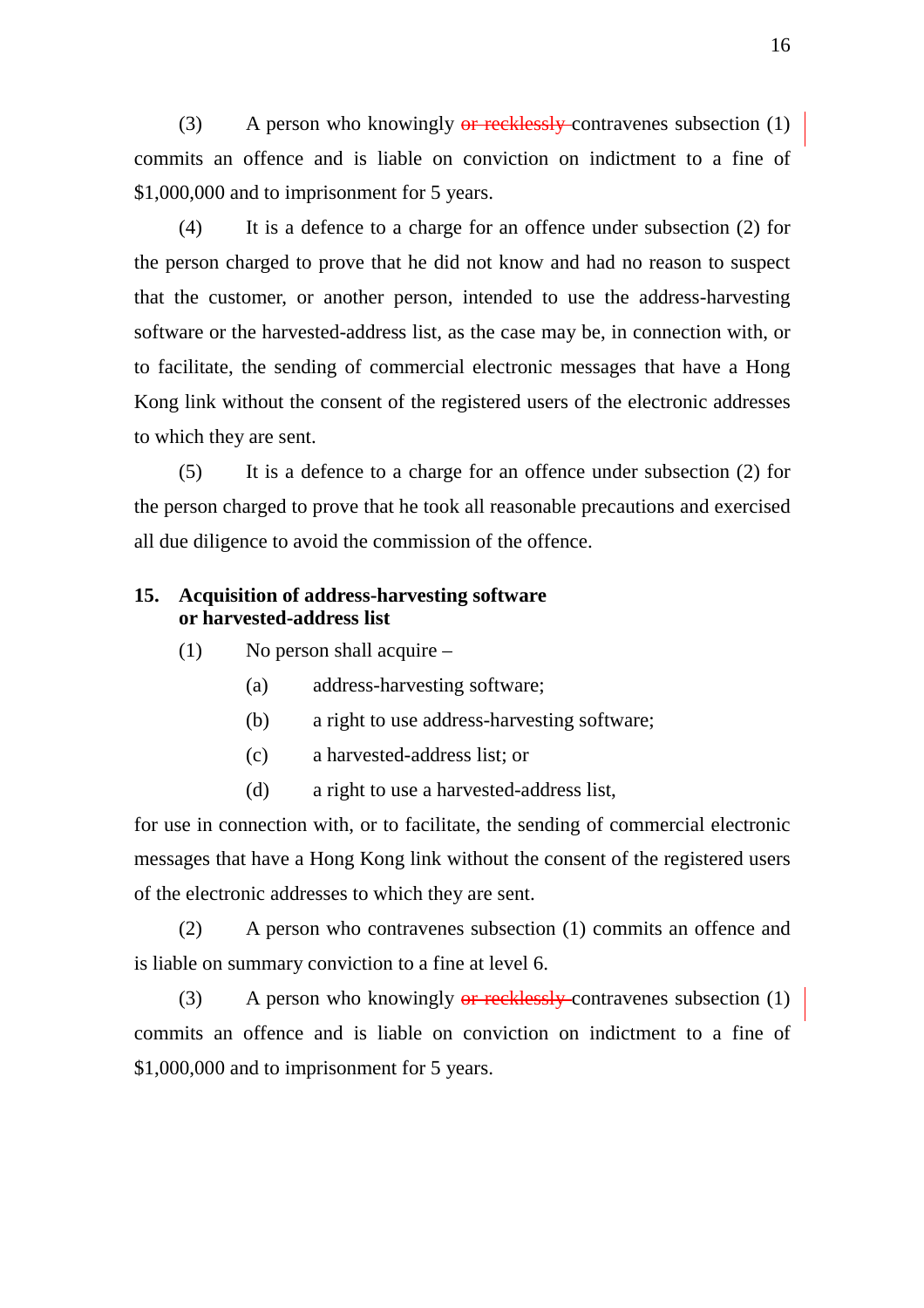(4) It is a defence to a charge for an offence under subsection (2) for the person charged to prove that he took all reasonable precautions and exercised all due diligence to avoid the commission of the offence.

# **16. Use of address-harvesting software or harvested-address list**

- $(1)$  No person shall use
	- (a) address-harvesting software; or
	- (b) a harvested-address list,

in connection with, or to facilitate, the sending of commercial electronic messages that have a Hong Kong link without the consent of the registered users of the electronic addresses to which they are sent.

(2) A person who contravenes subsection (1) commits an offence and is liable on summary conviction to a fine at level 6.

(3) A person who knowingly  $\theta$ r recklessly contravenes subsection (1) commits an offence and is liable on conviction on indictment to a fine of \$1,000,000 and to imprisonment for 5 years.

(4) It is a defence to a charge for an offence under subsection (2) for the person charged to prove that he took all reasonable precautions and exercised all due diligence to avoid the commission of the offence.

(5) In this section, "use" ( $\boxplus \cdot \text{ } \oplus \text{ } \boxplus$ ) does not include the act of forwarding the address-harvesting software or harvested-address list to another person.

# **17. Sending of commercial electronic message to electronic address obtained using automated means**

(1) No person shall send a commercial electronic message that has a Hong Kong link to an electronic address that was obtained using an automated means.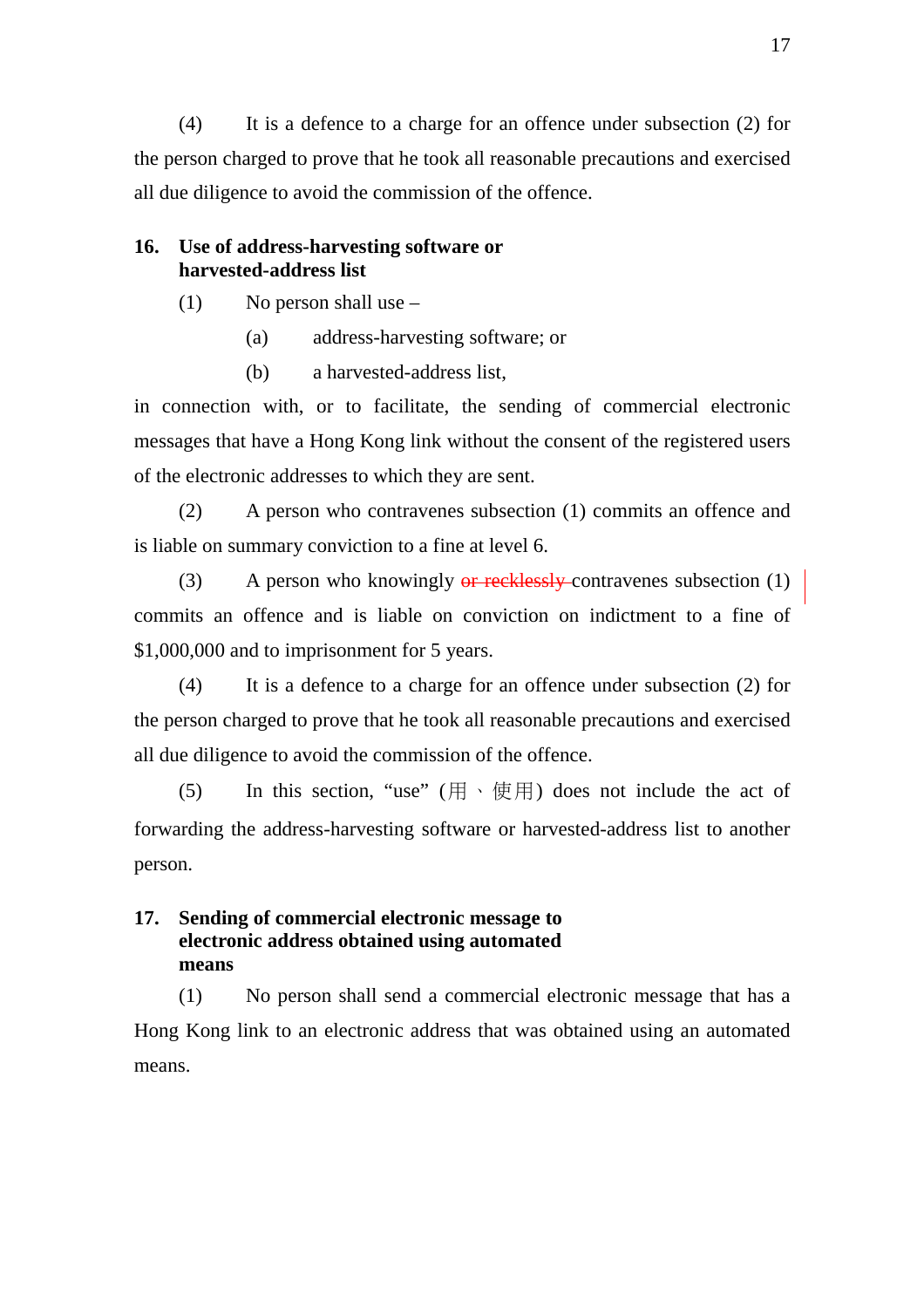(2) A person who contravenes subsection (1) commits an offence and is liable on summary conviction to a fine at level 6 and to imprisonment for 2 years.

(3) A person who knowingly  $\theta$  recklessly contravenes subsection (1) commits an offence and is liable on conviction on indictment to a fine of \$1,000,000 and to imprisonment for 5 years.

(4) It is a defence to a charge for an offence under subsection (2) for the person charged to prove that he did not know and had no reason to suspect that the electronic address was obtained using an automated means.

(5) It is a defence to a charge for an offence under subsection (2) for the person charged to prove that he took all reasonable precautions and exercised all due diligence to avoid the commission of the offence.

 $(6)$  In this section –

"automated means" (自動化方法) means an automated process that generates possible electronic addresses by combining letters, characters, numbers or symbols into numerous permutations;

"obtained" (取得), in relation to an electronic address, means obtained, whether before or after the commencement of this section, by –

- (a) the person charged; or
- (b) any person from or through whom the person charged acquired the electronic address.

# **18. Use of scripts or other automated means to register for 5 or more electronic mail addresses**

(1) No person shall use scripts or other automated means to register for 5 or more electronic mail addresses from which to send, or enable another person to send, multiple commercial electronic messages that have a Hong Kong link without the consent of the registered users of the electronic addresses to which they are sent.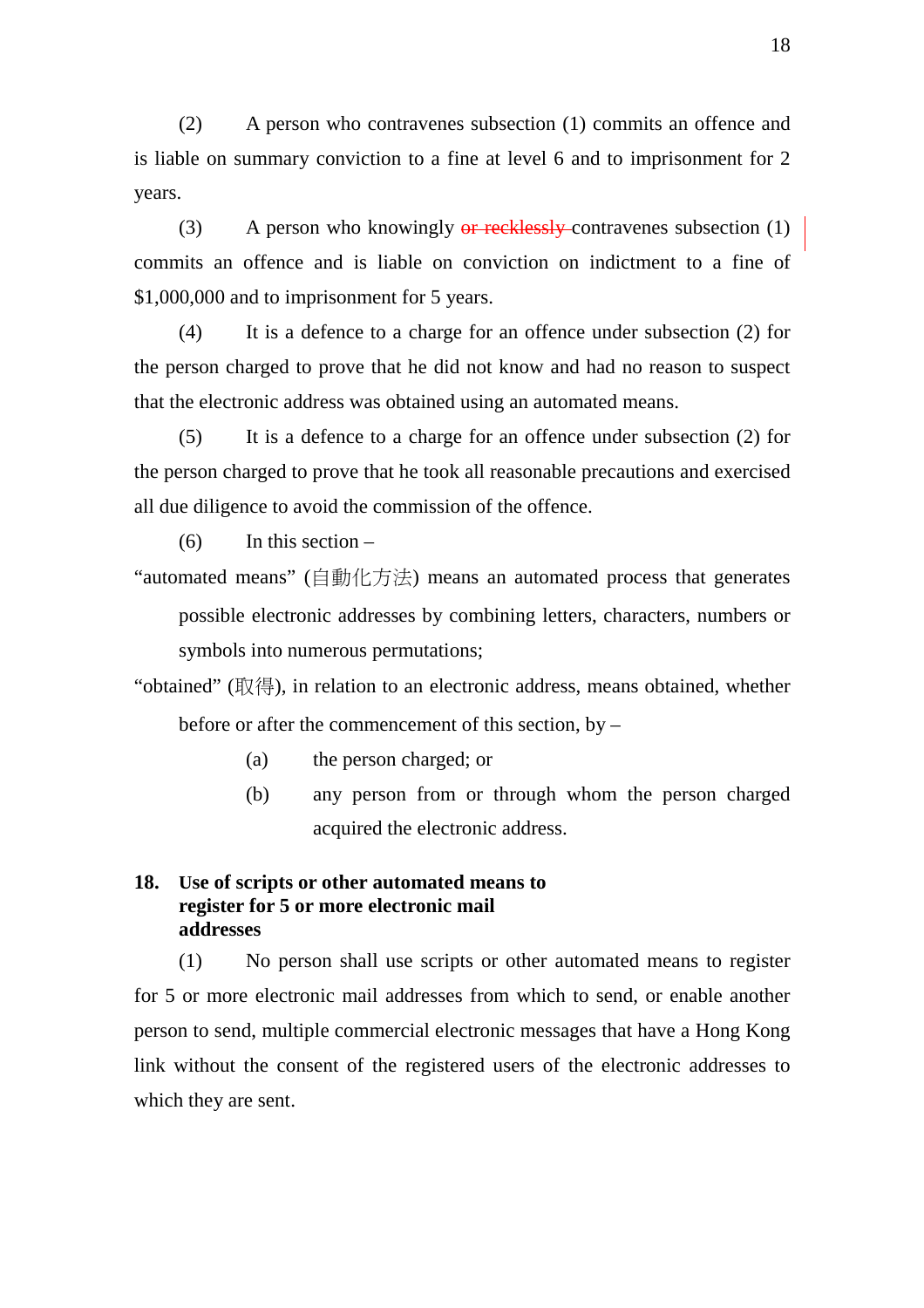(2) A person who contravenes subsection (1) commits an offence and is liable on summary conviction to a fine at level 6 and to imprisonment for 2 years.

(3) A person who knowingly  $\theta$  recklessly contravenes subsection (1) commits an offence and is liable on conviction on indictment to a fine of \$1,000,000 and to imprisonment for 5 years.

- (4) Subsection (1) does not apply to  $-$ 
	- (a) a person who performs functions in connection with the administration of the information systems of an organization, when performing such functions; or
	- (b) a telecommunications service provider, when acting in connection with the provision of a public telecommunications service.
- $(5)$  In this section –

"register" (登記), in relation to an electronic mail address, means –

- (a) to register with an authority responsible for allocating or assigning the electronic mail address or approving its allocation or assignment; or
- (b) to be allocated or assigned the electronic mail address with the approval of such an authority;

"scripts" (手稿程式) means a list of instructions or commands to an information system.

# **19. Relay or retransmission of multiple commercial electronic messages**

(1) No person shall use a telecommunications device, service or network to relay or retransmit multiple commercial electronic messages that have a Hong Kong link, with the intent to deceive or mislead recipients, or any telecommunications service provider, as to the source of such messages.

(2) A person who contravenes subsection (1) commits an offence and is liable –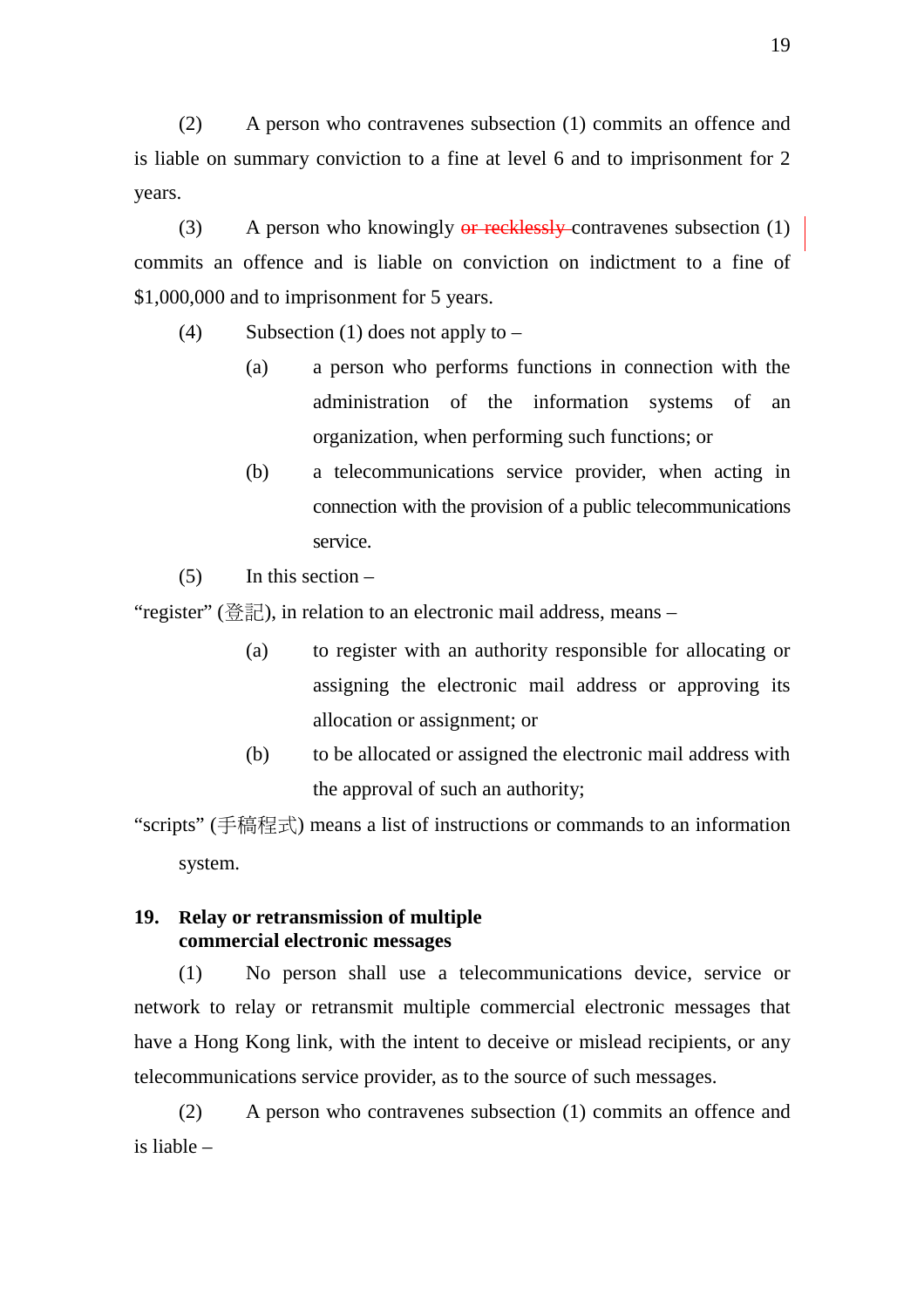- (a) on summary conviction, to a fine at level 6 and to imprisonment for 2 years; or
- (b) on conviction on indictment, to a fine of \$1,000,000 and to imprisonment for 5 years.

# PART 4

# FRAUD AND OTHER ILLICIT ACTIVITIES RELATED TO TRANSMISSION OF COMMERCIAL ELECTRONIC MESSAGES

## **20. Interpretation of Part 4**

 $(1)$  In this Part –

"initiate" (啟動), in relation to a commercial electronic message, means –

- (a) to originate or send such a message;
- (b) to procure the origination or sending of such a message; or
- (c) to attempt to originate or send, or procure the origination or sending of, such a message,

but does not include actions that constitute the routine conveyance of such a message;

"routine conveyance" (例行傳遞) means the transmission, routing, relaying, handling or storing, through an automatic technical process, of an electronic message in relation to which message another person has identified the recipient or provided the recipient's electronic address.

(2) For the purposes of this Part, a person initiates the transmission of multiple commercial electronic messages from a telecommunications device, service or network if he initiates the transmission of more than 100 commercial electronic messages during a 24-hour period, or more than 1 000 commercial electronic messages during a 30-day period, from that telecommunications device, service or network.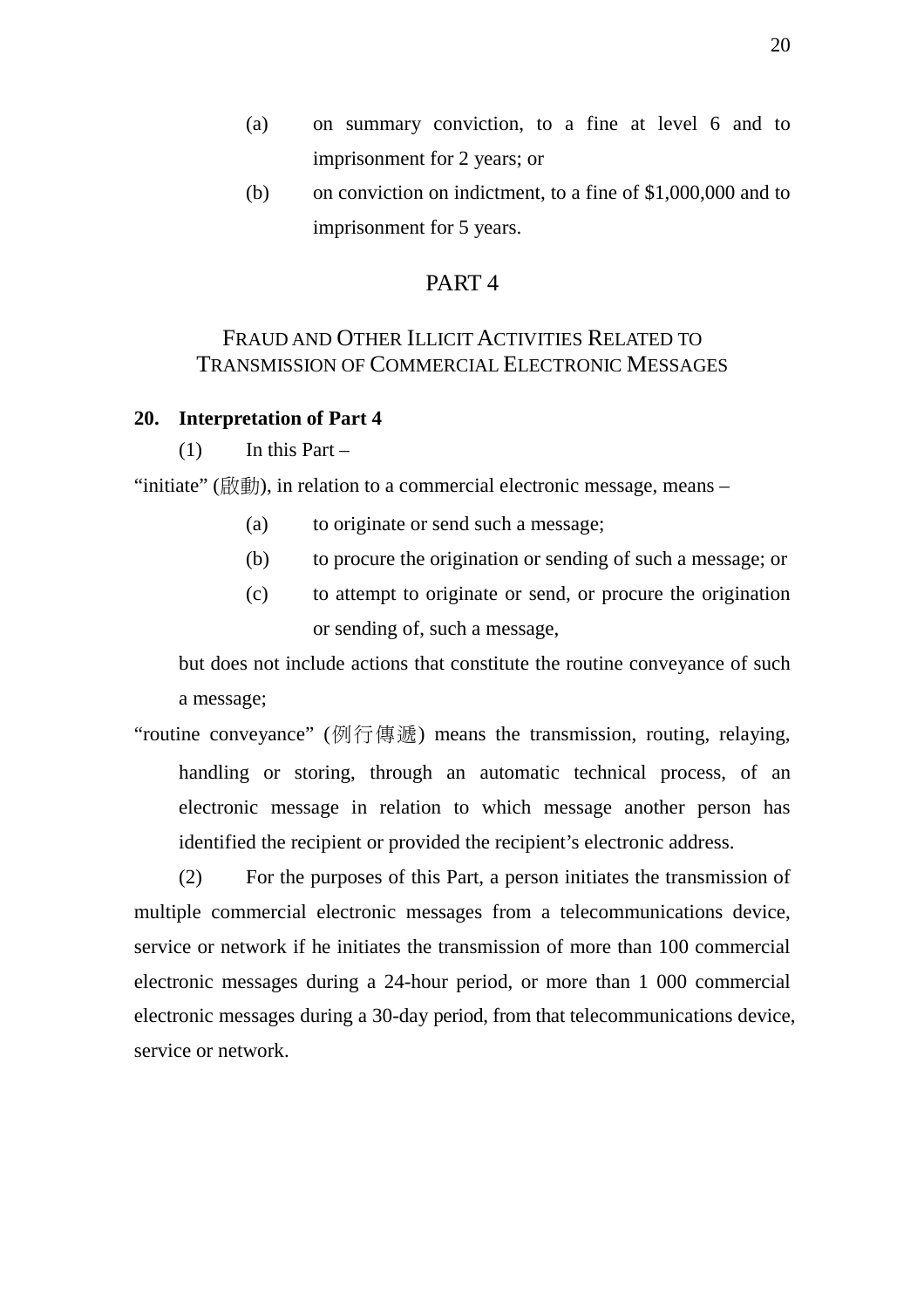(3) For the purposes of this Part, more than one person may be considered to have initiated the transmission of a commercial electronic message or multiple commercial electronic messages.

- **21. Initiating transmission of multiple commercial electronic messages from telecommunications device, etc., accessed without authorization** 
	- (1) A person who knowingly or recklessly
		- (a) accesses a telecommunications device, service or network without authorization; and
		- (b) knowingly initiates the transmission of multiple commercial electronic messages that have a Hong Kong link from that telecommunications device, service or network,

commits an offence and is liable on conviction on indictment to a fine and to imprisonment for 10 years.

(2) For the purposes of subsection (1), a person accesses a telecommunications device, service or network without authorization if –

- (a) he accesses that telecommunications device, service or network by any means or in any manner;
- (b) he is not entitled to obtain such access; and
- (c) he has not been authorized to obtain such access by any person who is entitled to grant him such access.

# **22. Initiating transmission of multiple commercial electronic messages with intent to deceive or mislead recipients as to source of messages**

(1) A person who knowingly initiates the transmission of multiple commercial electronic messages that have a Hong Kong link from a telecommunications device, service or network without authorization, with the intent to deceive or mislead recipients as to the source of such messages,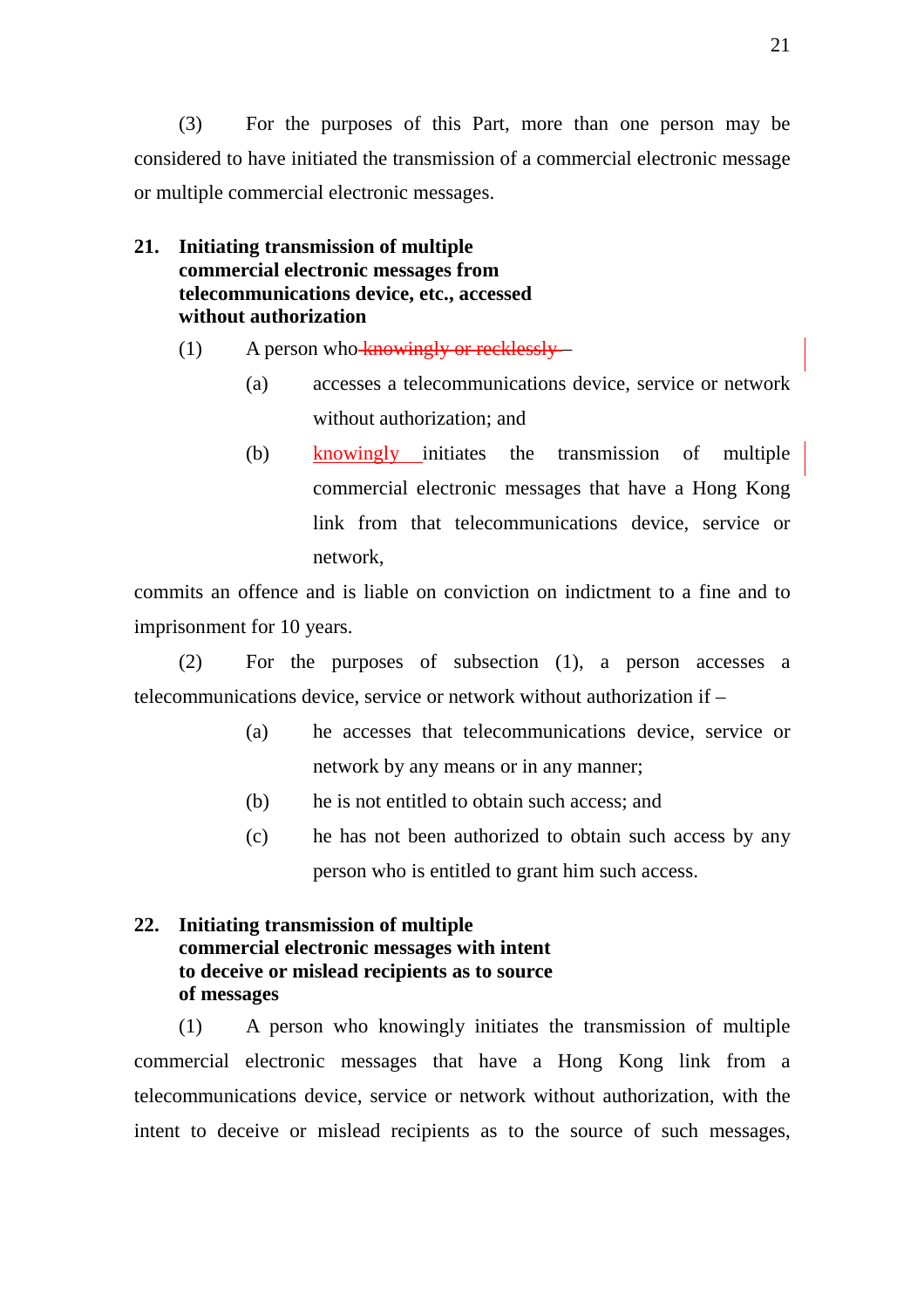commits an offence and is liable on conviction on indictment to a fine and to imprisonment for 10 years.

(2) For the purposes of subsection (1), a person initiates the transmission of a commercial electronic message from a telecommunications device, service or network without authorization if –

- (a) he initiates the transmission of the message from that telecommunications device, service or network by any means or in any manner;
- (b) he is not entitled to initiate that transmission; and
- (c) he has not been authorized to initiate that transmission by any person who is entitled to authorize him to initiate the transmission.

# **23. Falsifying header information in multiple commercial electronic messages**

- $(1)$  A person who
	- (a) materially falsifies header information in multiple commercial electronic messages that have a Hong Kong link; and
	- (b) knowingly  $\theta$  recklessly-initiates the transmission of such messages from a telecommunications device, service or network,

commits an offence and is liable on conviction on indictment to a fine and to imprisonment for 10 years.

(2) For the purposes of subsection (1) but subject to subsection (3), a person materially falsifies header information in a commercial electronic message if he knowingly falsifies, alters, conceals, deletes or withholds any information in such manner as to impair the ability of the recipient of the message, a telecommunications service provider processing the message or any other person to identify, locate or respond to the person who initiated the transmission of the message.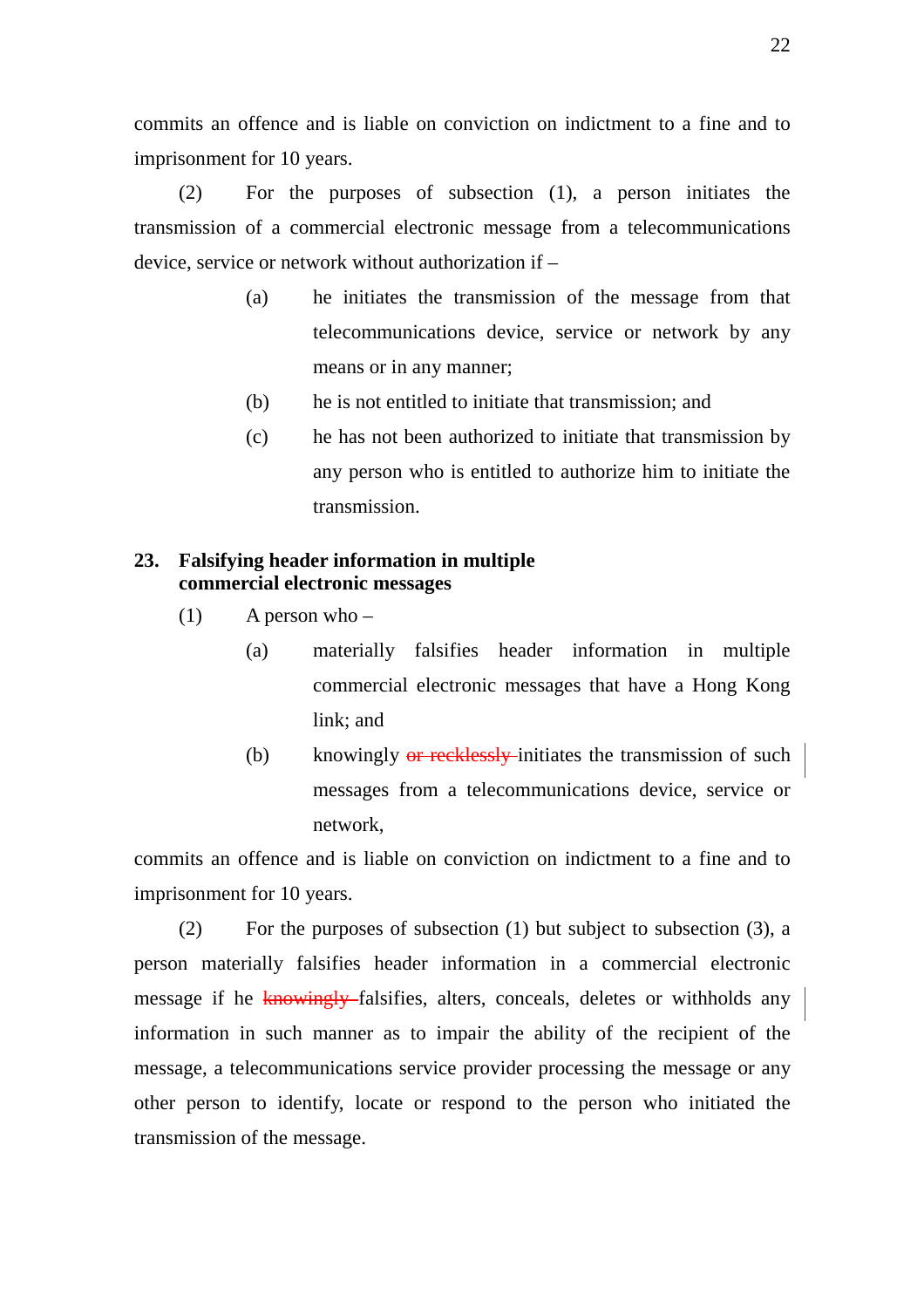(3) For the purposes of subsection (1) and in relation to the sending of a commercial electronic message from an electronic address that is a telephone number or facsimile number ("the sending number"), the person initiating the transmission of such a message shall not be treated as having materially falsified header information by reason only that he has performed any operation or issued any instruction in connection with the sending of the message for the purpose of, or that has the effect of, concealing or withholding from the called party the calling line identification information of the sending number.

 $(4)$  In this section –

- "calling line identification information" (來電線路識別資料) has the same meaning as in section 12(2) (*commercial electronic messages must not be sent with calling line identification information concealed*);
- "header information" ( 標頭資料 ) means the information attached to a commercial electronic message by a telecommunications device, service or network for the purpose of identifying, or purporting to identify, the person sending the message or the source, routing or destination of the message, and –
	- (a) in relation to a commercial electronic mail message, includes, but is not limited to, the originating domain name, Internet protocol address and electronic mail address, but excludes the content in the SMTP data portion; and
	- (b) in relation to any other form of commercial electronic message, includes, but is not limited to, the electronic address from which the message originates;
- "SMTP data portion" (《簡單郵遞傳送規約》數據部分) has the meaning assigned to it by the Simple Mail Transfer Protocol of Internet Official Protocol Standards, or any successor protocols, published by the Internet Engineering Task Force, or any of its successors, as amended from time to time.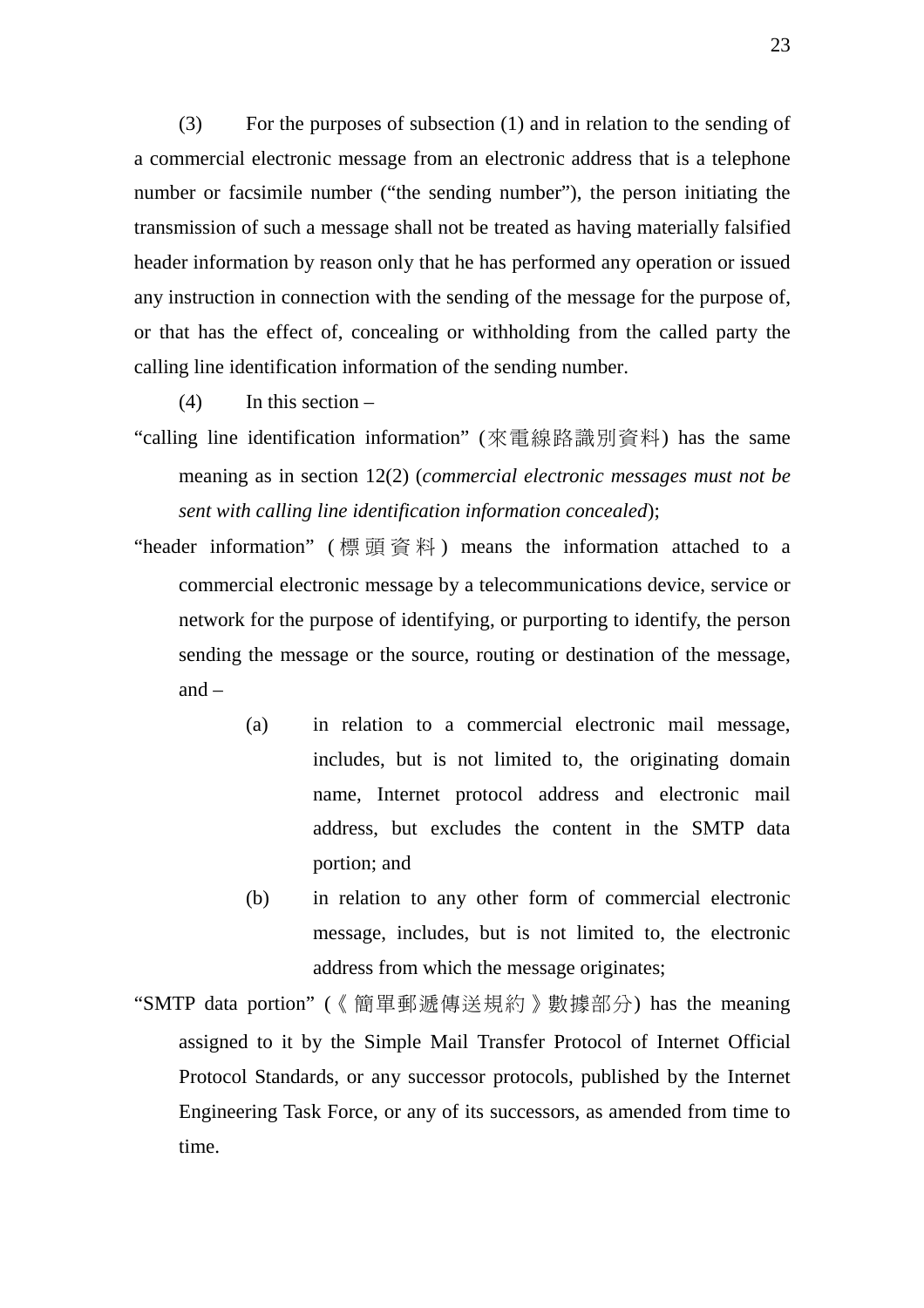# **24. Registering for electronic addresses or domain names using information that falsifies identity of actual registrant**

- $(1)$  A person who
	- (a) knowingly registers, using information that materially falsifies the identity of the actual registrant, for 5 or more electronic addresses or 2 or more domain names; and
	- (b) knowingly  $\theta$ **r** recklessly initiates the transmission of multiple commercial electronic messages that have a Hong Kong link from any of such electronic addresses or domain names or from any combination of such electronic addresses or domain names,

commits an offence and is liable on conviction on indictment to a fine and to imprisonment for 10 years.

(2) For the purposes of subsection (1), a person uses information that materially falsifies the identity of the actual registrant if he knowingly-falsifies, alters, conceals, deletes or withholds any information in such manner as to –

- (a) impair the ability of the relevant authority responsible for allocating or assigning the electronic address or approving its allocation or assignment or the relevant domain name authority, as the case may be, to identify or locate the actual registrant; or
- (b) impair the ability of the recipient of any commercial electronic message transmitted from the electronic address or domain name, a telecommunications service provider processing the message or any other person to identify, locate or respond to the person who initiated the transmission of the message.
- (3) In this section, "register" (登記、註冊) means
	- (a) in relation to an electronic address –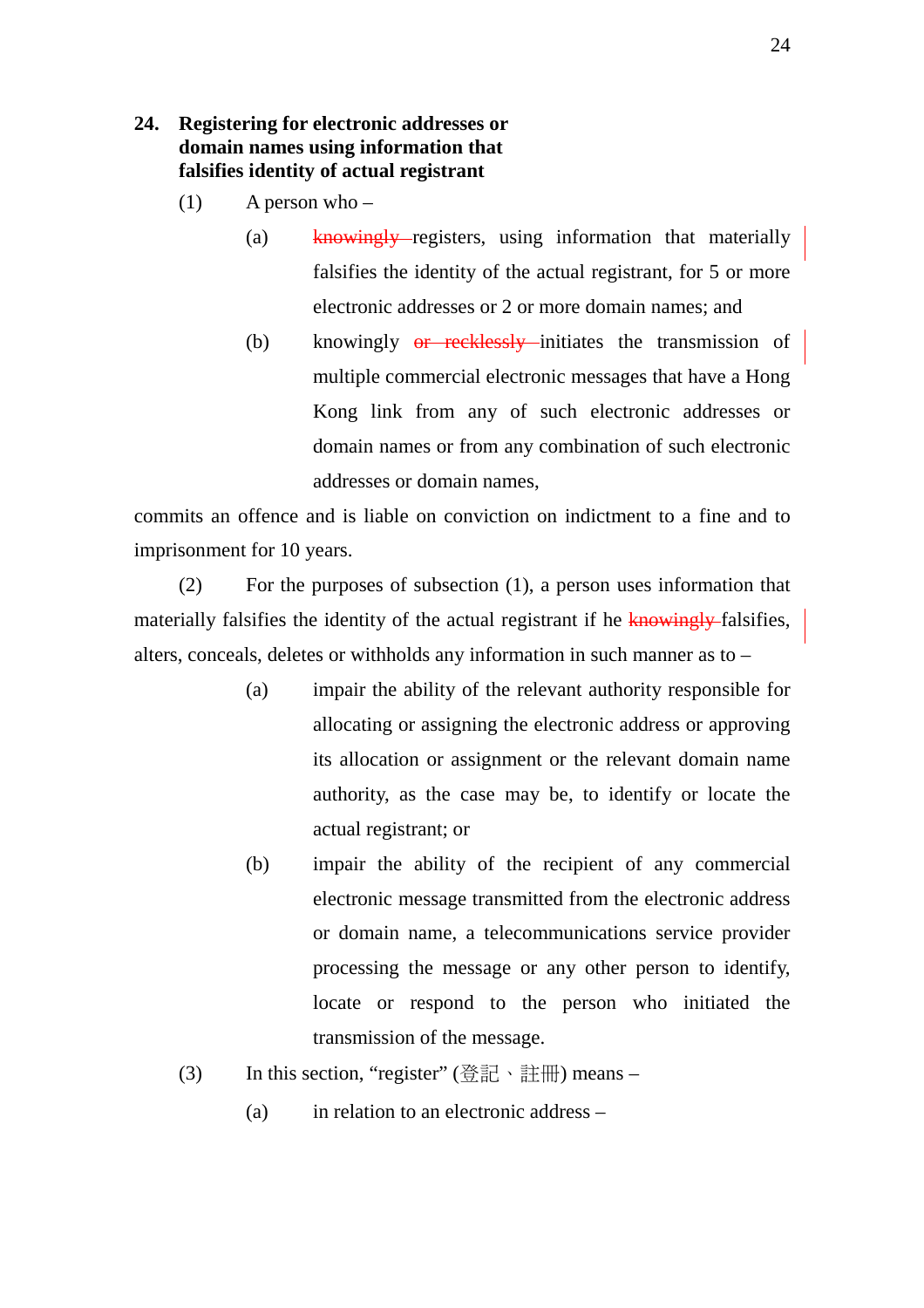- (i) to register with an authority responsible for allocating or assigning the electronic address or approving its allocation or assignment; or
- (ii) to procure the allocation or assignment of the electronic address, or the approval of its allocation or assignment, by such an authority; and
- (b) in relation to a domain name, to register the domain name with, or to procure its allocation or assignment by, any domain name authority.

# **25. False representations regarding registrant or successor in interest to registrant of electronic address or domain name**

- $(1)$  A person who
	- (a) falsely represents himself to be the registrant or the legitimate successor in interest to the registrant of 5 or more electronic addresses or 2 or more domain names; and
	- (b) knowingly  $\theta$ **r** recklessly initiates the transmission of multiple commercial electronic messages that have a Hong Kong link from any of such electronic addresses or domain names or from any combination of such electronic addresses or domain names,

commits an offence and is liable on conviction on indictment to a fine and to imprisonment for 10 years.

(2) In this section, "registrant" (登記人、註冊人) means a person who registers for an electronic address or domain name within the meaning assigned by section 24(3) (*registering for electronic addresses or domain names using information that falsifies identity of actual registrant*).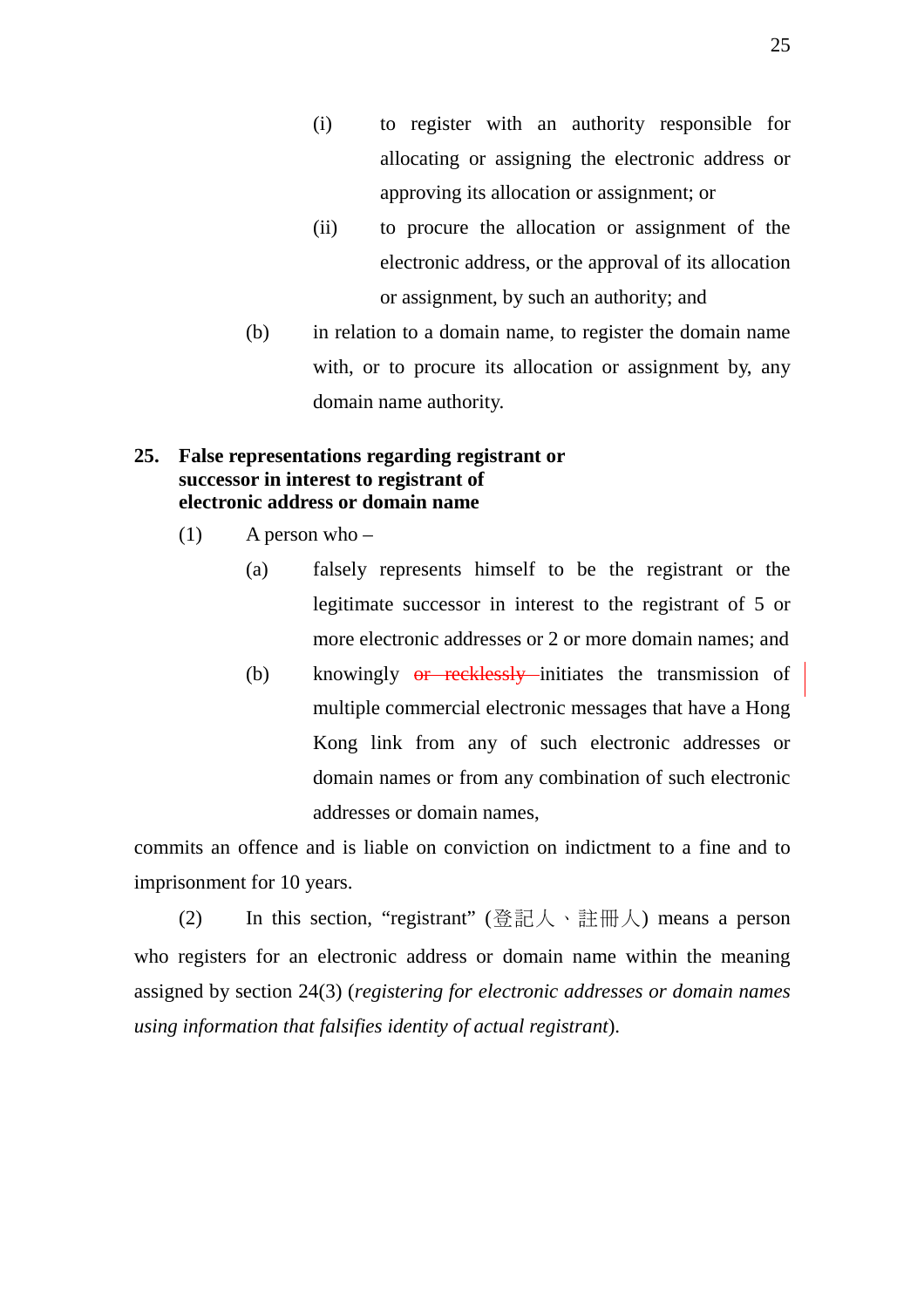# PART 5

## ADMINISTRATION AND ENFORCEMENT

## **26. Interpretation of Part 5**

In this Part –

"approved code of practice" (認可實務守則) has the meaning assigned to it by section 28(8) (*Authority may approve codes of practice*);

"authorized officer" (獲授權人員) means a public officer authorized by the Authority under section 27 (*Authority may appoint authorized officers*);

"specified offence" (指明罪行) means an offence under this Part or Part 3 (*rules about address-harvesting and related activities*) or Part 7 (*miscellaneous*).

## **27. Authority may appoint authorized officers**

The Authority may authorize in writing any public officer to perform any of the functions conferred or imposed on authorized officers by this PartOrdinance as are specified in the authorization.

## **28. Authority may approve codes of practice**

(1) Subject to subsection (3), for the purpose of providing practical guidance in respect of the application or operation of any provision of this Ordinance, the Authority may –

- (a) approve and issue such codes of practice (whether prepared by him or not) as in his opinion are suitable for that purpose; and
- (b) approve such codes of practice issued or proposed to be issued otherwise than by him as in his opinion are suitable for that purpose.
- (2) A code of practice
	- (a) may consist of a code, standard, rule, specification or any other documentary form of practical guidance prepared by the Authority or other body or authority; and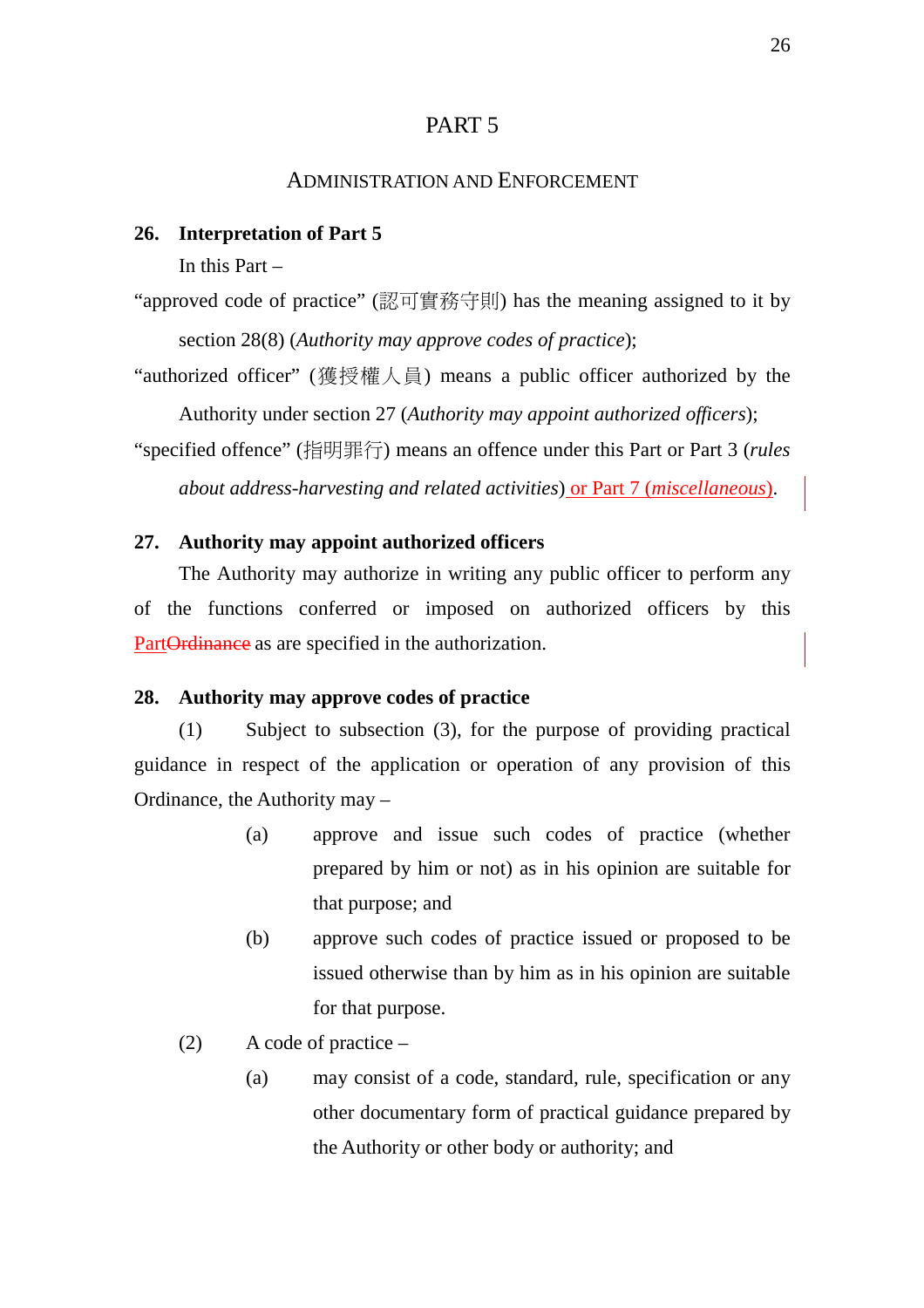(b) may apply, incorporate or refer to any document that has been formulated or published by a body or authority either as in force at the time the document is approved by the Authority or as amended, formulated or published from time to time.

(3) Where a code of practice is approved under subsection (1), the Authority shall, by notice published in the Gazette –

- (a) identify the code concerned and specify the date on which its approval is to take effect; and
- (b) specify the provision or provisions of this Ordinance for which the code is so approved.
- (4) The Authority may
	- (a) from time to time revise the whole or any part of any code of practice prepared by him under this section; and
	- (b) approve any revision or proposed revision of the whole or any part of any code of practice for the time being approved under this section.

(5) The provisions of subsection (3) shall, with the necessary modifications, apply in relation to any revision or approval under subsection (4) as they apply in relation to the approval of a code of practice under subsection (1).

(6) The Authority may at any time withdraw his approval from any code of practice approved under this section.

(7) Where under subsection (6) the Authority withdraws his approval from a code of practice approved under this section, he shall, by notice published in the Gazette, identify the code concerned and specify the date on which its approval is to cease to have effect.

(8) References in this Ordinance to an approved code of practice are references to that code as approved under this section and as it has effect for the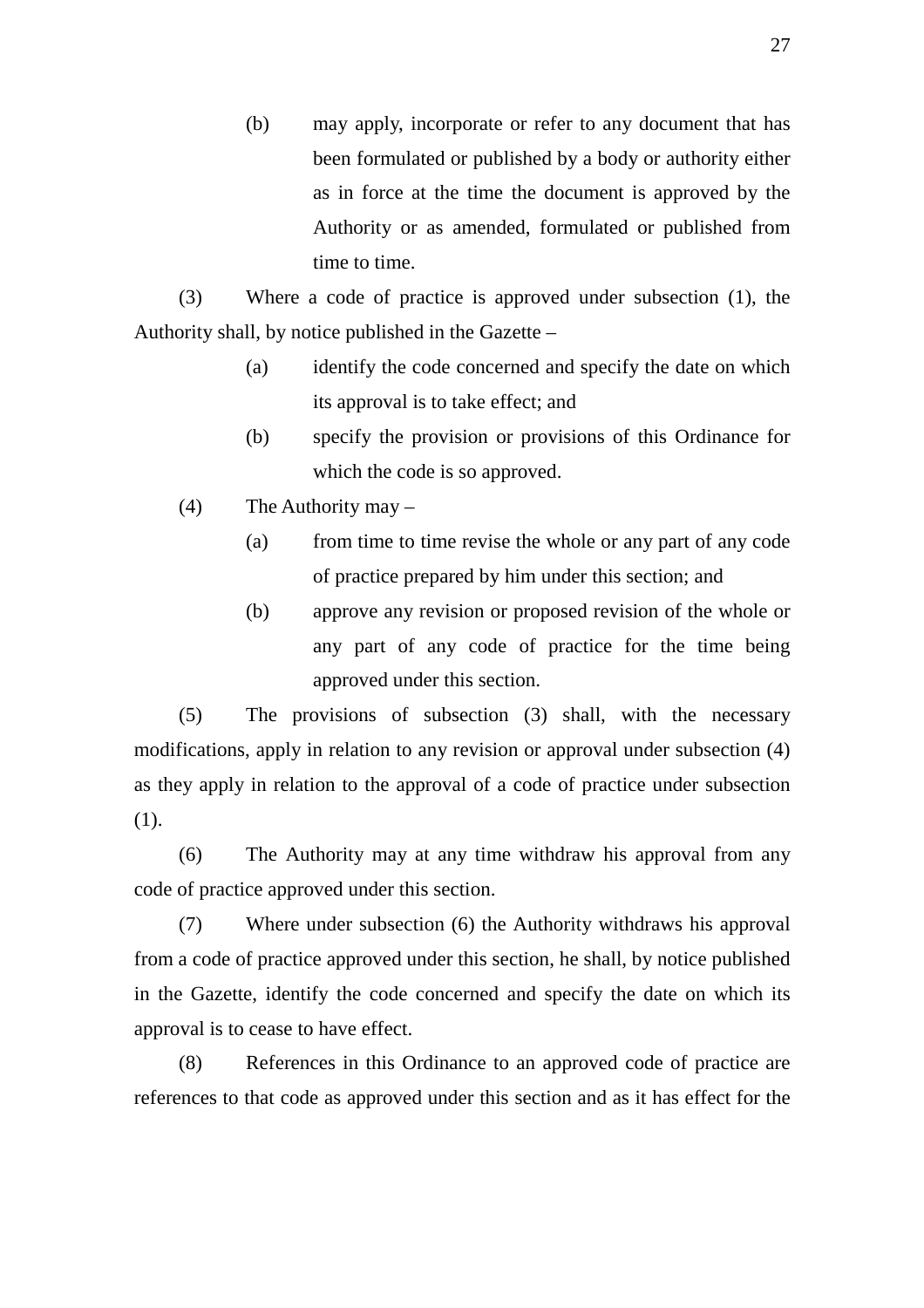time being, including by virtue of any revision of the whole or any part of it approved under this section.

(9) The power of the Authority under subsection (1)(b) to approve a code of practice issued or proposed to be issued otherwise than by him shall include the power to approve a part of such a code and, accordingly, in this Ordinance, "code of practice" may be read as including a part of such a code.

(10) For the avoidance of doubt, it is hereby declared that a code of practice approved under subsection (1) is not subsidiary legislation.

(10) A code of practice approved under this section and a notice published under subsection (3) or (7) are not subsidiary legislation.

# **29. Use of approved codes of practice in legal proceedings**

(1) A failure on the part of any person to observe any provision of an approved code of practice shall not of itself render that person liable to legal proceedings.

(2) However, if, in any legal proceedings, the court is satisfied that a provision of an approved code of practice is relevant to determining a matter that is in issue in the proceedings –

- (a) the code of practice is admissible in evidence in the proceedings; and
- (b) proof that the person contravened or did not contravene a relevant provision of the code of practice may be relied on by any party to the proceedings as tending to establish or negate that matter.

(3) In any legal proceedings, a code of practice that appears to a court to be the subject of a notice under section 28(3) (*Authority may approve codes of practice*) shall, in the absence of evidence to the contrary, be presumed to be the subject of such notice.

(4) In any legal proceedings, a document that purports to be a copy of a code of practice that is the subject of a notice under section 28(3) (*Authority*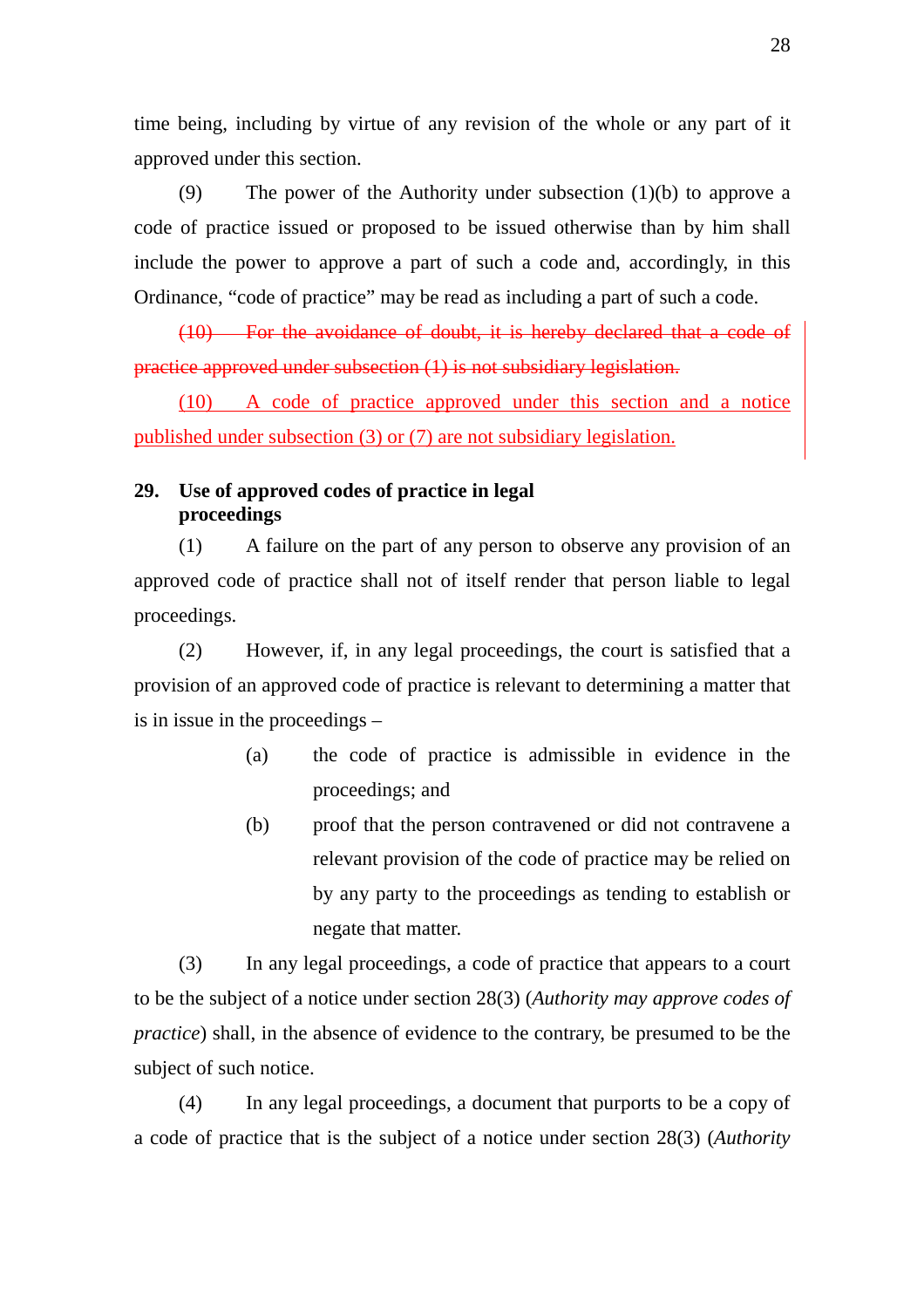*may approve codes of practice*) shall, in the absence of evidence to the contrary, be presumed to be a true copy of the code.

- (5) In this section, "court" (法院) includes
	- (a) a magistrate;
	- (b) the Unsolicited Electronic Messages (Enforcement Notices) Appeal Board established under section 43(1) (*Appeal Board established*); and
	- (c) any other tribunal.

# **30. Authority may establishkeep do-not-call registers**

(1) The Authority may for the purposes of this Ordinance establish and keep one or more registers containing a list of electronic addresses for the purposes of this Ordinance, each of which is to be known as a do-not-call register, and may do all things necessary for, or incidental or conducive to, the establishment, operation and administration of such registers.

- (2) The purposes of a do-not-call register are
	- (a) to provide registered users of electronic addresses with a convenient means by which they may notify senders of commercial electronic messages that they do not wish to receive such messages at those electronic addresses; and
	- (b) to provide senders of commercial electronic messages with a convenient means by which they may ascertain whether a registered user of an electronic address does not wish to receive unsolicited commercial electronic messages at that electronic address.

(3) Without limiting the generality of subsection (1), the Authority may establish and keep separate do-not-call registers for different kinds of electronic addresses.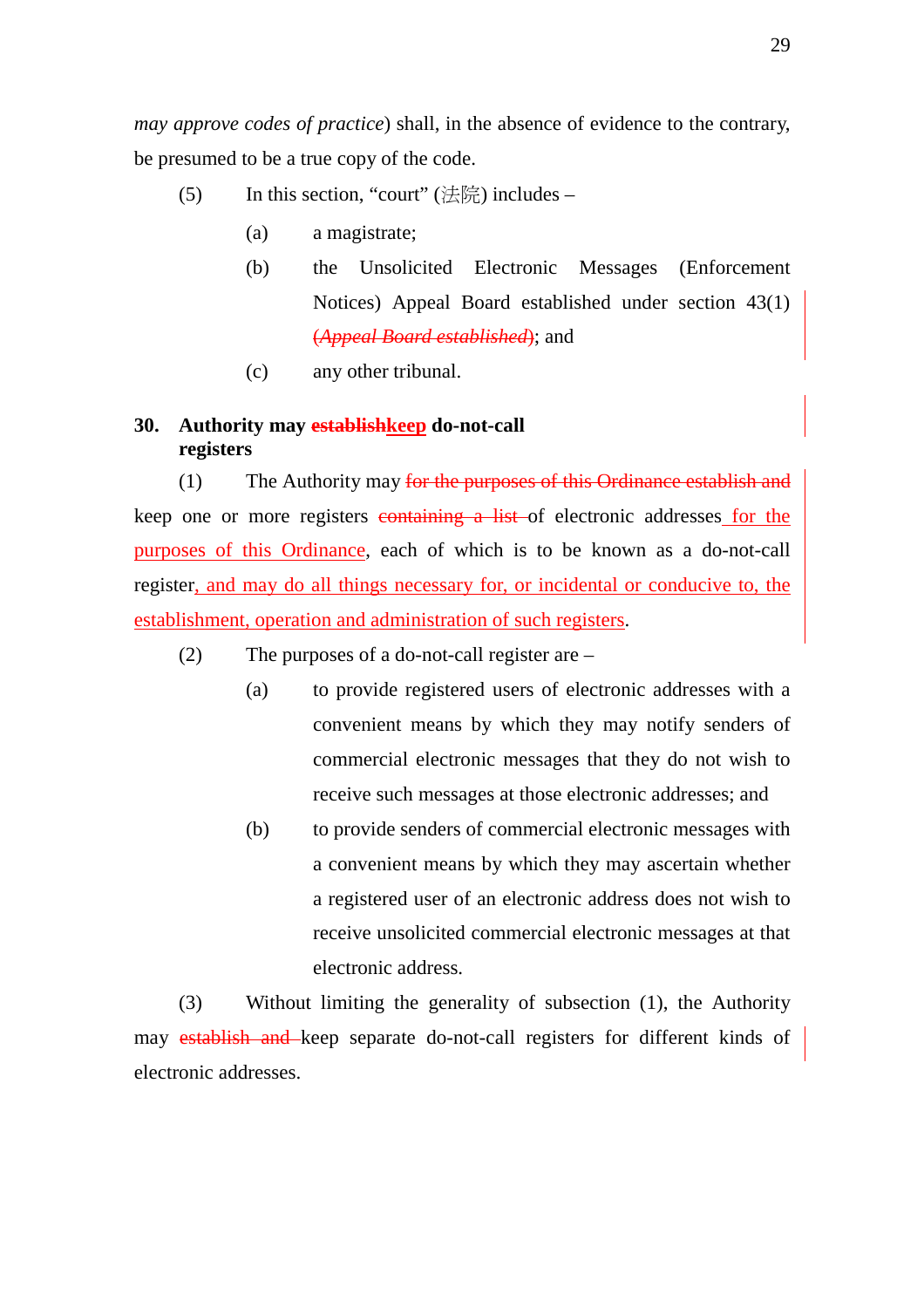(4) Without limiting the generality of subsection  $(1)$ ,  $\mathbf{A}$ -a do-not-call register may be kept in such form as the Authority considers appropriate including –

- (a) in a documentary form; or
- (b) in a form other than a documentary form.

(5) If a do-not-call register is kept in a form other than a documentary form, then the information contained in it pursuant to subsection (1) must be capable of being reproduced in a legible form.

(6) The Authority shall not list an electronic address in a do-not-call register unless the registered user of that electronic address has given his consent to its inclusion in the register and to it being made available under section 31 (*access to do-not-call registers*).

- (7) A document purporting to be
	- (a) a copy of an entry in or extract of a do-not-call register; and
	- (b) certified by the Authority or an authorized officer as a true copy of the entry or extract referred to in paragraph (a),

shall be admissible as evidence of its contents in any legal proceedings.

(7A) A certificate purporting to be signed by the Authority and stating that an electronic address was or was not listed in a do-not-call register at a date specified in the certificate shall be admissible as evidence of its contents in any legal proceedings.

(8) The Authority may do all things necessary to be done to establish, maintain and operate do-not-call registers for the purposes of this Ordinance.

# **30A. Powers of Authority in relation to do-not-call registers**

(1) Without limiting the generality of section 30(1) (*Authority may keep do-not-call registers*), the Authority may determine –

> (a) the criteria for determining whether an electronic address is eligible to be listed in a do-not-call register;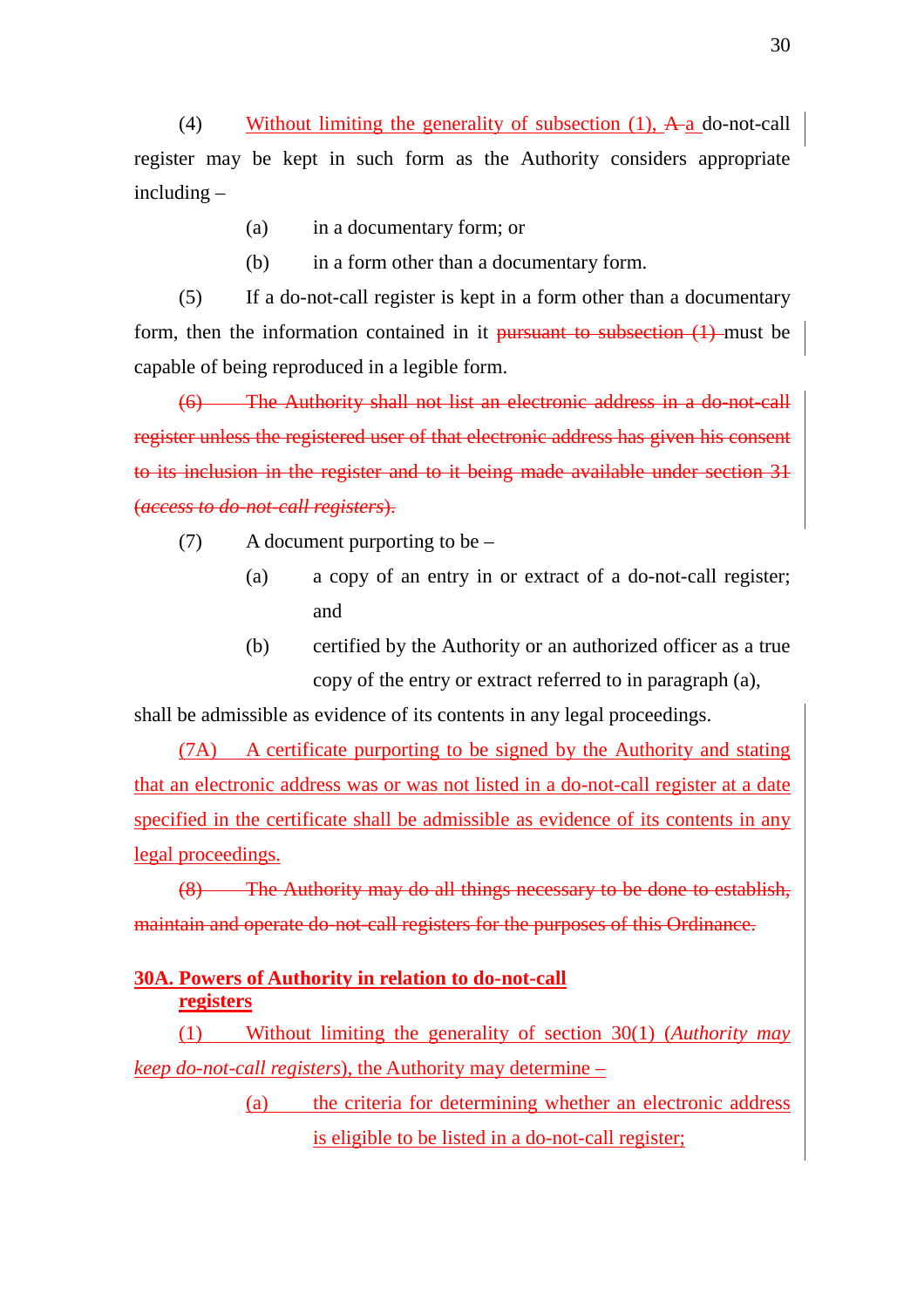- (b) the procedures for adding an electronic address to a donot-call register;
- (c) the period for which an electronic address may be listed in a do-not-call register;
- (d) the circumstances in which and the manner in which an electronic address may be removed from a do-not-call register;
- (e) the fees to be paid for the provision by the Authority of any service in relation to a do-not-call register; and
- (f) any other matter relating to the establishment, operation or administration of a do-not-call register.

(2) The Authority shall not add an electronic address to a do-not-call register unless the registered user of that electronic address has given his consent to its inclusion in the register and to it being made available under section 31 (*access to do-not-call registers*).

# **31. Access to do-not-call registers**

(1) To achieve Having regard to the purposes described in section  $30(2)$ (*Authority may establishkeep do-not-call registers*), the Authority shall cause a  $\frac{d\theta}{dt}$  and  $\frac{d\theta}{dt}$  register, or the information contained in  $\frac{d\theta}{dt}$  a do-not-call register to be made available to senders of commercial electronic messages in such form and manner, and subject to such conditions, as the Authority considers appropriate.

(2) Without limiting the generality of subsection (1), the Authority may cause a do-not-call register, or the information contained in it, to be made available to senders of commercial electronic messages in such form and manner, and subject to such conditions, as the Authority considers appropriate.

(2) Without limiting the generality of subsection (1), the Authority may determine –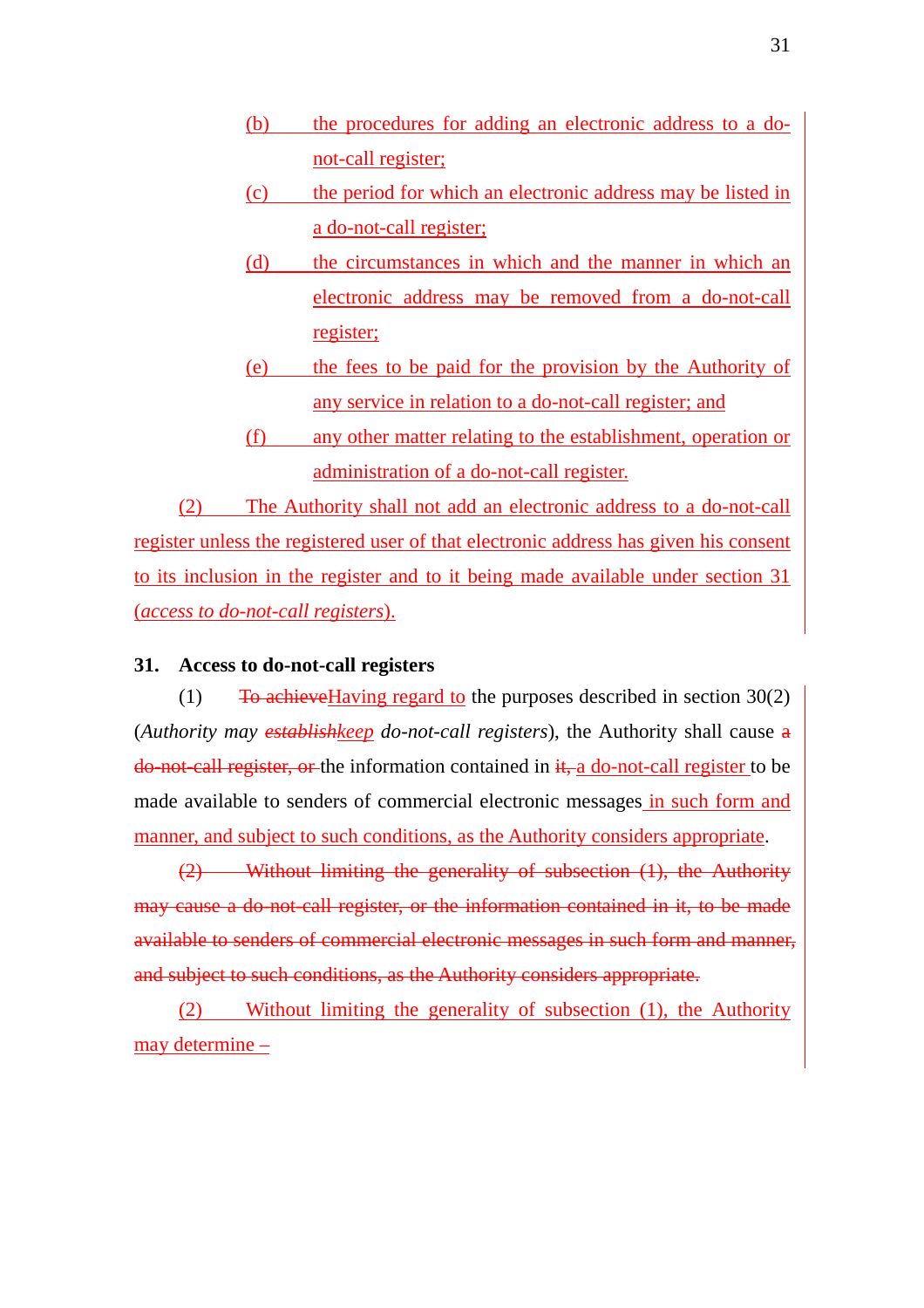- (a) the procedures to be followed by any person who wishes to obtain access to information contained in a do-not-call register;
- (b) the conditions that must be met before such information is made available to any person;
- (c) the form in which and manner in which such information is made available to any person;
- (d) the conditions subject to which such information is made available to any person; and
- (e) any other matter relating to the provision by the Authority to any person of any such information.

(3) Without limiting the powers of the Authority under section 30A(1)(e) (*powers of Authority in relation to do-not-call registers*) but subject to subsection (4), the Authority may charge fees for providing access to information contained in a do-not-call register under this section.

(4) The Authority shall provide facilities to enable the registered user of an electronic address to verify, free of charge, whether that electronic address is listed in a do-not-call register.

### **32. Offences relating to misuse of information**

(1) No person to whom an unsubscribe request is sent under section 8 (*commercial electronic messages must contain unsubscribe facility*) shall use any information obtained thereby other than for the purpose of complying with the requirements of that section or section 9 (*commercial electronic messages must not be sent after unsubscribe request is sent*).

(2) No person to whom a do-not-call register, or any information contained in a do-not-call register, is made available under section 31 (*access to do-not-call registers*) shall use any information obtained thereby other than for the purpose described in section 30(2)(b) (*Authority may establish do-not-call registers*).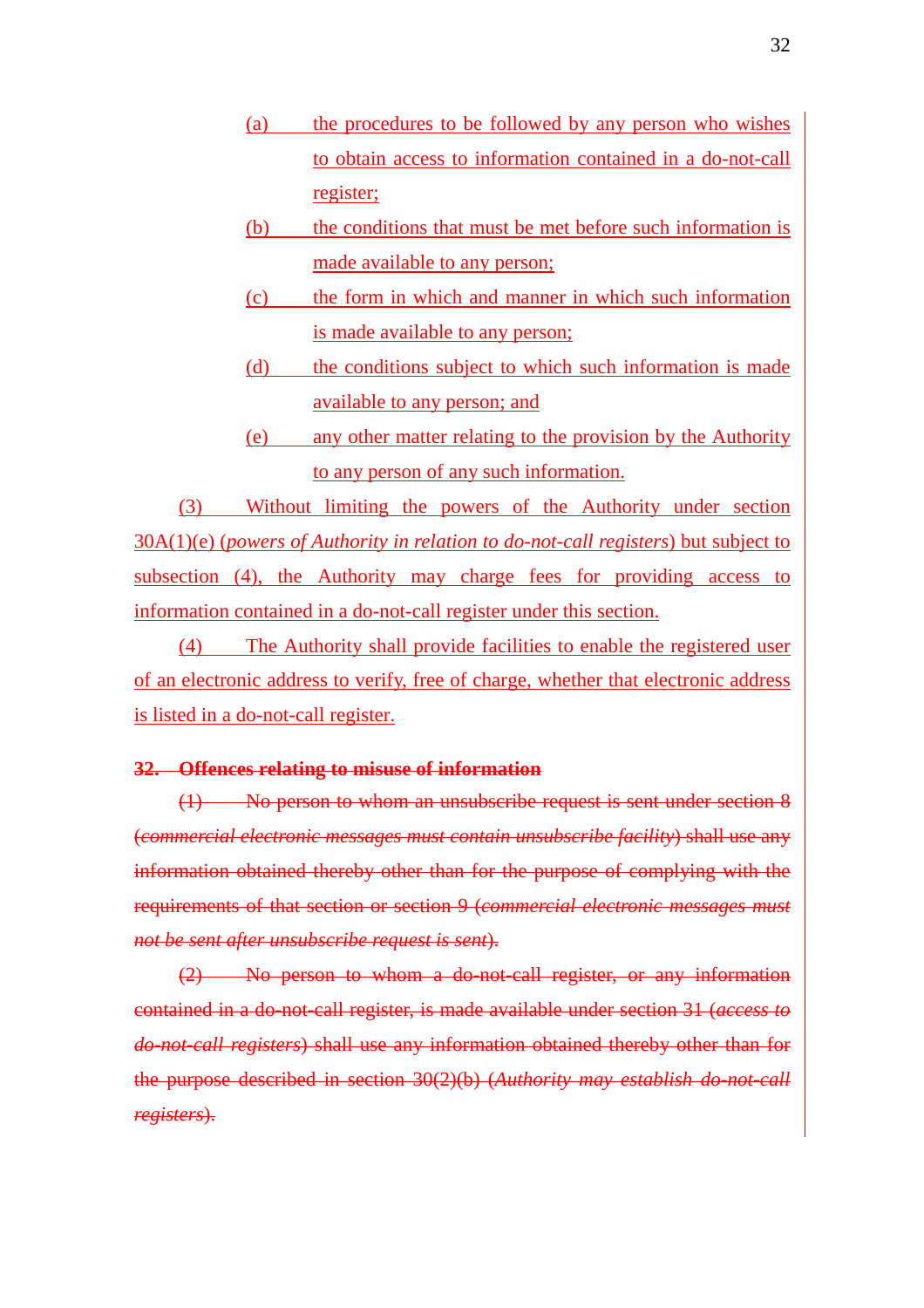(3) A person who contravenes subsection (1) or (2) commits an offence and is liable on summary conviction to a fine at level 6.

(4) A person who knowingly or recklessly contravenes subsection (1) or (2) commits an offence and is liable on conviction on indictment to a fine of \$1,000,000 and to imprisonment for 5 years.

(5) It is a defence to a charge for an offence under subsection (3) for the person charged to prove that he took all reasonable precautions and exercised all due diligence to avoid the commission of the offence.

# **33. Authority may issue directions to telecommunications service providers**

(1) Subject to subsection (2), the Authority may issue directions in writing to a telecommunications service provider requiring it to take such action as the Authority considers necessary –

- (a) to facilitate the telecommunications service provider's compliance with any provision of this Ordinance or the regulations; or
- (b) to enable the Authority or an authorized officer to perform any function under this Ordinance or the regulations,

and the telecommunications service provider shall give effect to such directions.

(1A) Without limiting the generality of subsection (1), the Authority may issue directions in writing to a telecommunications service provider requiring it to provide information to the Authority for the purpose of enabling the Authority to establish, operate or administer a do-not-call register.

(2) No direction shall be issued under subsection (1) unless the Authority is satisfied that the telecommunications service provider has been afforded a reasonable opportunity to make representations to the Authority.

# **34. Authority may obtain information or documents relevant to investigation**

(1) If the Authority is satisfied that there are reasonable grounds for believing that a person is, or is likely to be, in possession of information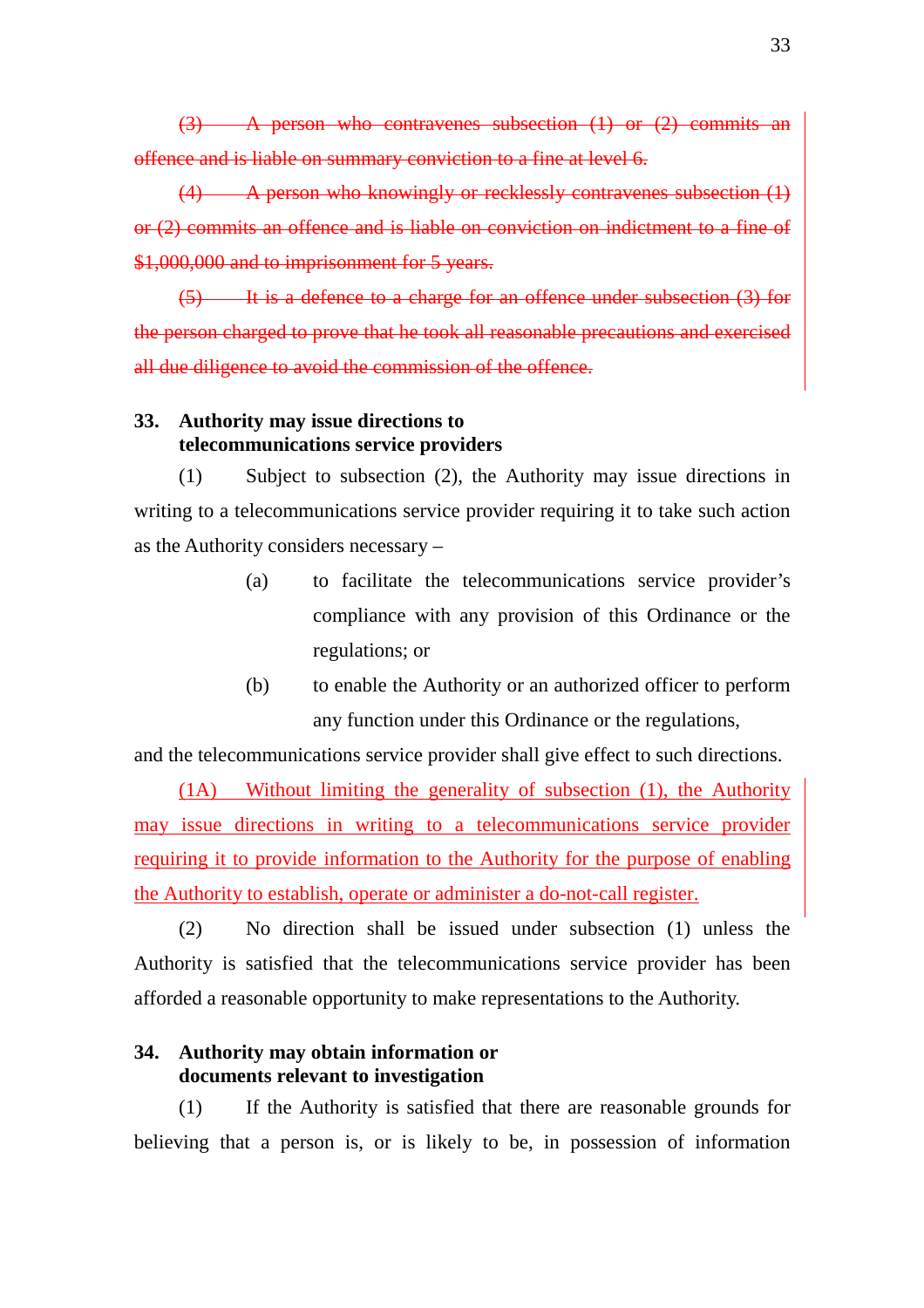(including but not limited to passwords) or a document that is relevant to the Authority's investigation of a contravention or suspected contravention of a provision of this Ordinance, the Authority may serve a notice in writing on the person, accompanied by a copy of this section in Chinese and English –

- (a) requesting the person to  $-$ 
	- (i) give the information in writing to the Authority; or

(ii) produce the document to the Authority, as the case requires, before a date ("the relevant date") specified in the notice, being a date reasonable in all the circumstances of the case; and

(b) stating that if the person is of the view that he cannot, or does not wish to, comply with the request, then he may make representations in writing to the Authority as to why he is of that view before the relevant date.

(2) Where the Authority receives representations referred to in subsection (1)(b) from a person, the Authority shall, after considering the representations, serve a notice in writing on the person –

- (a) stating that the Authority has considered the representations; and
- (b) stating either
	- (i) that the notice served on the person under subsection (1) is withdrawn with effect from the date of service of the notice under this subsection; or
	- (ii) that the notice served on the person under subsection (1) remains in force and the Authority will on a date specified in the notice served under this subsection seek an order under subsection (3) unless the person has, before that date, complied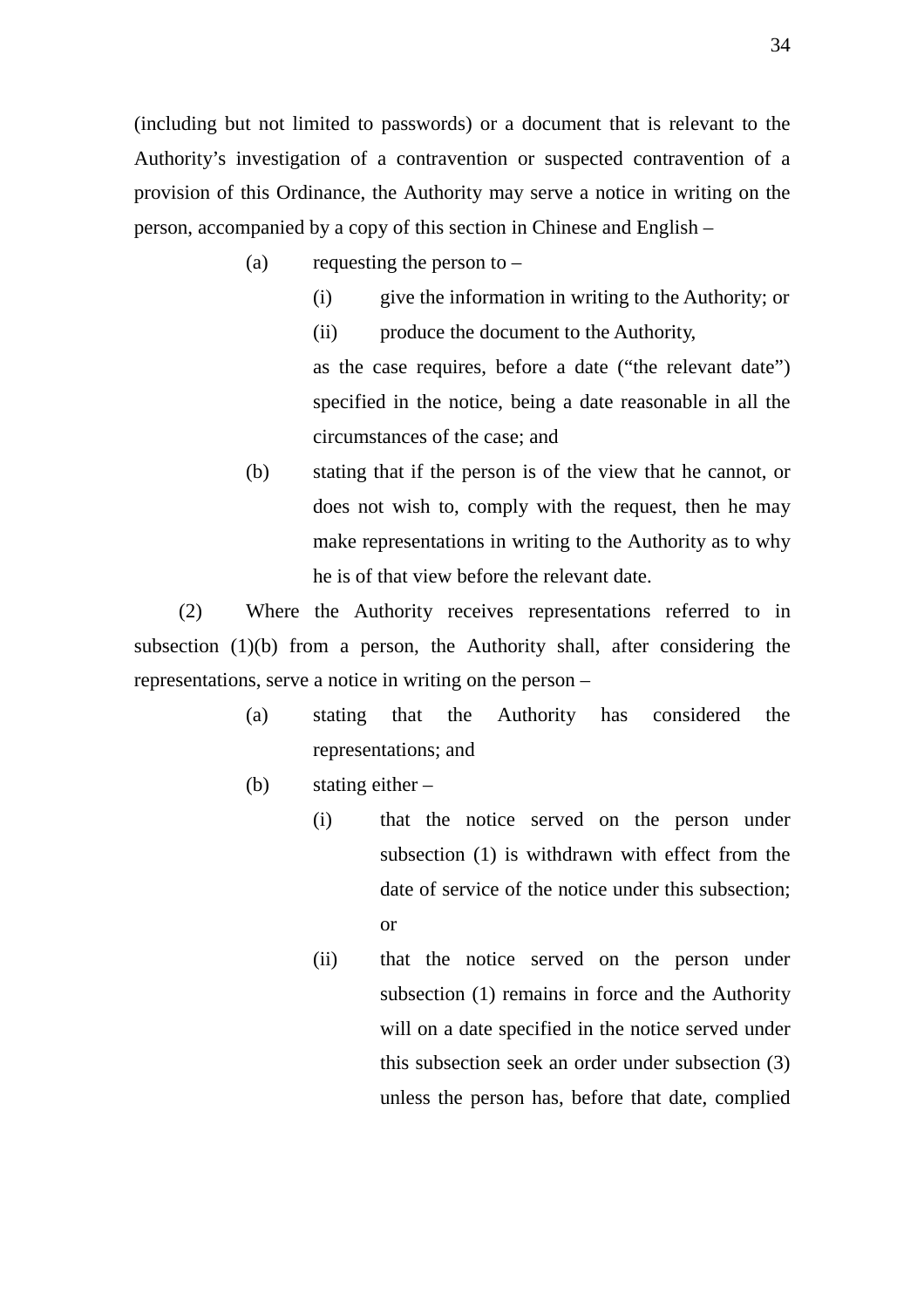with the notice served on the person under subsection  $(1)$ .

(3) Where a notice served on a person under subsection (1) has not been withdrawn under subsection  $(2)(b)(i)$  and the person has not complied with the notice before the relevant date, or before the date specified in the notice served on the person under subsection (2), as the case may be, then a magistrate may, on application by the Authority –

- (a) if satisfied by information on oath that there are reasonable grounds for believing that the person is, or is likely to be, in possession of the information or a document to which the first-mentioned notice relates and that the information or document is relevant to the Authority's investigation of a contravention or suspected contravention of a provision of this Ordinance: and
- (b) after considering the representations, if any, referred to in subsection (1)(b) received by the Authority in consequence of the service of the first-mentioned notice,; and
- (c) after considering the representations, if any, made by the person on the hearing of the application,

issue an order that the person shall, within the time specified in the order, give the information in writing to the Authority or produce the document to the Authority, as the case requires.

(3A) The person in respect of whom an application is made by the Authority under subsection (3) is entitled to be heard on the hearing of the application.

(4) Any information or document to be given or produced to the Authority by a person in compliance with a notice under subsection (1) or an order under subsection (3) shall be so given or produced by reference to the information or document at the time of service of that notice except that the information or document may take account of any processing that was done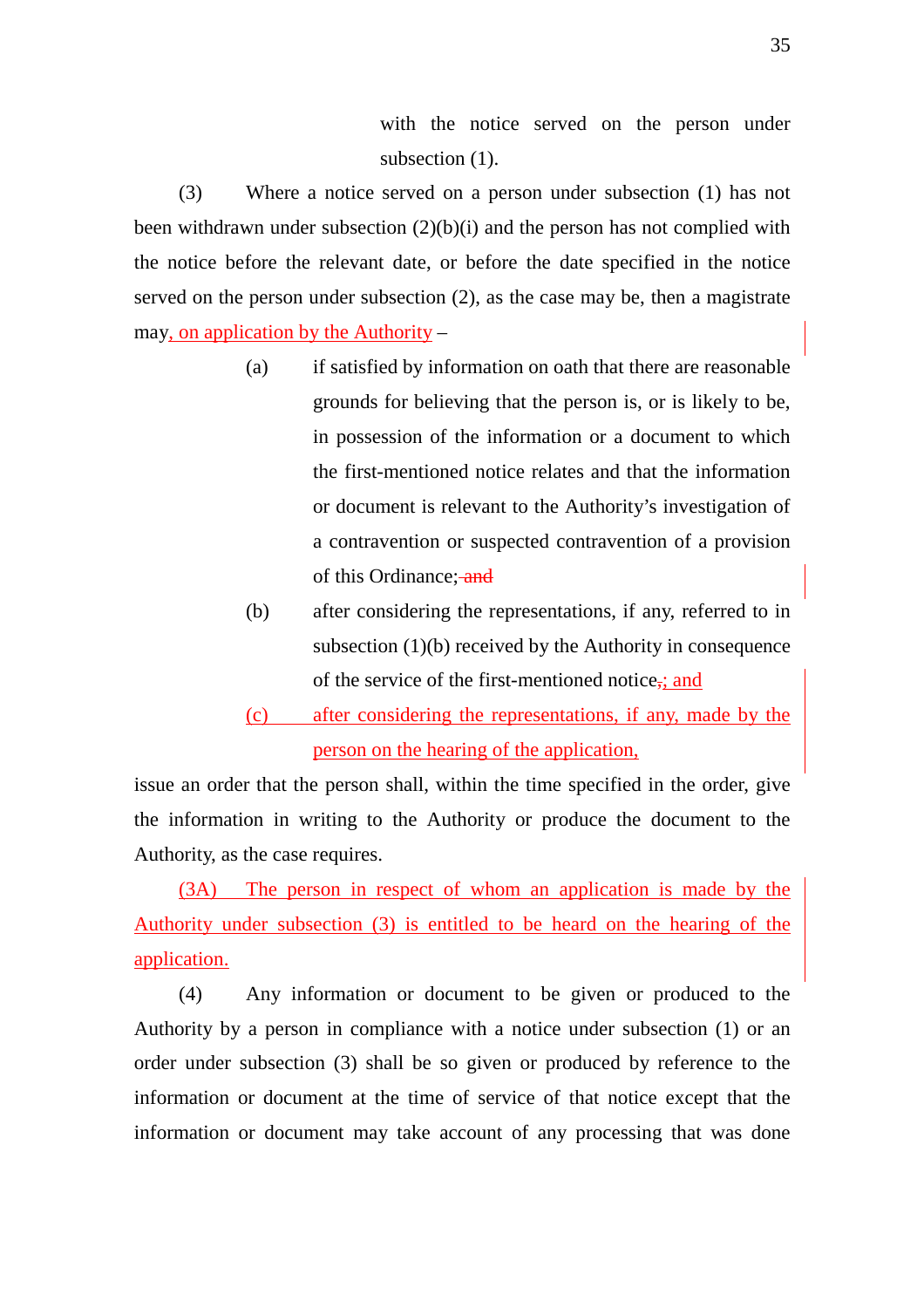between the time of service and the time when the information or document is so given or produced if that processing would have been done irrespective of the service of that notice.

(5) The Authority shall not disclose any information or document given or produced to him under this section unless he is satisfied that –

- (a) it is necessary to disclose the information or document for the purposes of a proceeding under subsection (3);
- (b) it is necessary to disclose the information or document for the purposes of  $-$ 
	- (i) the prevention or detection of crime;
	- (ii) the apprehension, prosecution or detention of offenders; or
	- (iii) the fulfilment of any obligation under an international agreement applicable to Hong Kong and relating to unsolicited electronic messages; or
- (c) it is otherwise in the public interest to disclose the information or document.

(6) The Authority shall, before he discloses any information or document under this section, give the person who gave or produced the information or document to the Authority a reasonable opportunity to make representations on the proposed disclosure, and the Authority shall consider all representations made to him before he makes a final decision to disclose the information or document, as the case may be.

(7) For the avoidance of doubt, it is hereby declared that where a person gives or produces any information or document under this section notwithstanding that the information or document is the subject of a confidentiality agreement with another person that prevents the first-mentioned person from releasing the information or document, the first-mentioned person shall not be liable for any civil liability or claim whatever in respect of the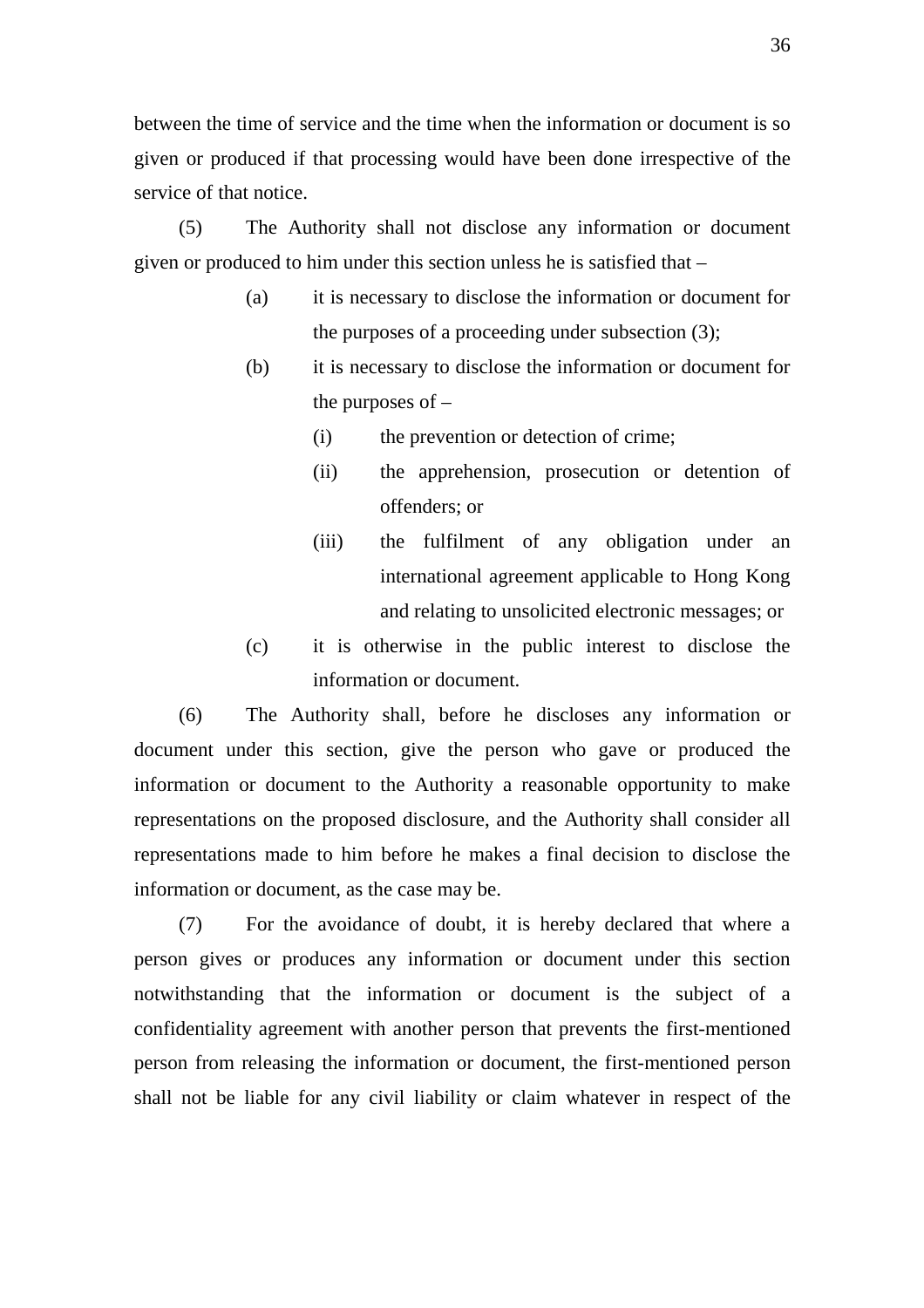giving or production of that information or document, as the case may be, contrary to that agreement.

(8) Nothing in this section shall require a person to give any information, or to produce any document, that the person could not be compelled to give in evidence, or produce, in civil proceedings before the Court of First Instance.

- (9) A person commits an offence if he, without reasonable excuse
	- (a) fails to comply with an order under subsection (3);
		- (b) fails to comply with subsection (4); or
		- (c) in purported compliance with a notice under subsection (1) or an order under subsection (3), knowingly gives information that is false or misleading,

and shall be liable on summary conviction to a fine at level 5 and to imprisonment for 2 years.

(10) In this section, "processing" (處理), in relation to any information or document, includes amending, augmenting, deleting or rearranging all or any part of the information or document, whether by automated means or otherwise.

## **35. Authority may issue enforcement notice**

- (1) Where the Authority is of the opinion that any person
	- (a) is contravening any provision of Part 2 (*rules about sending commercial electronic messages*); or
	- (b) has contravened any provision of Part 2 (*rules about sending commercial electronic messages*) in circumstances that make it likely that the contravention will continue or be repeated,

then the Authority may serve a notice in writing on the person, accompanied by a copy of this section in Chinese and English –

(c) stating that he is of that opinion;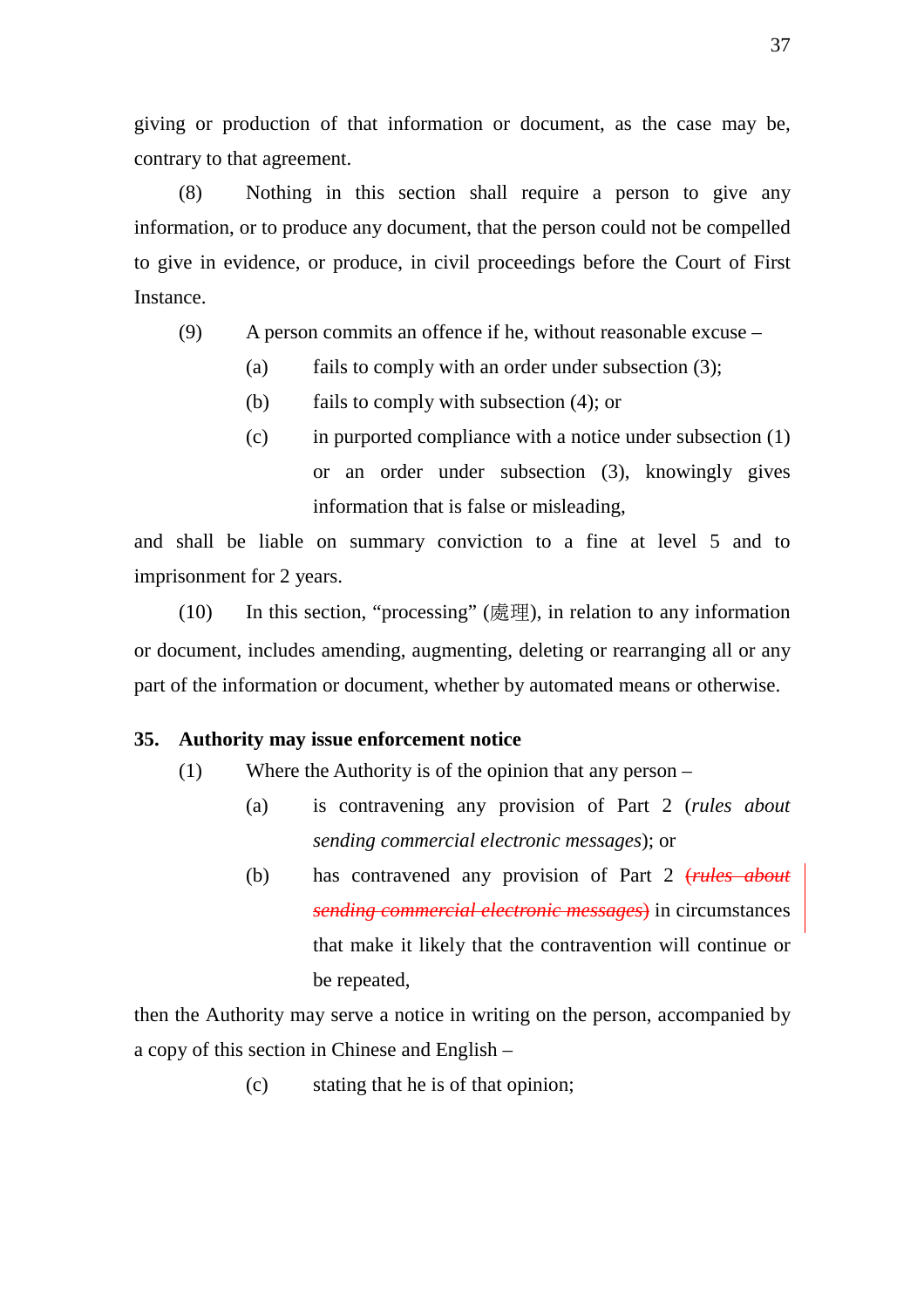- (d) specifying the contravention as to which he is of that opinion and the reasons why he believes it is a contravention; and
- (e) directing the person to take such steps as are specified in the notice to remedy the contravention or the matters occasioning the service of the notice, as the case may be, within such period as is specified in the notice.

(2) The steps specified in an enforcement notice to remedy any contravention or matter to which the notice relates may be framed –

- (a) to any extent by reference to any approved code of practice; and
- (b) so as to afford the relevant person a choice between different ways of remedying the contravention or matter, as the case may be.

(3) Subject to subsection (4), the period specified in an enforcement notice for taking the steps specified in it shall not expire before the end of the period specified in section 44 (*appeals to Appeal Board*) within which an appeal against the notice may be made.

(4) If the Authority is of the opinion that by reason of special circumstances the steps specified in an enforcement notice should be taken as a matter of urgency –

- (a) he may include a statement to that effect in the notice together with the reasons why he is of that opinion; and
- (b) where such a statement is so included, subsection (3) shall not apply but the notice shall not require those steps to be taken before the end of the period of 7 days beginning with the date on which the notice was served.

(5) The Authority may cancel an enforcement notice by notice in writing served on the relevant person.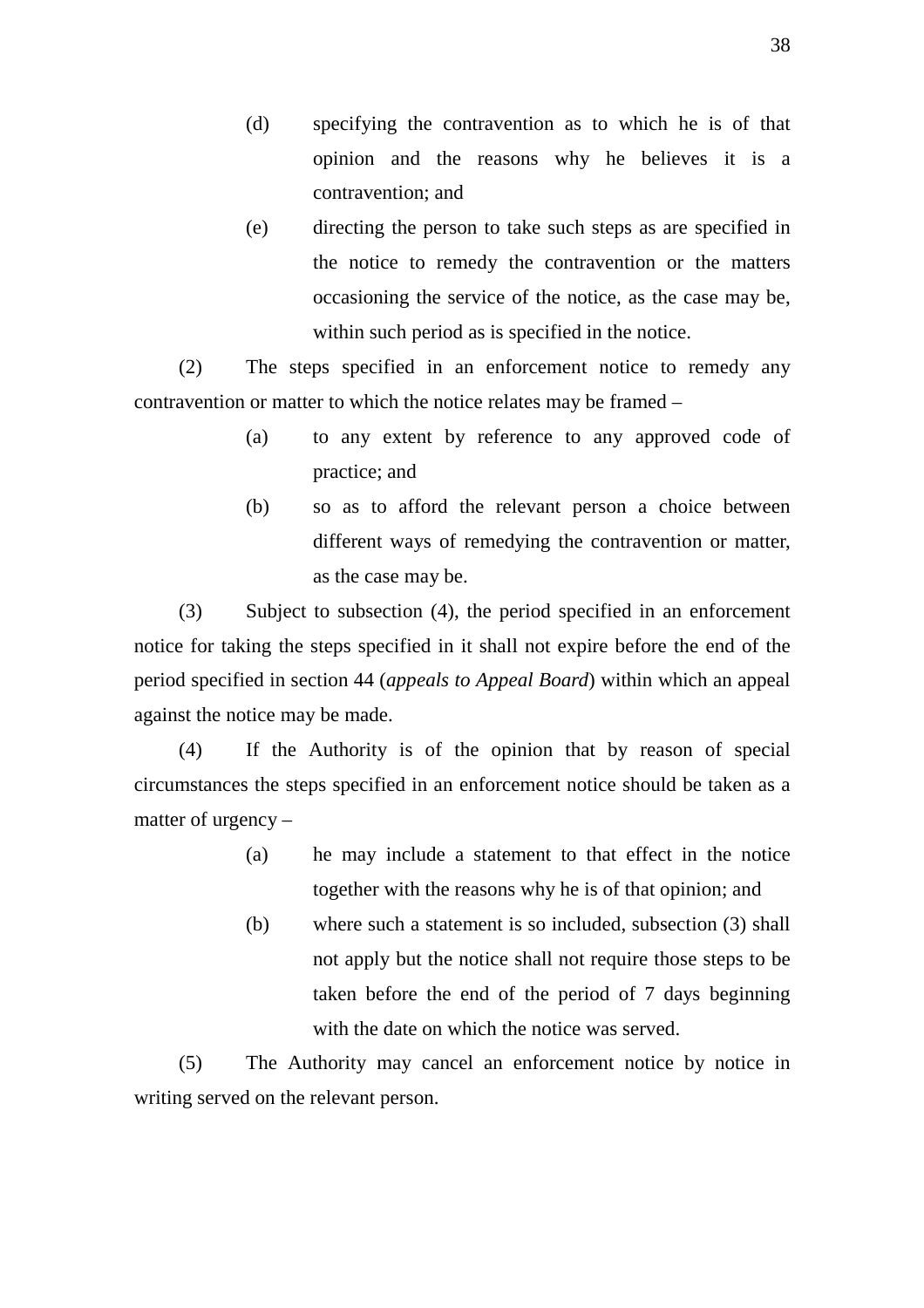## **36. Offence relating to enforcement notices**

(1) A person who contravenes an enforcement notice served on him under section 35 (*Authority may issue enforcement notice*) commits an offence.

- (2) A person who commits an offence under this section is liable
	- (a) on a first conviction, to a fine at level 6; and
	- (b) on a second or subsequent conviction, to a fine of \$500,000,

and, in the case of a continuing offence, to a further daily fine of \$1,000 for each day during which the offence continues.

(3) It is a defence to a charge for an offence under this section for the person charged to prove that he exercised all due diligence to comply with the enforcement notice.

# **36A. Authority may impose financial penalties**

(1) The Authority may, by notice in writing served on a telecommunications service provider, require the telecommunications service provider to pay to the Government the financial penalty specified in the notice in any case where it fails to comply with any direction issued in respect of the telecommunications service provider under section 33 (*Authority may issue directions to telecommunications service providers*).

(2) A financial penalty imposed under subsection (1) shall not exceed –

- (a) \$200,000 for the first occasion on which a penalty is so imposed;
- (b) \$500,000 for the second occasion on which a penalty is so imposed; and
- (c) \$1,000,000 for any subsequent occasion on which a penalty is so imposed.

(3) The Authority shall not impose a financial penalty under this section unless, in all the circumstances of the case, the financial penalty is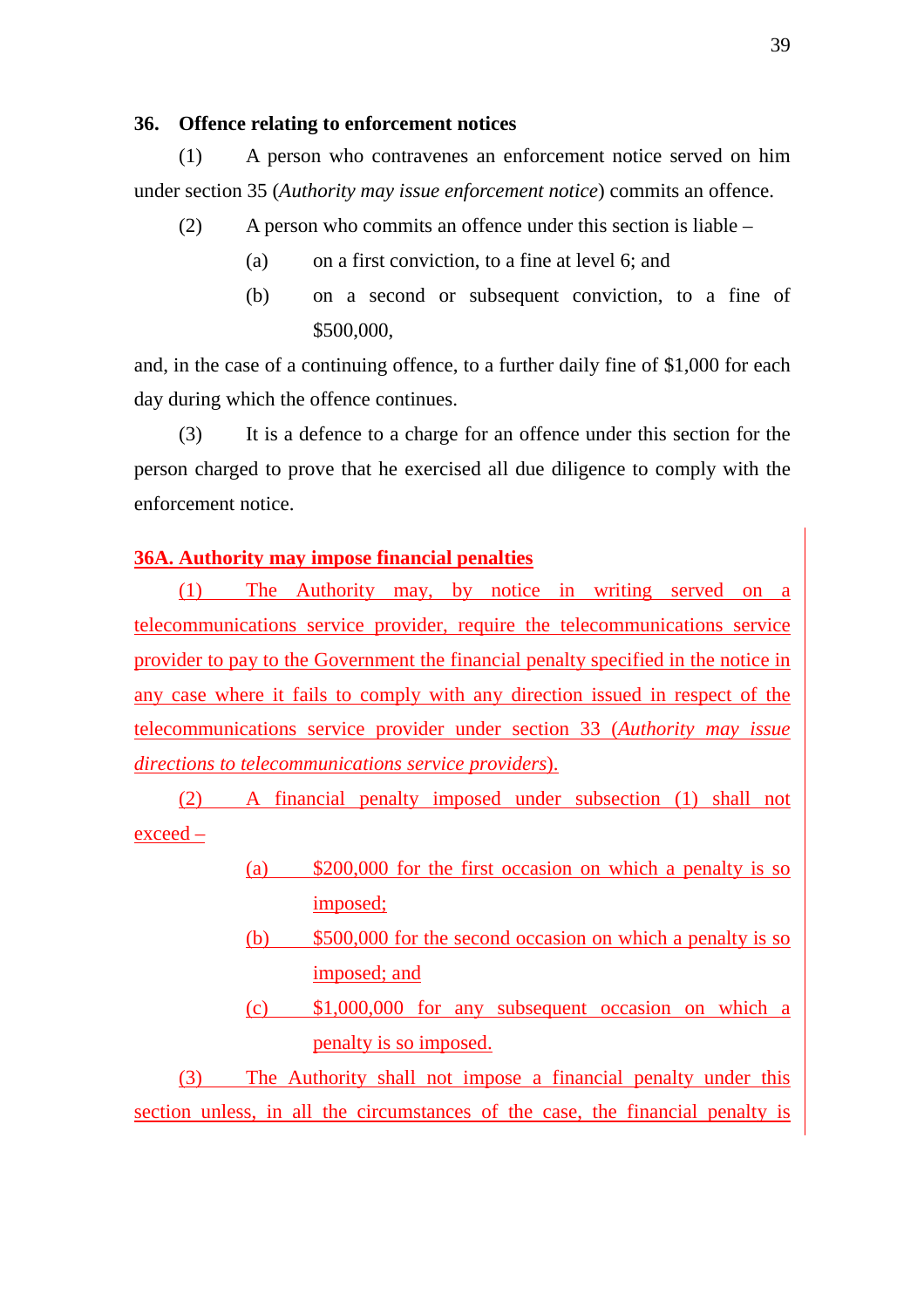proportionate and reasonable in relation to the failure or series of failures concerned giving rise to that penalty.

(4) Subsection (1) shall not apply in the case of the telecommunications service provider concerned unless the Authority is satisfied that it has been afforded a reasonable opportunity of complying with the direction in respect of which that subsection is sought to be applied.

(5) A financial penalty imposed under this section shall be recoverable as a civil debt due and payable to the Government.

(6) The Authority shall, before imposing a sanction under this section, afford the telecommunications service provider concerned a reasonable opportunity to make representations, and shall consider all representations made before the Authority decides whether or not to impose such sanction.

### **37. Powers of entry, search, arrest, etc.**

- (1) The Authority or an authorized officer may
	- (a) without warrant, arrest any person whom he reasonably suspects of having committed a specified offence; and
	- (b) where a warrant has been issued under section 38 (*power of magistrate to issue search warrant*) in respect of any premises or place –
		- (i) enter and search the premises or place;
		- (ii) detain any person found in or on the premises or place, during such period as is reasonably required to permit the search to be carried out, where that person might prejudice the purpose of the search if he were not so detained; and
		- (iii) seize, remove or detain any telecommunications device or other thing found in or on the premises or place that is or that contains, or that appears to him to be or to contain, or to be likely to be or to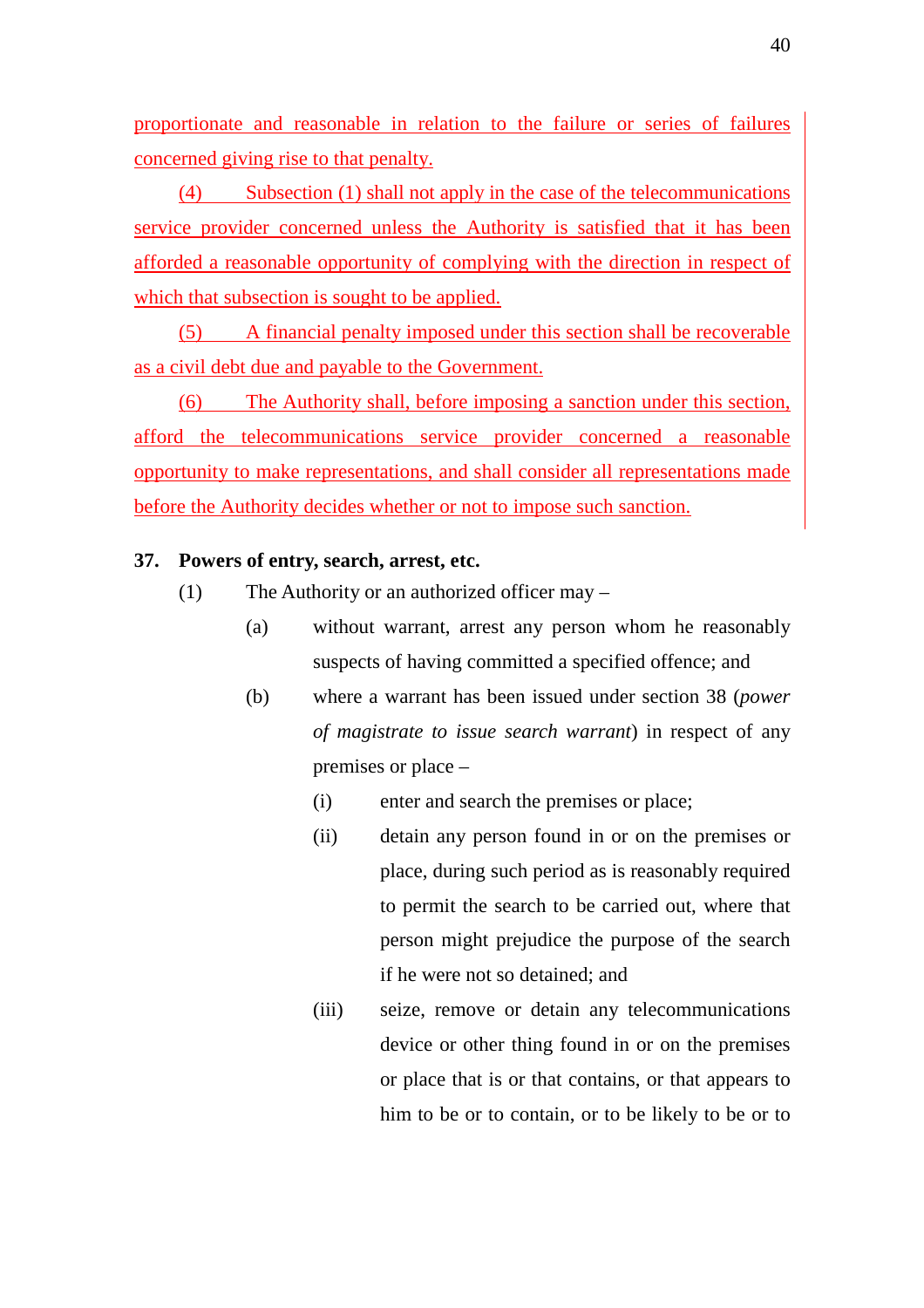contain, evidence of the commission of a specified offence.

(2) The Authority or an authorized officer may, in the performance of his functions under subsection (1) –

- (a) break into and forcibly enter any premises or place that he is empowered to enter and search; and
- (b) remove by force any person or thing obstructing him in the performance of such functions.

(3) The Authority or an authorized officer may, in carrying out a search of any premises or place entered under this section a warrant issued under section 38 (*power of magistrate to issue search warrant*) –

- (a) inspect, operate and analyze any telecommunications device or other thing found in or on the premises or place;
- (ab) require to be produced to him any information (including but not limited to passwords) or document or other thing as will enable him to inspect, operate and analyze any telecommunications device or other thing referred to in paragraph (a);
- (b) require any information that relates, or that appears to him to relate, or to be likely to relate, to the commission or suspected commission of a specified offence and that is –
	- (i) contained in a computer in, on or accessible from the premises or place; or
	- (ii) contained in any other telecommunications device or other thing found in or on the premises or place and that is capable of being retrieved on a computer,

to be produced on a computer in or on the premises or place in a visible and legible form, and examine the information;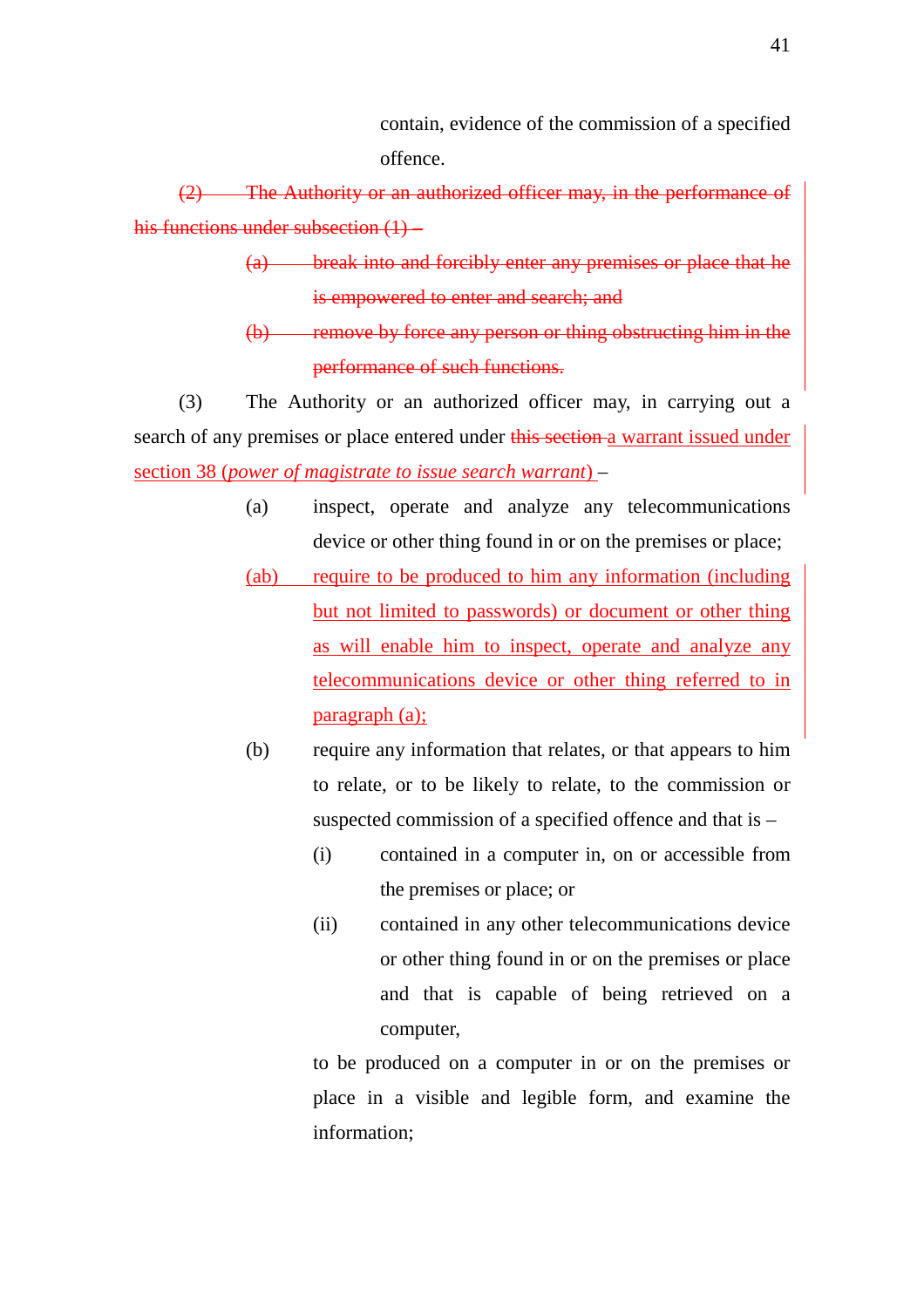- (c) require any information described in paragraph (b) to be produced in a form in which it can be taken away and in which it is either visible and legible or capable of being retrieved on a computer; and
- (d) take away the copy so produced under paragraph (c).
- (3A) The Authority or an authorized officer may
	- (a) break into and forcibly enter any premises or place that he is empowered to enter and search under a warrant issued under section 38 (*power of magistrate to issue search warrant*); and
	- (b) remove by force any person or thing obstructing him in the performance of his functions under this section.

(4) Where the Authority or an authorized officer arrests a person under subsection (1)(a), he shall, without delay, take the person to a police station to be dealt with there in accordance with the Police Force Ordinance (Cap. 232) or deliver him into the custody of a police officer for that purpose.

(5) The Authority or an authorized officer may call upon police officers or other public officers to assist him in the performance of any function under this section.

(6) This section is without prejudice to any powers of arrest, entry and search conferred on police officers under any other **lawenactment or rule of law**.

#### **38. Power of magistrate to issue search warrant**

Where a magistrate is satisfied by information on oath that there are reasonable grounds for suspecting that there is, or is likely to be, in or on any premises or place any telecommunications device or other thing that is or that contains, or that is likely to be or to contain, evidence of the commission of a specified offence, the magistrate may issue a warrant authorizing the Authority or an authorized officer to enter and search the premises or place.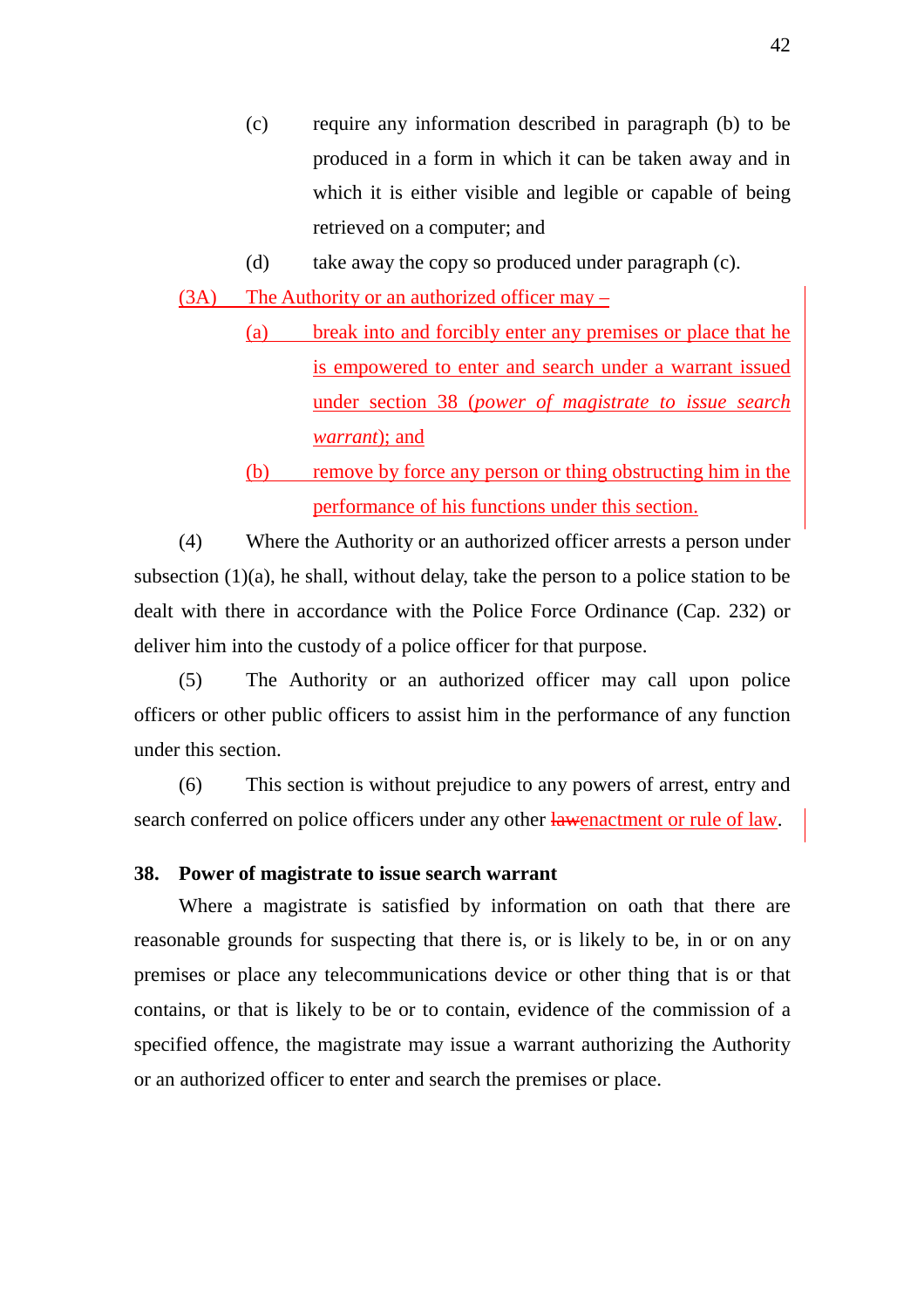## **39. Obstruction of Authority, authorized officers,**

**etc.** 

- (1) Without prejudice to any other Ordinance, a person who
	- (a) wilfully obstructs the Authority or an authorized officer in the performance of his functions under-this Ordinance section 37 (*powers of entry, search, arrest, etc.*);
	- (b) wilfully fails to comply with any requirement properly made to him by the Authority or an authorized officer under that section; or
	- (c) without reasonable excuse, fails to give the Authority or an authorized officer any other assistance that he may reasonably require to be given for the purpose of performing his functions under this Ordinancethat section,

commits an offence and is liable on summary conviction to a fine at level 3 and to imprisonment for 6 months.

(2) Without prejudice to any other Ordinance, a person who makes a statement that he knows to be false or does not believe to be true, or otherwise knowingly misleads the Authority, an authorized officer or any other person in the performance of his functions under this Ordinance commits an offence and is liable on summary conviction to a fine at level 5 and to imprisonment for 2 years.

# **40. Recovery of costs and expenses of investigation by Authority**

(1) Where a person is convicted by a court of a specified offence on a prosecution instituted as a result of an investigation by the Authority, the court may order the person to pay to the Authority the whole or a part of the costs and expenses of that investigation.

(2) Any costs and expenses awarded to the Authority by an order made under this section shall constitute a debt due to the Authority from the person ordered to pay them and are recoverable as a civil debt.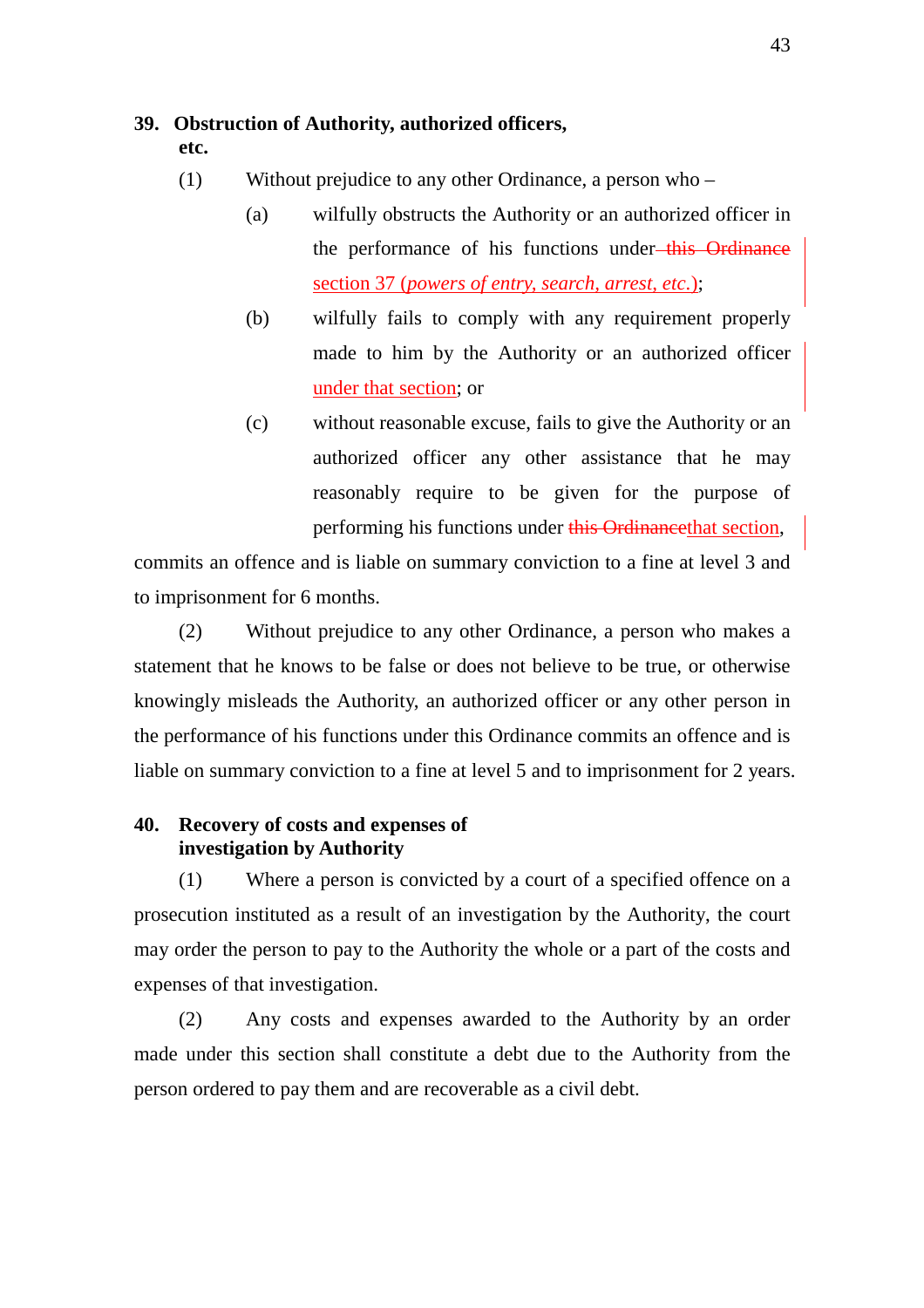(3) For the avoidance of doubt, this section is without prejudice to any power conferred on the court under the Costs in Criminal Cases Ordinance (Cap. 492).

(4) In this section, "cost and expenses" (費用及開支), in relation to an investigation, includes, but is not limited to, staff costs and expenses and the financing of liabilities paid out of the Office of the Telecommunications Authority Trading Fund in respect of that investigation.

# **40A. Service of notices for purposes of sections 34, 35 and 36A**

(1) A notice under section 34 (*Authority may obtain information or documents relevant to investigation*), section 35 (*Authority may issue enforcement notice*) or section 36A (*Authority may impose financial penalties*) may be served by prepaying (where requisite), registering and posting an envelope addressed to the person on or to whom the notice is to be served at his usual or last known place of abode or business and containing the notice; and, unless there is evidence to the contrary, the notice shall be deemed to have been served and received at the time at which such envelope would have been delivered in the ordinary course of post.

(2) For the purposes of this section, a company within the meaning assigned by section 2(1) of the Companies Ordinance (Cap. 32) shall be deemed to have its usual place of business at its registered office for the purposes of that Ordinance, and any other company or body corporate shall be deemed to have a usual place of business at its principal office or any other place at which it carries on business.

# **41. Immunity of Authority, authorized officers, etc.**

(1) No person to whom this subsection applies, acting in good faith, shall be personally liable for any civil liability or claim whatever in respect of any act done or default made in the performance or purported performance of any function under this Ordinance.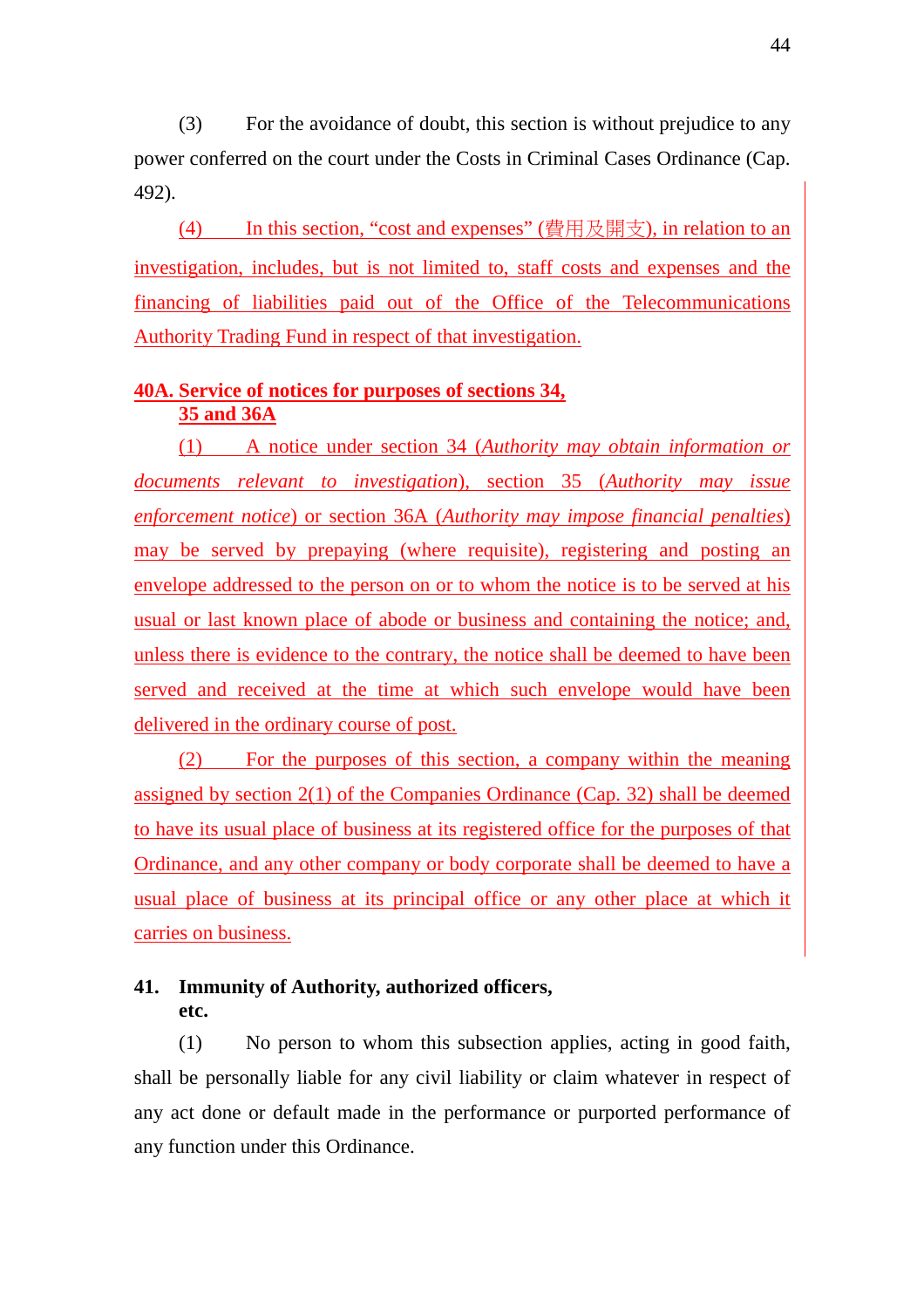- (2) The persons to whom subsection (1) applies are  $-$ 
	- (a) the Authority;
	- (b) any authorized officer; and
	- (c) any police officer or other public officer assisting the Authority or authorized officer in the performance or purported performance of any function under this Ordinance.

# PART 6

# UNSOLICITED ELECTRONIC MESSAGES (ENFORCEMENT NOTICES) APPEAL BOARD

## **42. Interpretation of Part 6**

In this Part –

"appeal" (上訴) means an appeal under section 44 (*appeals to Appeal Board*);

"Appeal Board" (上訴委員會) means the Unsolicited Electronic Messages (Enforcement Notices) Appeal Board established under section 43(1) (*Appeal Board established*);

"appellant" (上訴人) means a person lodging an appeal;

- "Chairman" (主席) means the Chairman of the Appeal Board appointed under section 43(2) (*Appeal Board established*);
- "Deputy Chairman" (副主席) means a Deputy Chairman of the Appeal Board appointed under section 43(2) (*Appeal Board established*);
- "panel member" (備選委員) means a member of the panel of persons appointed under section 43(5) (*Appeal Board established*);
- "presiding officer" (審裁官), in relation to an appeal, means the presiding officer referred to in section 45(1)(a) (*procedure on appeal*).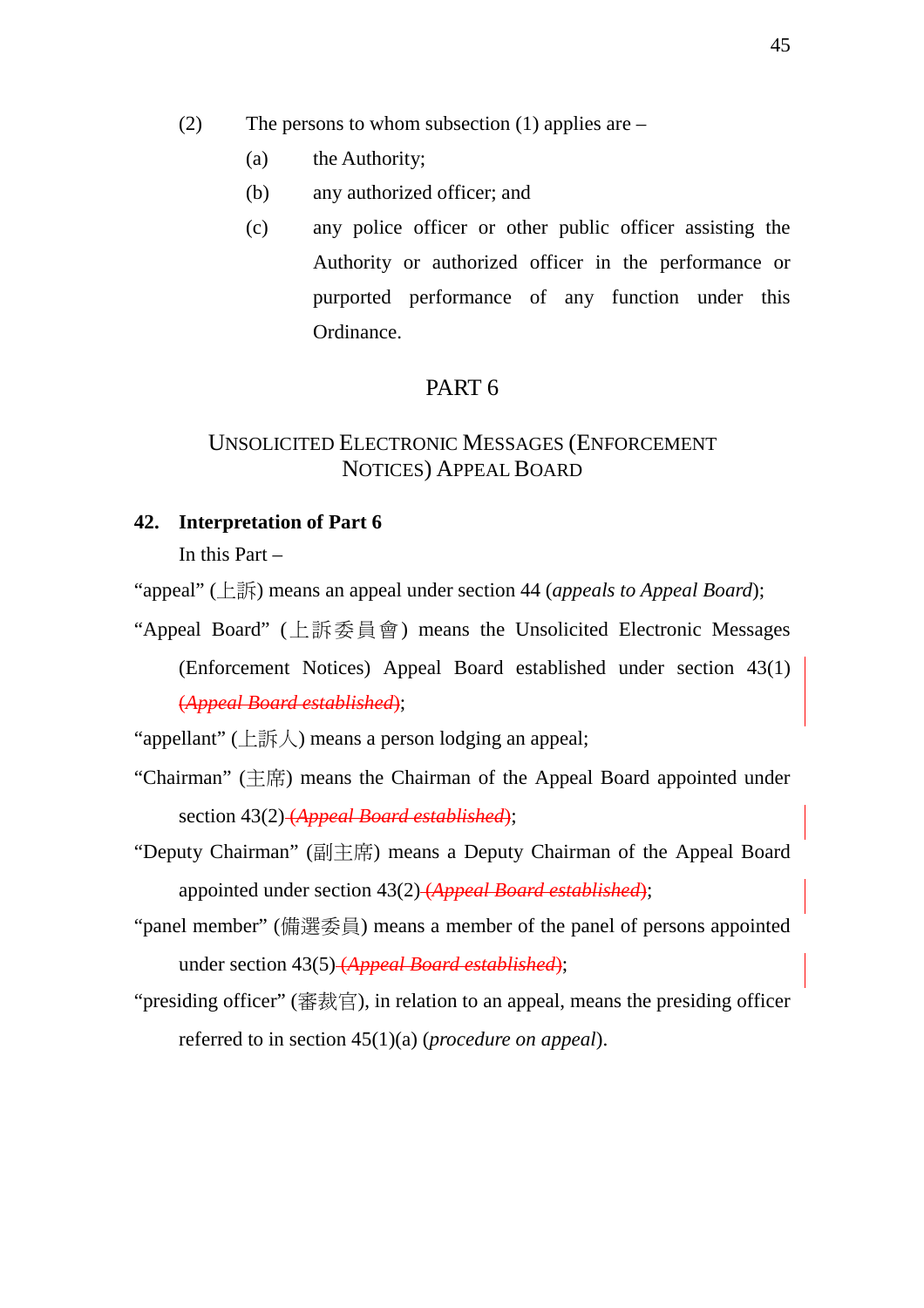#### **43. Appeal Board established**

(1) A board to be known as the "Unsolicited Electronic Messages (Enforcement Notices) Appeal Board" is established.

(2) Subject to subsections (3) and (4), the Chief Executive shall appoint a person to be the Chairman of the Appeal Board and such other persons as he thinks fit to be Deputy Chairmen of the Appeal Board.

(3) A person shall not be appointed under subsection (2) unless the person is eligible to be appointed a District Judge under section 5 of the District Court Ordinance (Cap. 336).

(4) Subject to subsections (7) and (8), the Chairman and a Deputy Chairman shall each be appointed for a term of not more than 3 years but may be reappointed.

(5) The Chief Executive shall appoint a panel of persons not being public officers whom he considers suitable for **appointmentselection** under section 45(1)(b) (*procedure on appeal*) as members of the Appeal Board.

(6) An appointment under subsection (2) or (5) shall be notified in the Gazette.

(7) The Chairman, a Deputy Chairman or a panel member may at any time resign by notice in writing to the Chief Executive.

(8) The Chief Executive may revoke the appointment of the Chairman, a Deputy Chairman or a panel member on the ground of incapacity, bankruptcy, neglect of duty or misconduct proved to the satisfaction of the Chief Executive.

(9) The remuneration, if any, of the Chairman, a Deputy Chairman and a panel member shall be paid at a rate that the Financial Secretary determines.

#### **44. Appeals to Appeal Board**

(1) A person on whom an enforcement notice is served under section 35 (*Authority may issue enforcement notice*) may appeal to the Appeal Board against the enforcement notice or any part of the enforcement notice.

(2) A person who wishes to appeal under this section must lodge a notice of appeal with the Appeal Board not later than 14 days after the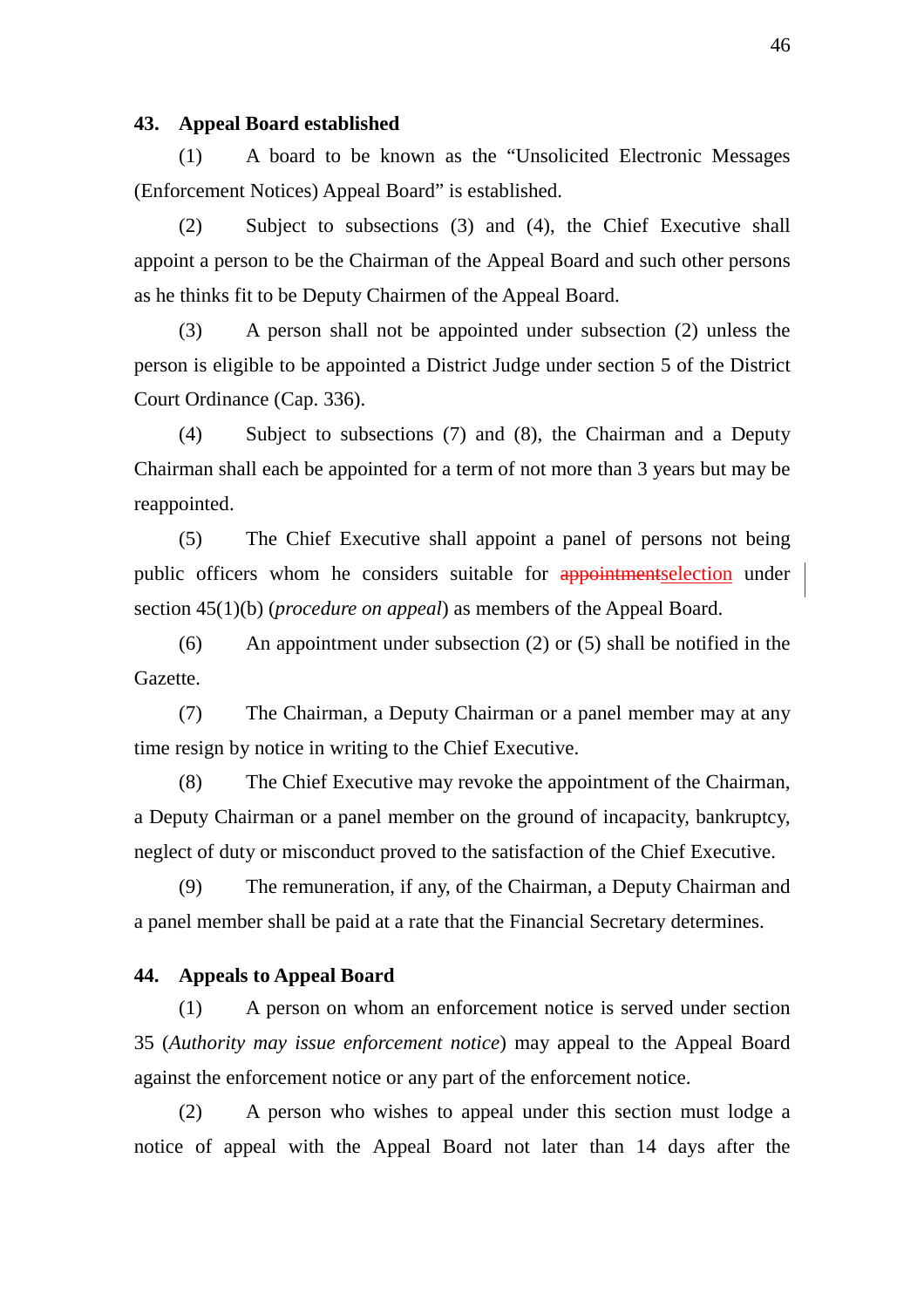enforcement notice is served on him under section 35 (*Authority may issue enforcement notice*).

(3) Unless ordered by the Appeal Board under section 46(1)(*i*) (*powers of Appeal Board*), the lodging of a notice of appeal shall not have the effect of suspending the operation of the enforcement notice or any part of the enforcement notice under appeal.

## **45. Procedure on appeal**

- (1) For the purposes of an appeal, the Appeal Board shall consist of  $-$ 
	- (a) the Chairman or a Deputy Chairman, as determined by the Chairman, who shall preside at the hearing (the "presiding officer"); and
	- (b) 2 panel members appointed selected by the presiding officer.

(2) If the term of appointment of the presiding officer or a panel member appointed selected under subsection (1) expires during the hearing of an appeal, the presiding officer or panel member may continue to hear the appeal until the appeal is determined.

(3) In the hearing of an appeal, every question before the Appeal Board shall be determined by the opinion of the majority of the members hearing the appeal except a question of law which shall be determined by the presiding officer, and in the case of an equality of votes the presiding officer shall have a casting vote.

(4) A party to an appeal shall be entitled to be heard either in person or through a counsel or solicitor, and if any party is a company, through any of its directors or other officers, or if a partnership, through any of its partners an organization, through any of its directors or officers or, in the case of a partnership, any of its partners.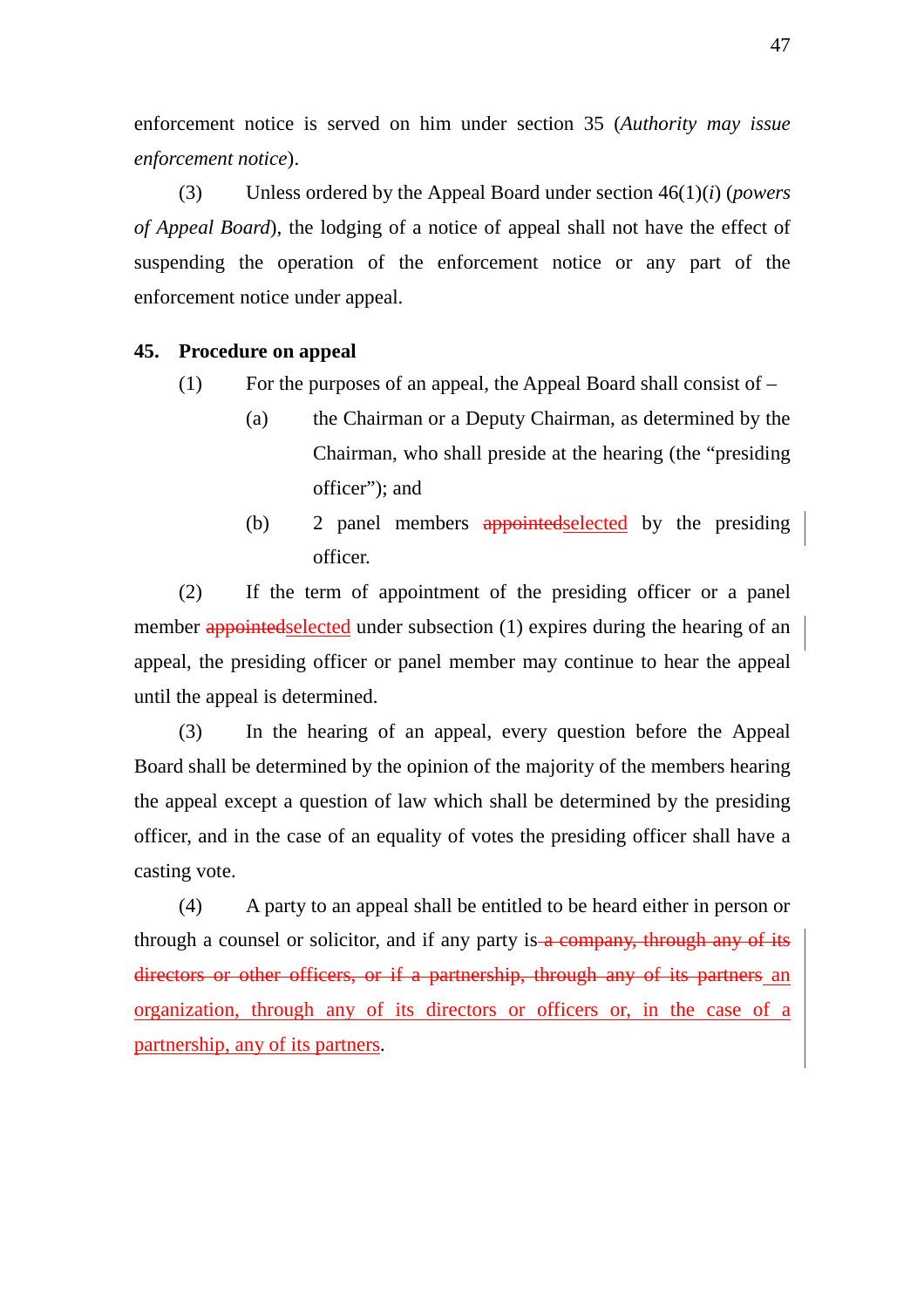(5) The Appeal Board may, if it sees fit, permit a party to an appeal to submit written representations to the Appeal Board in lieu of appearing in person or through a counsel or solicitor at a sitting of the Appeal Board.

(6) Every sitting of the Appeal Board shall be held in public unless the Appeal Board considers that in the interests of justice a sitting or part of a sitting should not be held in public, in which case it may hold the sitting or part of the sitting in private.

(7) After hearing an appeal, the Appeal Board shall determine the appeal by upholding, varying or quashing the enforcement notice and may make such consequential orders as it considers necessary.

(8) Every decision of the Appeal Board under subsection (7) shall be in writing and contain a statement of the reasons for the decision.

#### **46. Powers of Appeal Board**

(1) Subject to section 47 (*privilege against disclosure*) and section 50 (*privileges and immunities of Appeal Board members and witnesses*), in the hearing of an appeal, the Appeal Board may –

- (a) subject to subsection (2), receive and consider any material, whether by way of oral evidence, written statements, documents or otherwise, and whether or not it would be admissible in a court;
- (b) by notice in writing signed by the presiding officer, summon any person –
	- (i) to produce to the Appeal Board any information or document that is relevant to the appeal and is in his custody or under his control; or
	- (ii) to appear before the Appeal Board and to give evidence relevant to the appeal;
- (c) administer oaths and affirmations;
- (d) require evidence to be given on oath or affirmation;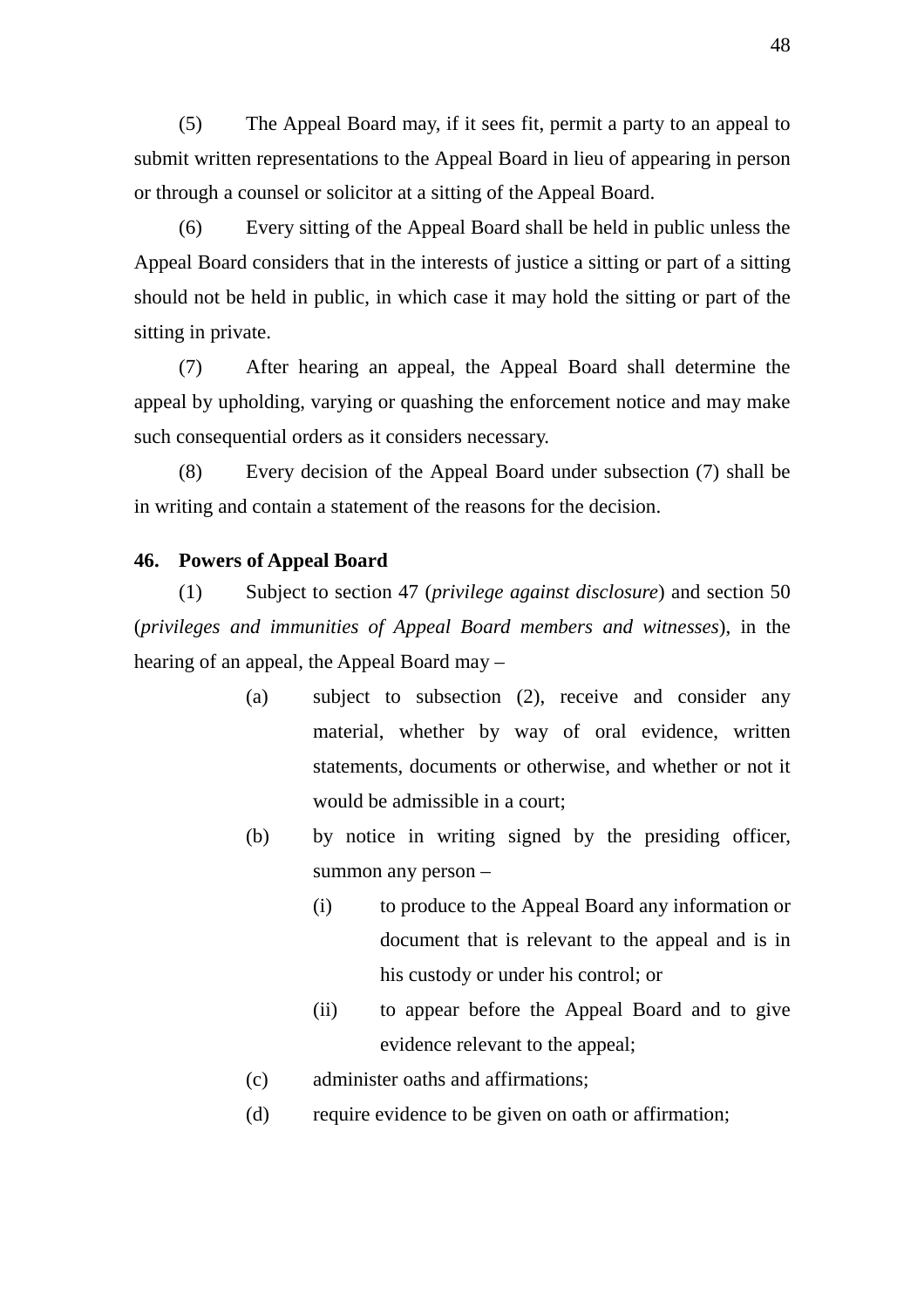- (e) make an award as to costs
	- (i) against an appellant, if the Appeal Board is satisfied that he has conducted his case in a frivolous or vexatious manner; and
	- (ii) against any other party to the appeal, if the Appeal Board is satisfied that in all the circumstances of the case it would be unjust and inequitable not to do so;
- (f) where the Appeal Board is satisfied that it is just and equitable to do so, require a party to the appeal to pay the costs of the Appeal Board in hearing the appeal;
- (g) make an order prohibiting a person from publishing or otherwise disclosing any material the Appeal Board receives;
- (h) make an order prohibiting the publication or other disclosure of any material the Appeal Board receives at a sitting, or part of a sitting, that is held in private; and
- (i) make an order suspending the operation of an enforcement notice.

(2) Subsection (1)(a) shall not entitle a person to require the Appeal Board to receive and consider any material that had not been submitted to or made available to the Authority at any time before the enforcement notice under appeal was served.

(3) Costs referred to in subsection  $(1)(e)$  and  $(f)$  are recoverable as a civil debt.

(4) The Chairman may determine any matter of practice or procedure relating to the hearing of appeals where no provision governing such matter is made in this Ordinance or in the any rules made under section 51 (*rules*).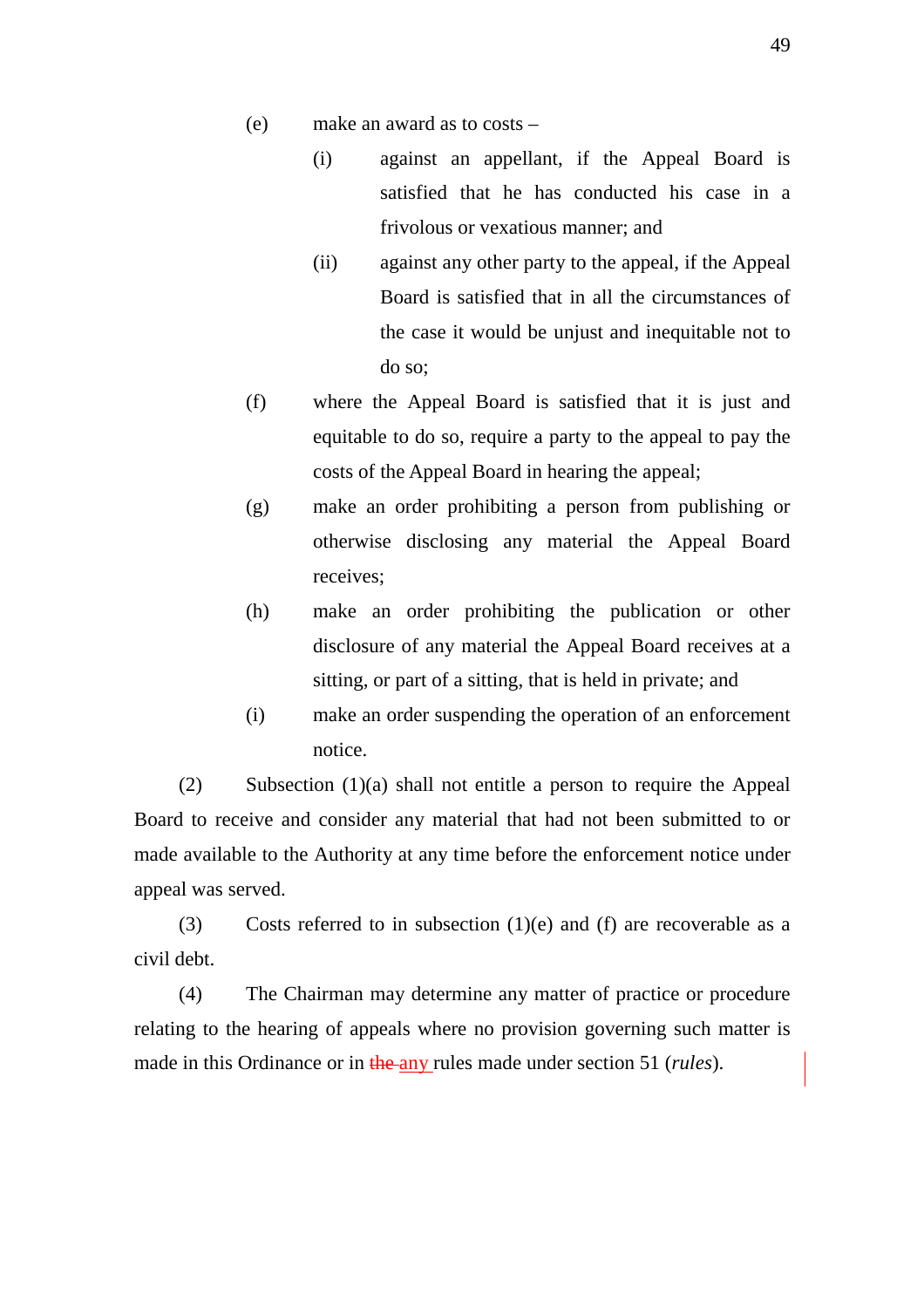#### **47. Privilege against disclosure**

For the purposes of an appeal, the appellant, the Authority and any other person summoned under section 46(1)(b) (*powers of Appeal Board*) shall each have the same privileges in respect of the disclosure of any material as if the proceedings before the Appeal Board were proceedings before a court.

## **48. Case may be stated for Court of Appeal**

(1) The Appeal Board may refer any question of law arising in an appeal to the Court of Appeal for determination by way of case stated.

(2) On the hearing of the case, the Court of Appeal may –

- (a) determine the question stated; or
- (b) remit the case to the Appeal Board, in whole or in part, for reconsideration in the light of the Court's determination.

(3) Where a case is stated under subsection (1), the Appeal Board shall not determine the relevant appeal before the Court of Appeal determines the relevant point of law.

## **49. Offences relating to appeals**

(1) In relation to an appeal, a person who, without reasonable excuse, refuses or fails –

- (a) to attend and give evidence when required to do so by the Appeal Board;
- (b) to answer truthfully and completely questions put to him by the Appeal Board; or
- (c) to produce any document that he is required by the Appeal Board to produce,

commits an offence and is liable on summary conviction to a fine at level 3 and to imprisonment for 6 months.

(2) A person who publishes or otherwise discloses any material in contravention of –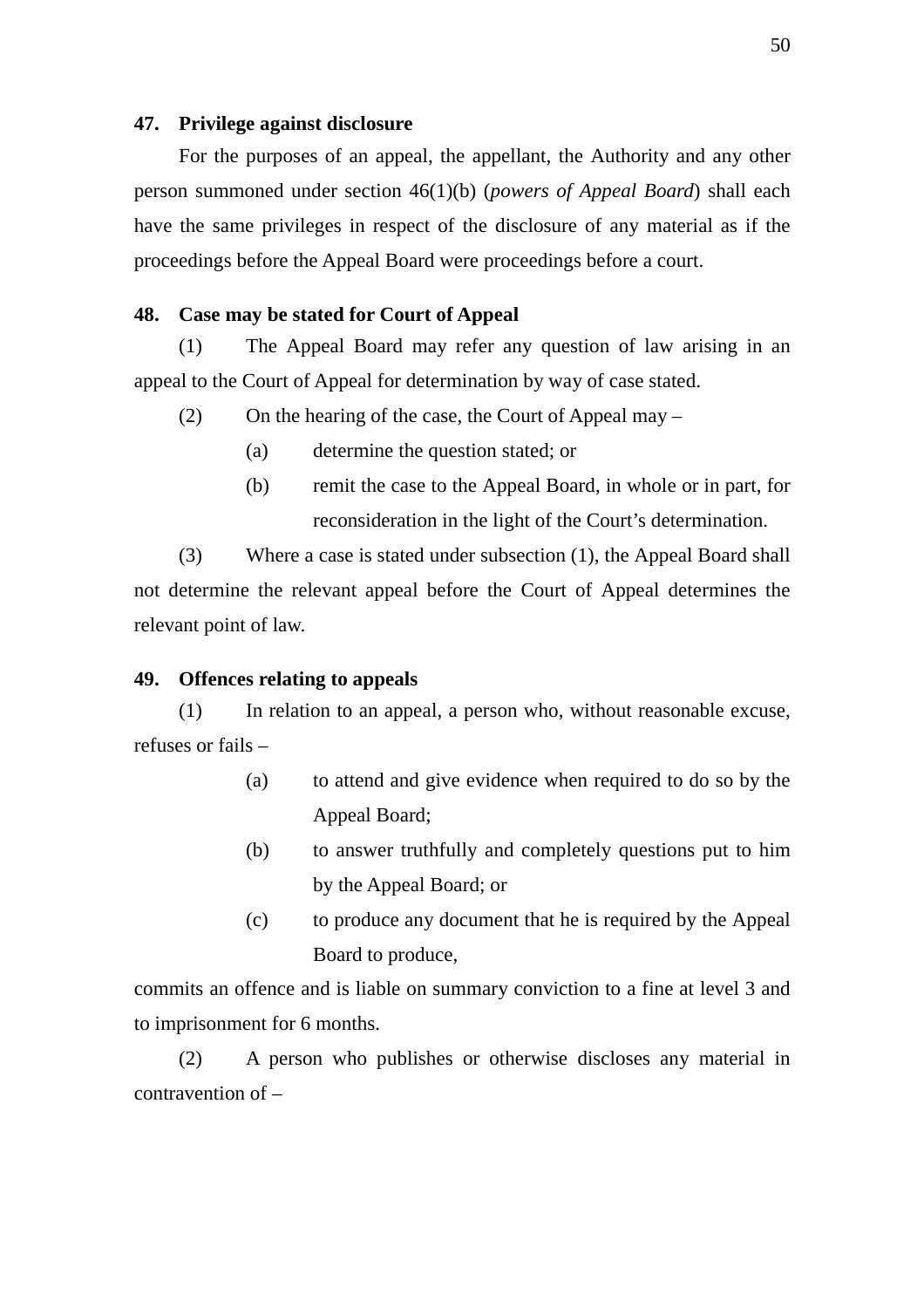(a) an order under section 46(1)(g) (*powers of Appeal Board*); or

(b) an order under section 46(1)(h) (*powers of Appeal Board*), commits an offence and is liable on summary conviction to a fine at level 5 and to imprisonment for 2 years.

(3) It is a defence to a charge for an offence under subsection (2)(b) for the person charged to prove that he did not know and had no reason for knowing that the Appeal Board had made an order under section  $46(1)(h)$ (*powers of Appeal Board*) prohibiting the publication or other disclosure of the material concerned.

# **50. Privileges and immunities of Appeal Board members and witnesses**

(1) The Chairman, a Deputy Chairman and a panel member have, in the performance of their functions under this Part, the same privileges and immunities as a judge of the Court of First Instance in civil proceedings in that Court.

(2) A witness before the Appeal Board shall be entitled to the same privileges and immunities as if he were a witness in civil proceedings in the Court of First Instance.

# **51. Rules**

The Secretary may make rules –

- (a) to provide for the lodging of appeals; and
- (b) relating togenerally for regulating the practice and procedure of the Appeal Board.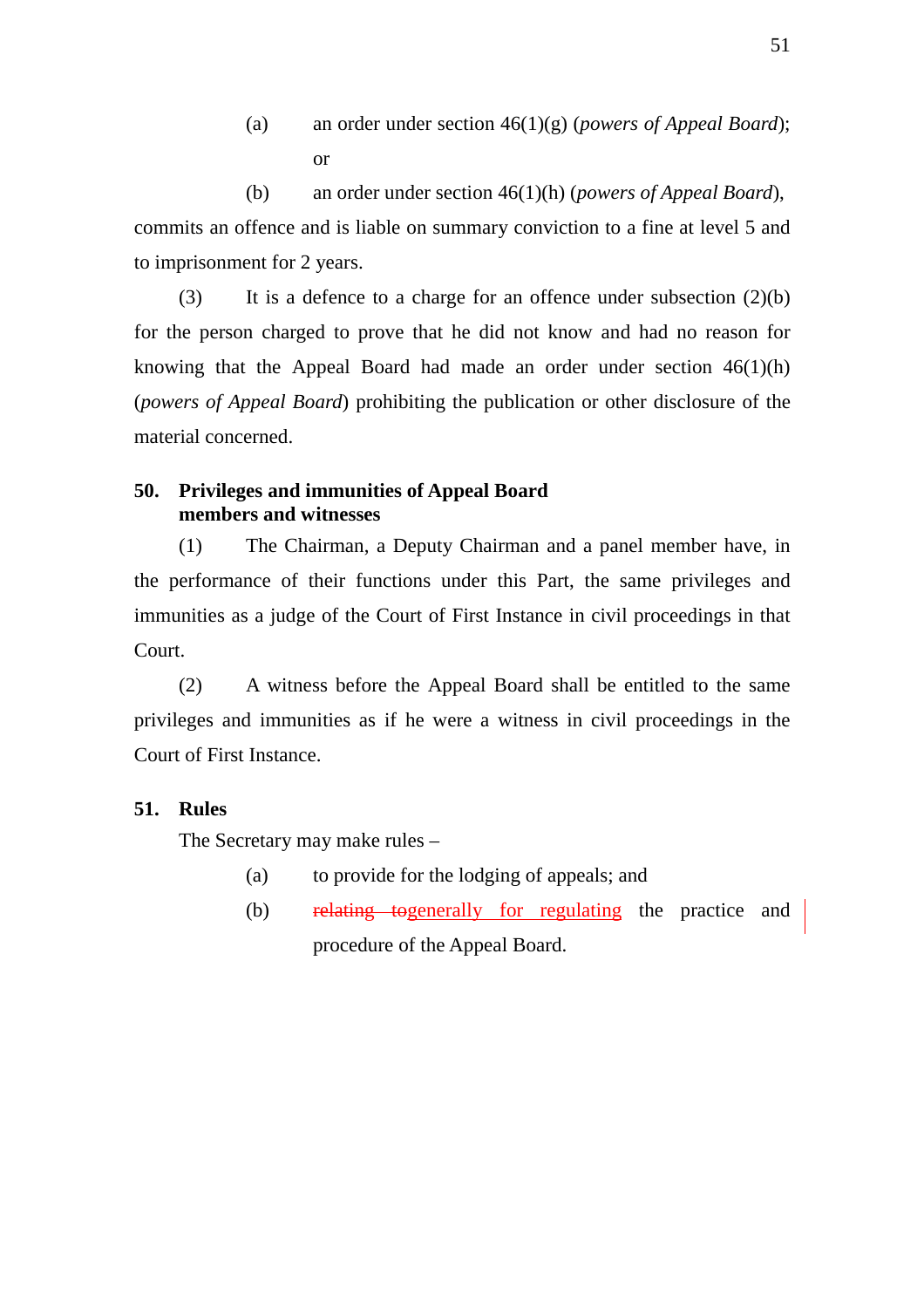# PART 7

# **MISCELLANEOUS**

#### **52. Claims for loss or damage**

(1) A person who suffers loss or damage by reason of a contravention of any provision of this Ordinance ("the claimant") shall be entitled to bring proceedings against the person who committed the contravention (whether or not he has been convicted of an offence in relation to the contravention).

 $(1)$  For the purposes of subsection  $(1)$ , it is immaterial –

(a) whether the contravention constitutes an offence; or

(b) whether the person who committed the contravention has been convicted of an offence in relation to the contravention.

(2) Subject to subsection (5), proceedings under subsection (1) shall be brought in the District Court but all such remedies shall be obtainable in such proceedings as, apart from this subsection, would be obtainable in the Court of First Instance.

(3) Without limiting the generality of subsection (2), the District Court may, if it considers it fair, just and reasonable in the circumstances to do so –

- (a) make a declaration that the respondent has committed an act, or engaged in conduct, in contravention of this Ordinance;
- (b) order that the respondent shall perform any reasonable act or course of conduct to redress any loss or damage suffered by the claimant;
- (c) order that the respondent shall pay to the claimant compensation by way of damages for any loss or damage suffered by the claimant by reason of the respondent's act or conduct; and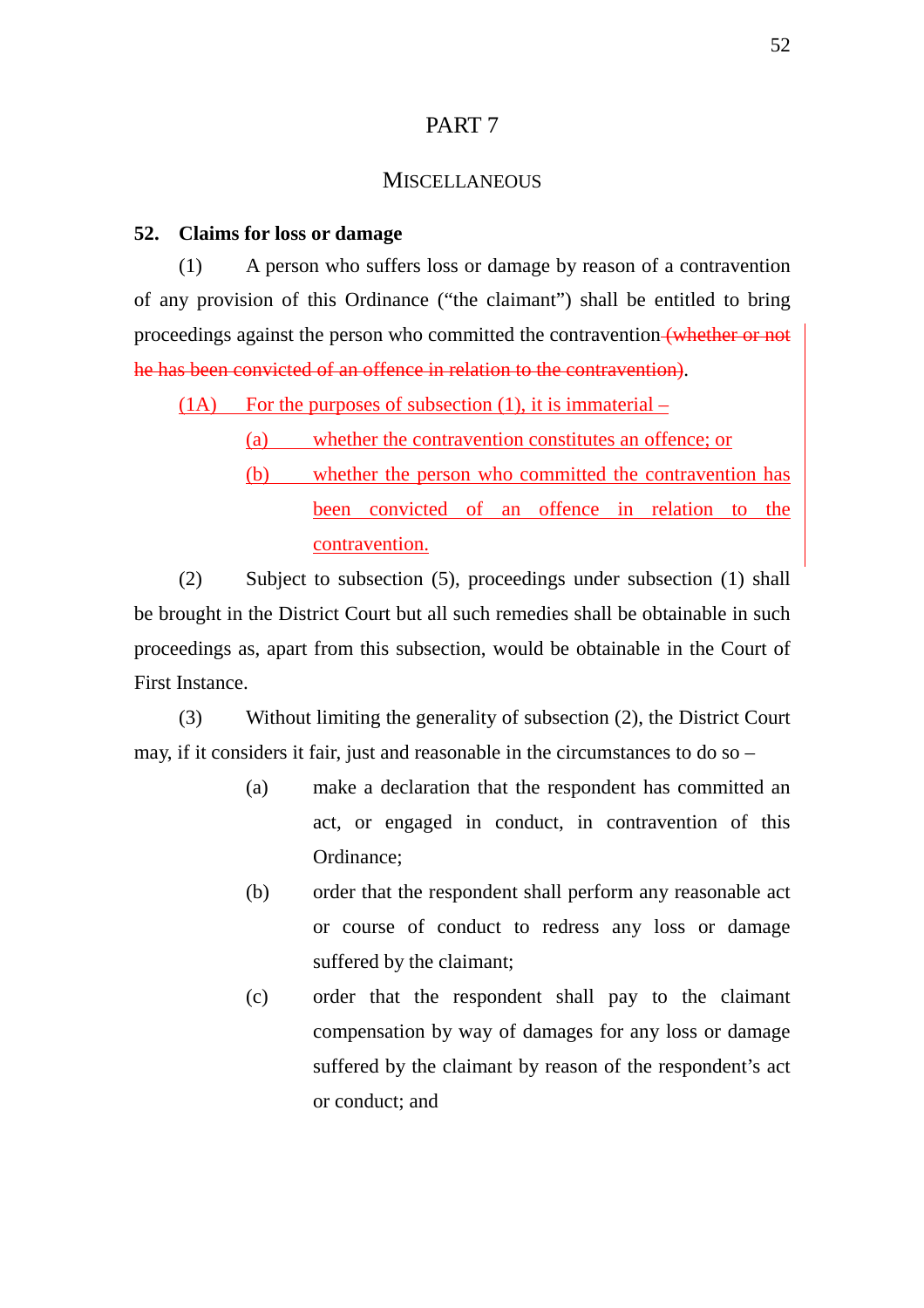(d) grant an injunction or any other appropriate remedy, order or relief against the respondent.

(4) By virtue of this subsection and notwithstanding any other law, the District Court shall have jurisdiction to hear and determine any proceedings under subsection (1) and shall have all such powers as are necessary or expedient for it to have in order to provide, grant or make any remedy, injunction, order or relief mentioned referred to in subsection (3).

(5) Where an amount claimed for loss or damage under subsection (1) does not exceed the amount mentionedreferred to in paragraph 1 of the Schedule to the Small Claims Tribunal Ordinance (Cap. 338), the proceedings shall be brought in the Small Claims Tribunal, and that Ordinance shall apply to the claim in the same manner as if it were a monetary claim founded in tort as referred to in that paragraph.

(6) The Limitation Ordinance (Cap. 347) shall apply, with necessary modifications, to a claim under this section in the same manner as it applies to an action founded on tort.

(7) For the avoidance of doubt, nothing in this section affects, limits or diminishes any rights, privileges, obligations or liabilities conferred or imposed on a person under any other enactment or rule of law.

# **52A. Offences relating to misuse of information**

(1) No person to whom an unsubscribe request is sent under section 8 (*commercial electronic messages must contain unsubscribe facility*) shall use any information obtained thereby other than for the purpose of complying with the requirements of that section or section 9 (*commercial electronic messages must not be sent after unsubscribe request is sent*).

(2) No person to whom any information contained in a do-not-call register is made available under section 31(1) (*access to do-not-call registers*) shall use any information obtained thereby other than for the purpose described in section 30(2)(b) (*Authority may keep do-not-call registers*).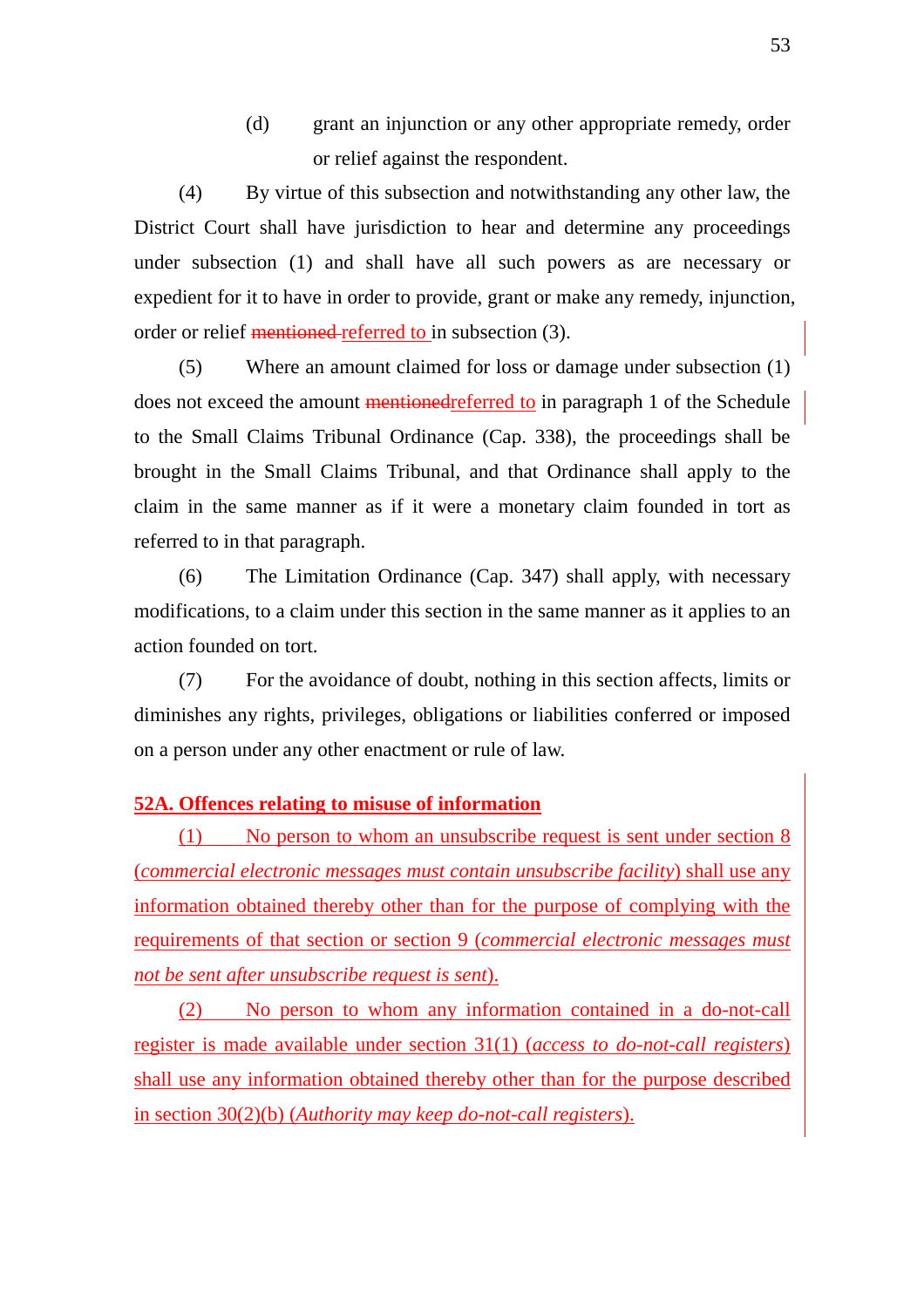(3) A person who contravenes subsection (1) or (2) commits an offence and is liable on summary conviction to a fine at level 6.

(4) A person who knowingly contravenes subsection (1) or (2) commits an offence and is liable on conviction on indictment to a fine of \$1,000,000 and to imprisonment for 5 years.

(5) It is a defence to a charge for an offence under subsection (3) for the person charged to prove that he took all reasonable precautions and exercised all due diligence to avoid the commission of the offence.

# **53. Liability of principals, agents, employers and employees**

(1) Any act done or conduct engaged in by a person in the course of his employment (the "employee") shall be treated for the purposes of this Ordinance as done or engaged in by his employer as well as by him, whether or not it was done or engaged in with the employer's knowledge or approval.

(2) Any act done or conduct engaged in by a person as agent for another person with the authority (whether express or implied, and whether precedent or subsequent) of that other person shall be treated for the purposes of this Ordinance as done or engaged in by that other person as well as by him.

(3) In any proceedings for an offence under this Ordinance brought against any person in respect of an act or conduct alleged to have been done or engaged in, as the case may be, by an employee or agent of that person, it is a defence for that person to prove that he took such steps as were practicable to prevent the employee or agent from doing the act or engaging in the conduct, or from doing or engaging in, in the course of his employment or authority, acts or conduct, as the case may be, of that description.

(4) In any proceedings for an offence under this Ordinance brought against any employee in respect of an act or conduct alleged to have been done or engaged in, as the case may be, by the employee, it is a defence for the employee to prove that he did the act or engaged in the conduct in good faith –

(a) in the course of his employment; or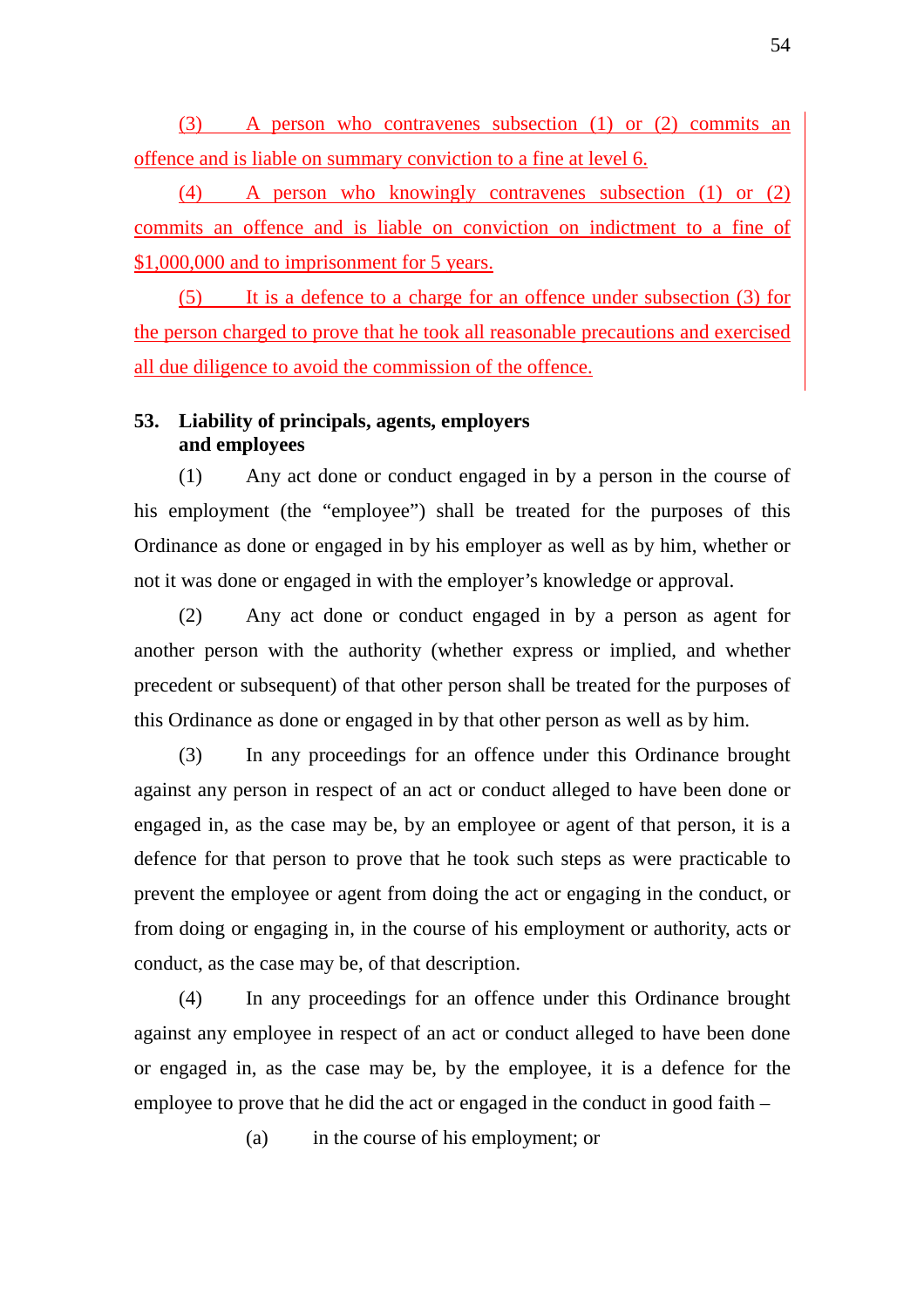(b) in accordance with instructions given to him by or on behalf of his employer in the course of his employment.

(5) Subsection (4) does not apply to an employee who, at the time the act was done or the conduct was engaged in, was in a position to make or influence a decision regarding that act or conduct.

# **54. Liability of directors, partners, etc.**

(1) Where a company or a partnershipan organization has done any act or engaged in any conduct constituting an offence under this Ordinance, the following person shall, unless he proves there is evidence showing that he did not authorize the act to be done or the conduct to be engaged in, be presumed also to have done the act or to have engaged in the conduct –

- (a) in the case of the company a Hong Kong company or other company or body corporate ("the company") –
	- (i) any director of the company who, at the time the act was done or the conduct was engaged in, was responsible for the internal management of the company; or
	- (ii) if there was no such director, any person who, at the time the act was done or the conduct was engaged in, was responsible under the immediate authority of the directors of the company for the internal management of the company;
- (b) in the case of the a partnership
	- (i) any partner in the partnership who, at the time the act was done or the conduct was engaged in, was responsible for the internal management of the partnership; or
	- (ii) if there was no such partner, any person who, at the time the act was done or the conduct was engaged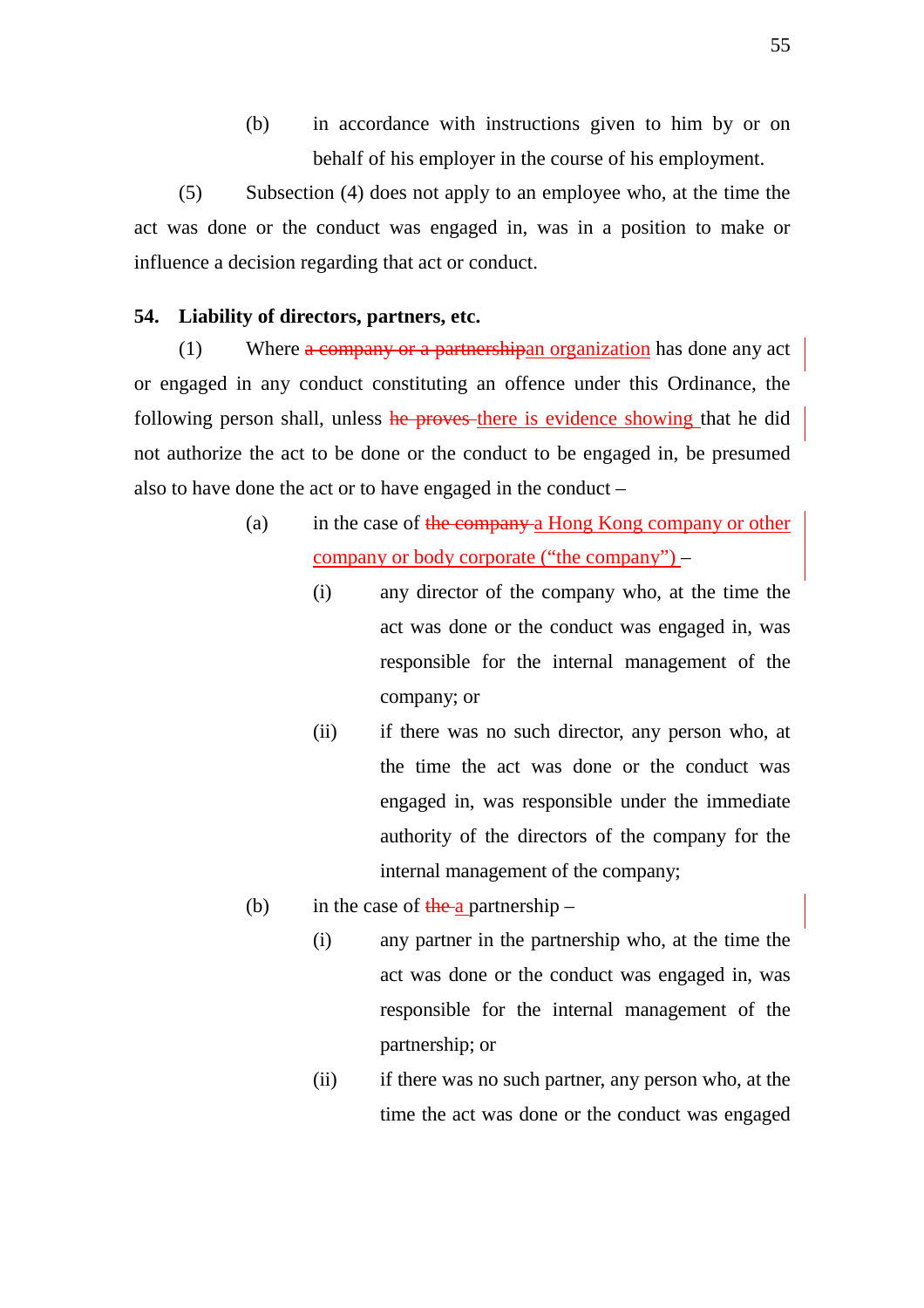in, was responsible under the immediate authority of the partners in the partnership for the internal management of the partnership.; and

(c) in the case of any other organization, any officer of the organization or other person who, at the time the act was done or the conduct was engaged in, was responsible for the internal management of the organization.

(2) Where an unincorporated body of persons has done any act or engaged in any conduct constituting an offence under this Ordinance, any officer or other person who, at the time the act was done or the conduct was engaged in, was responsible for the internal management of the body shall, unless he proves that he did not authorize the act to be done or the conduct to be engaged in, be presumed also to have done the act or to have engaged in the conduct.

(3) A person charged with an offence under this Ordinance by virtue of subsection (1) or  $(2)$  is taken to have proved that he did not authorize the act in question to be done or the conduct in question to be engaged in not to have done the act in question or not to have engaged in the conduct in question if –

- (a) sufficient evidence is adduced to raise an issue with respect to that factthat he did not authorize the act to be done or the conduct to be engaged in; and
- (b) the contrary is not proved by the prosecution beyond reasonable doubt.

# **55. Transactions relating to contravention not void or voidable**

A transaction is not void or voidable by reason only that a contravention of any of the provisions of this Ordinance has taken place in relation to or as a result of the transaction.

# **56. Regulations**

The Secretary may make regulations –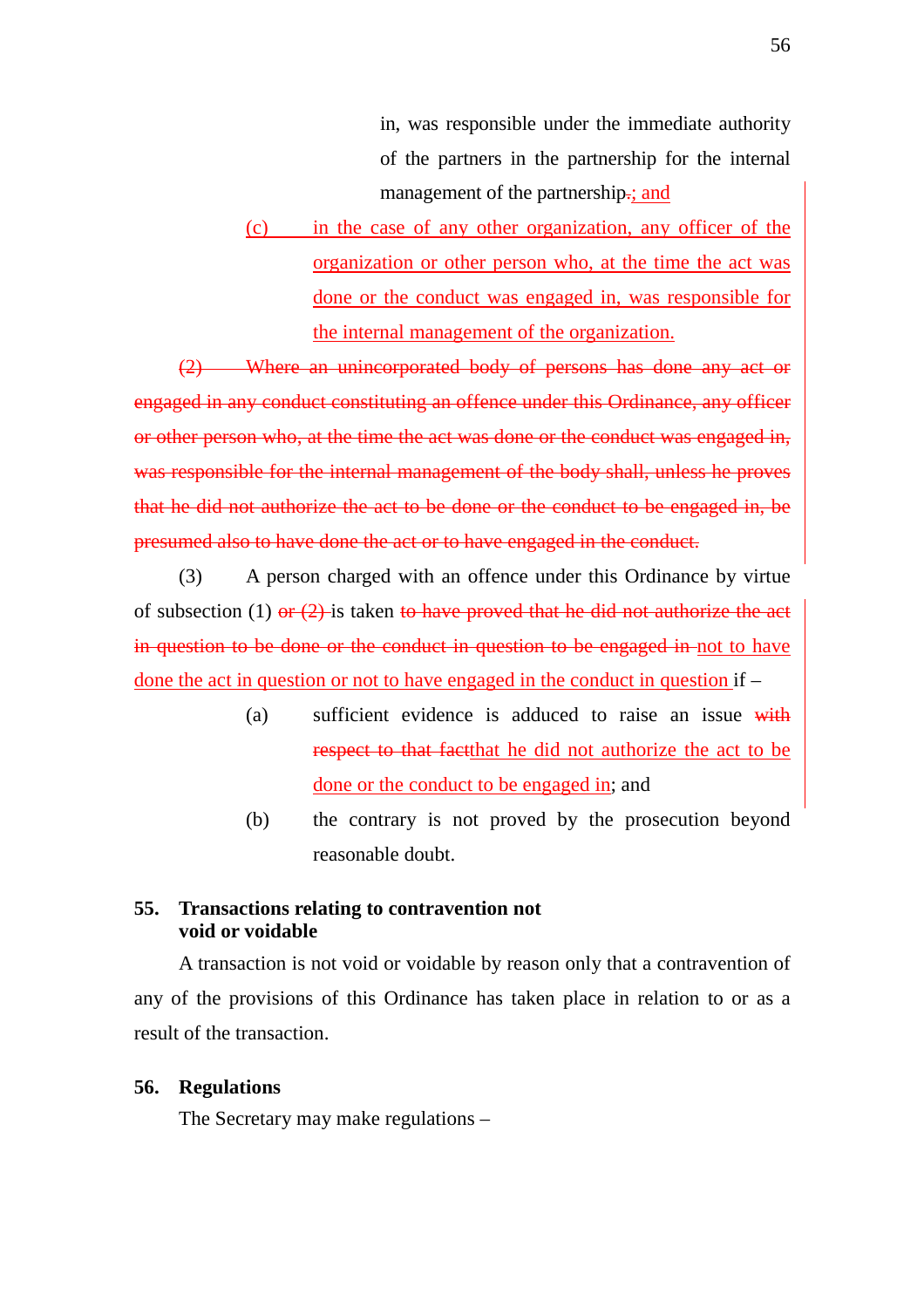- (a) for the purposes of any provision of this Ordinance that contemplates or authorizes the making of regulations with respect to any matter;
- (b) providing for such matters as are necessary for giving full effect to the provisions of this Ordinance; and
- (c) generally for carrying out the purposes and provisions of this Ordinance.

# **57. Consequential amendments**

The enactments referred to in Schedule 2 are amended in the manner set out in that Schedule.

#### $SCHEDULE$   $1$   $\longrightarrow$   $[s, 6]$

# MATTERS EXCLUDED FROM APPLICATION OF ORDINANCE

#### Item Description

- 1. Voice, sound, image or video messages, or messages combining text, voice, sound, images or video, that involve person-to-person interactive communications between a caller and a recipient without any prerecorded or synthesized (machine-generated or simulated) element.
- 2. Voice, sound, image or video messages, or messages combining text, voice, sound, images or video, that involve –
	- (a) person-to-person interactive communications between a caller and a recipient; and
	- (b) a pre-recorded or synthesized (machine-generated or simulated) element.

whereby the pre-recorded or synthesized element is activated in response to information communicated by the caller.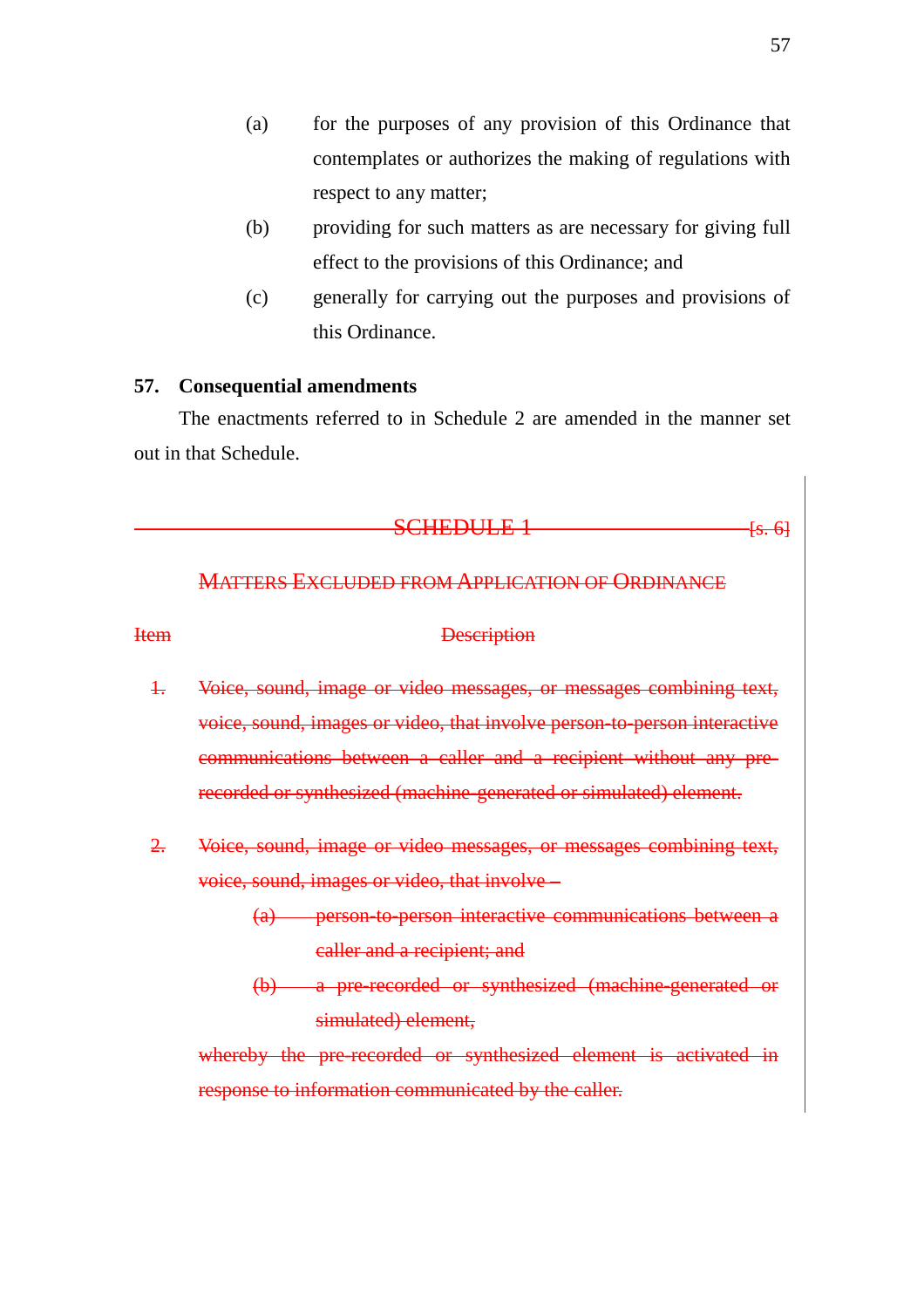- 3. Television programme services regulated under the Broadcasting Ordinance (Cap. 562).
- 4. Sound broadcasting services regulated under the Telecommunications Ordinance (Cap. 106).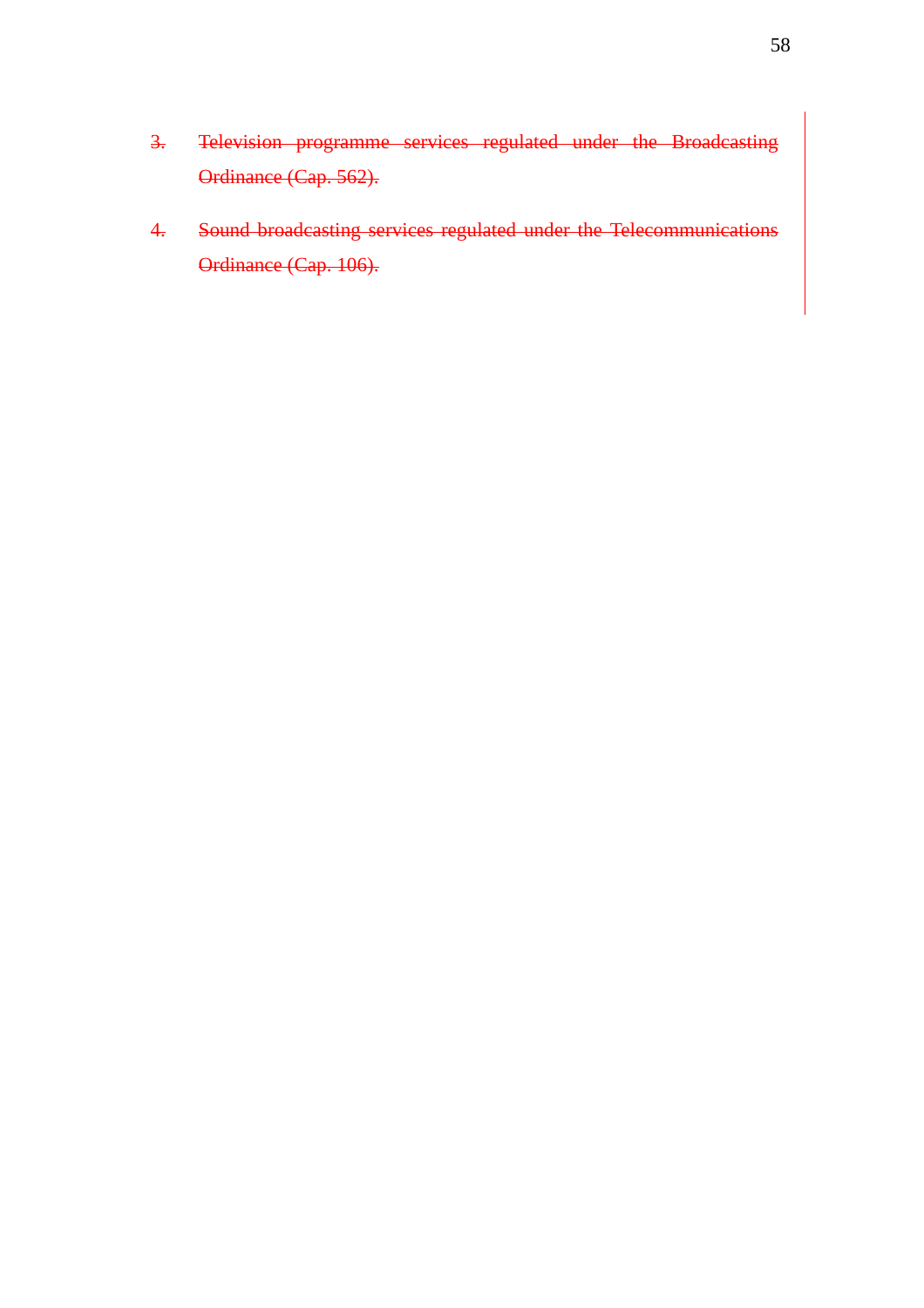# SCHEDULE 1 [s. 6]

# **EXEMPTIONS**

# 1. **Interpretation**

(1) In this Schedule –

"sound broadcasting service" ( ) means –

(a) a service that includes broadcasting as defined in section 13A(1) of the Telecommunications Ordinance (Cap. 106); or

(b) a service of a like nature;

"television programme service" ( ) means –

(a) a television programme service as defined in section 2(1) of the Broadcasting Ordinance (Cap. 562); or

(b) a service of a like nature.

(2) For the avoidance of doubt, the exemption of a matter from the provisions of Part 2 of this Ordinance in accordance with Table 2 shall not be construed as implying that the other provisions of this Ordinance apply to that matter.

# 2. **Exemptions**

(1) The matters described in an item of Table 1 are exempt from the provisions of this Ordinance.

(2) The matters described in an item in column 1 of Table 2 are exempt from the provisions of Part 2 of this Ordinance subject to the conditions, if any, specified in column 2, of that item.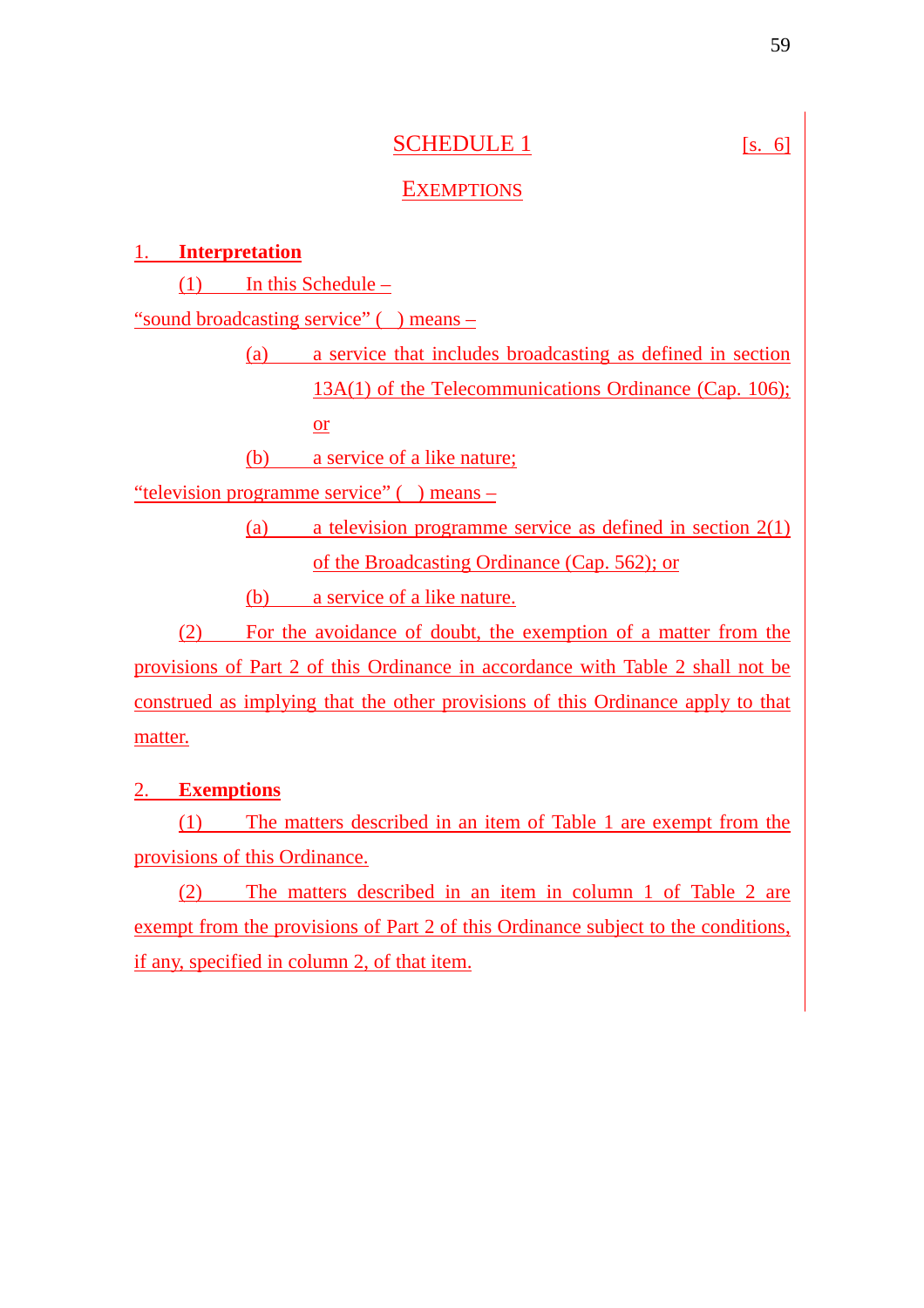# TABLE 1

# MATTERS EXEMPTED FROM APPLICATION OF ORDINANCE

| Item      | Description of exempt matter                                                                                                                                                                                                                                                                            |
|-----------|---------------------------------------------------------------------------------------------------------------------------------------------------------------------------------------------------------------------------------------------------------------------------------------------------------|
| <u>1.</u> | Voice, sound, image or video messages, or messages combining text,<br>voice, sound, images or video, that involve person-to-person<br>interactive communications between a caller and a recipient without<br>any pre-recorded or synthesized (machine-generated or simulated)<br>element.               |
| <u>2.</u> | Voice, sound, image or video messages, or messages combining text,<br>voice, sound, images or video, that involve –<br>person-to-person interactive communications between a<br>(a)<br>caller and a recipient; and<br>a pre-recorded or synthesized (machine-generated or<br>(b)<br>simulated) element, |
|           | whereby the pre-recorded or synthesized element is activated in<br>response to information communicated by the caller.                                                                                                                                                                                  |
| <u>3.</u> | Television programme services, whether or not licensed under the<br>Broadcasting Ordinance (Cap. 562).                                                                                                                                                                                                  |

4. Sound broadcasting services, whether or not licensed under the Telecommunications Ordinance (Cap. 106).

# TABLE 2

# MATTERS EXEMPTED FROM APPLICATION OF PART 2 OF ORDINANCE

Column 1 Column 2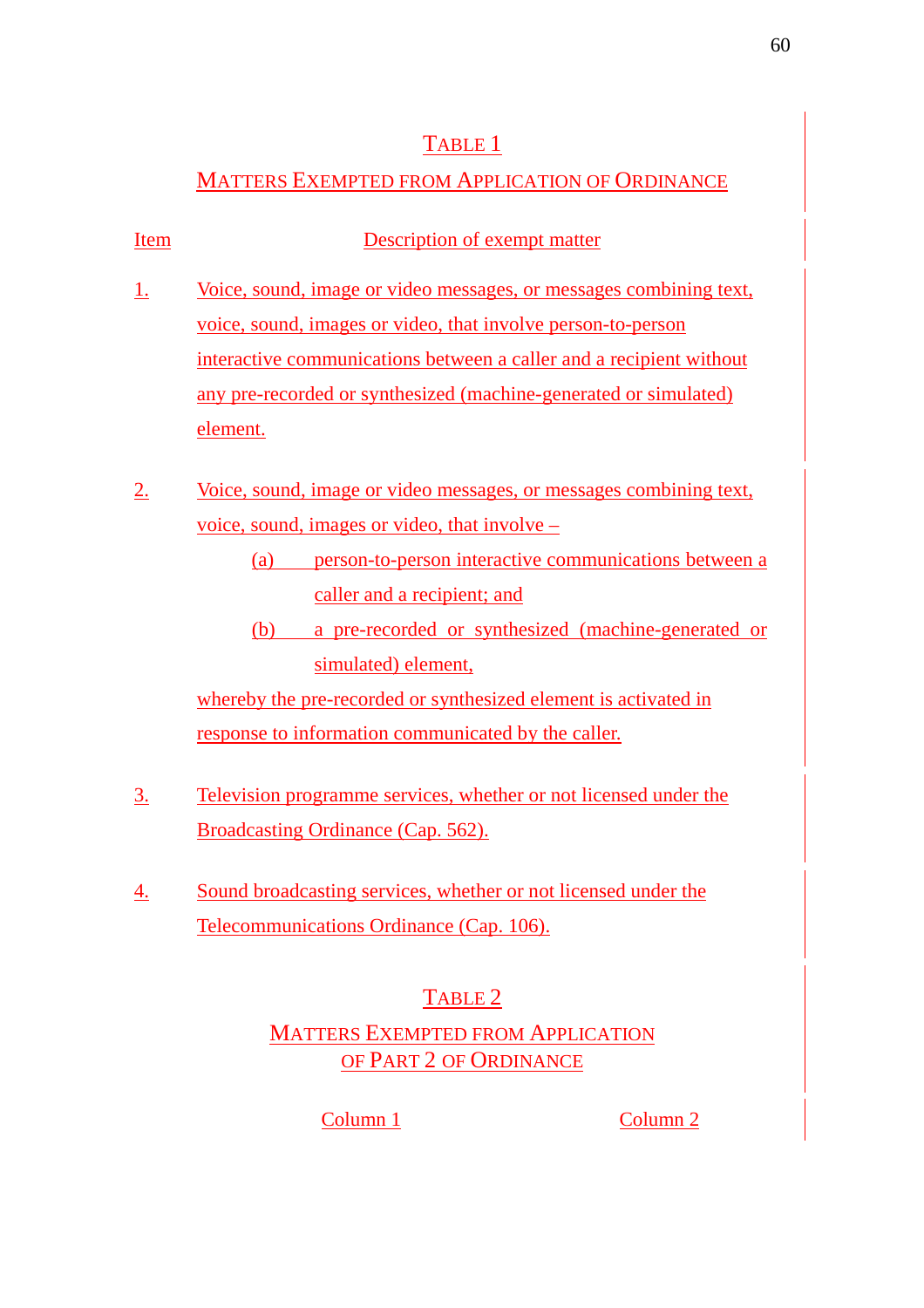# Item Description of exempt matter Conditions to which

- 1. Any commercial electronic message sent to a person that meets the following conditions –
	- (a) the message is sent in response to information communicated to the sender by that person (including but not limited to information communicated through the Internet);
	- (b) the information is communicated to the sender by that person either directly or in consequence of the conduct of that person;
	- (c) the message would not have been sent but for the communication of that information; and
	- (d) the message is of a kind that the person would normally expect to receive as a result of the communication of that information.
- 2. Any electronic message the primary purpose of which is – (a) to facilitate, complete or

exemption is subject

The exemption is subject to the condition that the commercial electronic message is sent to the person within a reasonable time after the information is communicated to the sender by that person.

––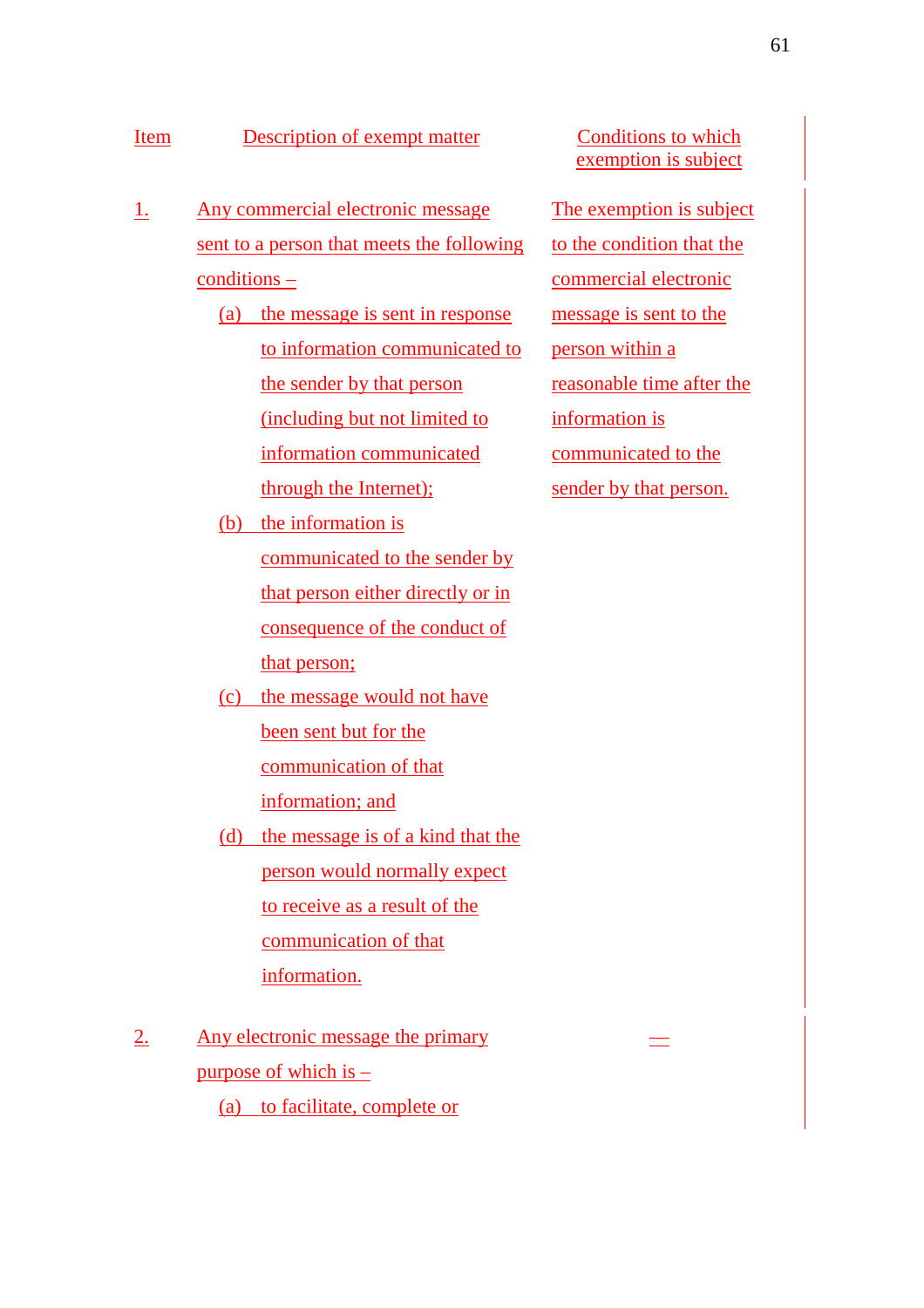confirm a commercial transaction that the recipient has previously agreed to enter into with the sender;

- (b) to provide warranty information, product recall information or safety or security information with respect to a commercial product or service used or purchased by the recipient; or
- (c) to deliver goods or services, including product updates or upgrades, that the recipient is entitled to receive under the terms of a transaction that the recipient has previously agreed to enter into with the sender.
- 3. Any electronic message the primary purpose of which is to provide –
	- (a) notification concerning a change in the terms or features of;
	- (b) notification of a change in the recipient's standing or status with respect to; or
	- (c) at regular periodic intervals, account balance information or other type of account statement with respect to,

––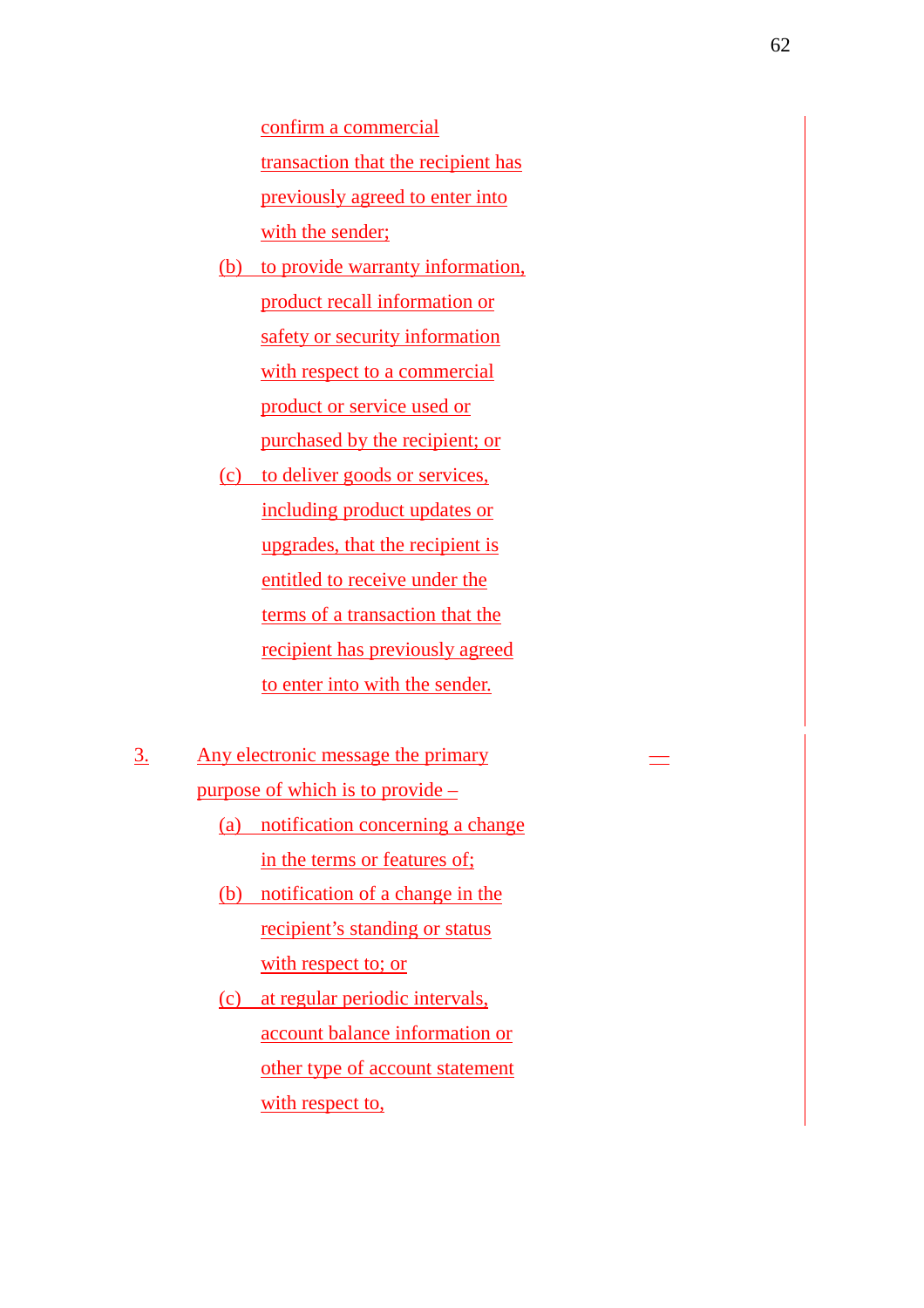a subscription, membership, account, loan or comparable ongoing commercial relationship involving the ongoing purchase or use by the recipient of goods or services offered by the sender.

4. Any electronic message the primary purpose of which is to provide information directly related to an employment relationship or a related benefit plan in which the recipient is currently involved, participating or enrolled.

––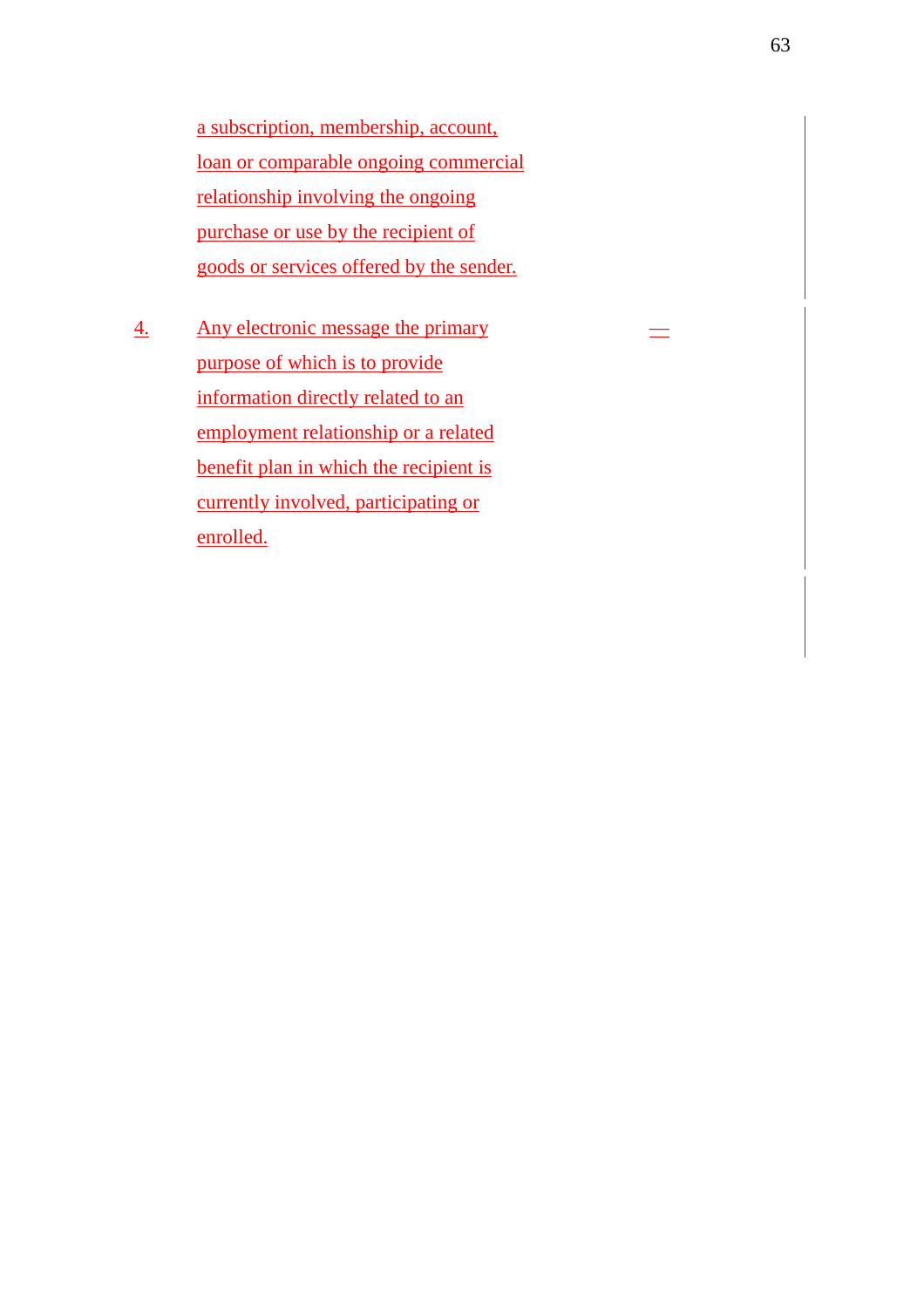# SCHEDULE 2 [s. 57]

# CONSEQUENTIAL AMENDMENTS

## **Telecommunications Ordinance**

# 1. **Offences by telecommunications officer, etc.**

(1) Section 24 of the Telecommunications Ordinance (Cap. 106) is amended by renumbering it as section 24(1).

(2) Section 24 is amended by adding  $-$ 

"(2) This section does not apply to any act done by a telecommunications officer, or any person who, though not a telecommunications officer, has official duties in connection with a telecommunications service, for the purpose of –

- (a) facilitating compliance with this Ordinance or any other lawthe Unsolicited Electronic Messages Ordinance ( of 2007);
- (b) implementing the terms or conditions of a licence of a licensee or any contract made between a licensee and a customer of the licensee; or
- (c) facilitating compliance with a lawful request of a customer of a licensee in connection with a service supplied by the licensee to the customer.".

# **Resolution establishing Office of the Telecommunications Authority Trading Fund**

# 2. **Services to be provided under the trading fund**

Schedule 1 to the resolution of the Legislative Council establishing the Office of the Telecommunications Authority Trading Fund (Cap. 430 sub. leg. D)